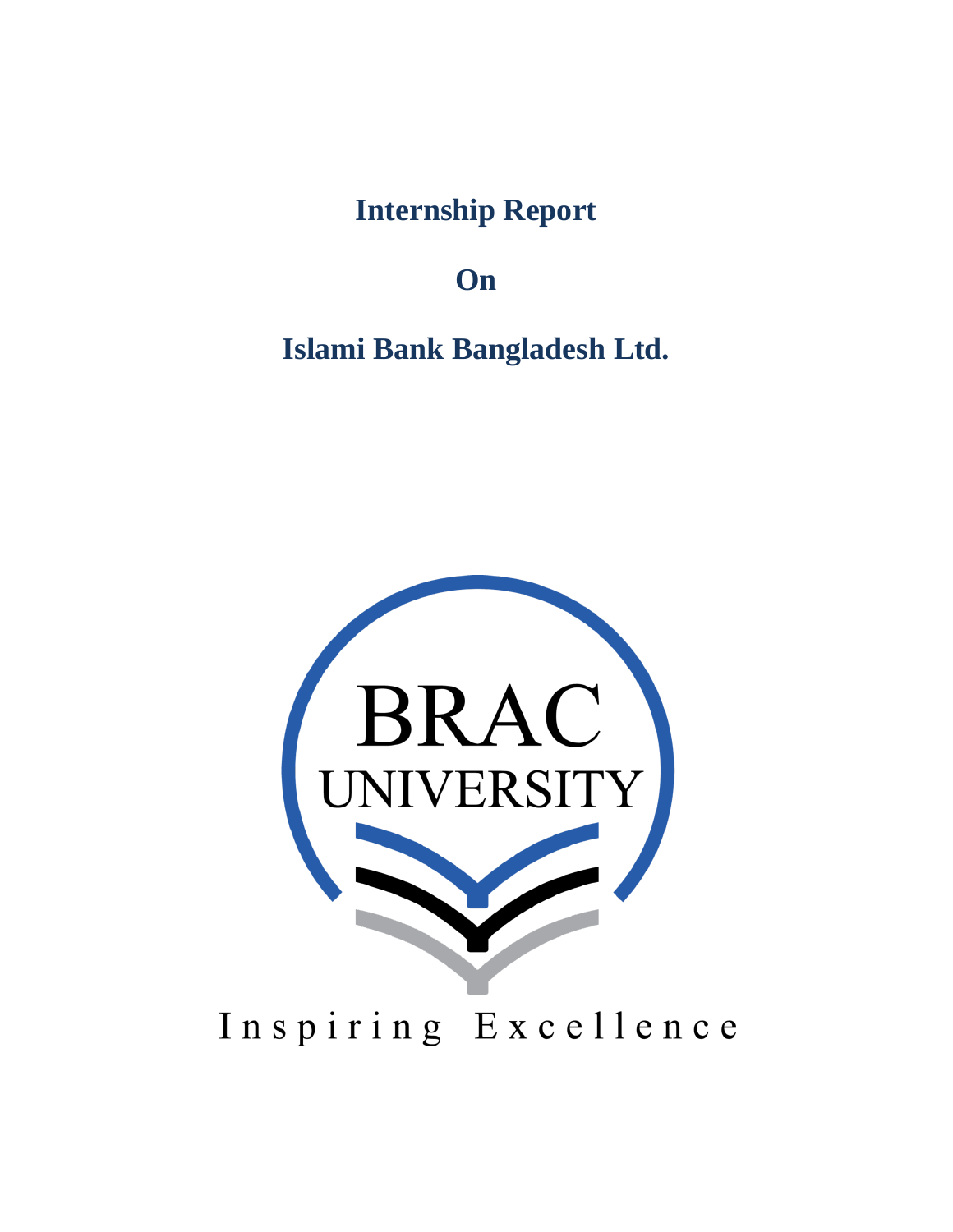## **General Banking & Investment Modes**

## **Of**

**Islami Bank Bangladesh Ltd.**

**Submitted to:**

**Asheka Mahboob**

**Lecturer**

**Faculty member of BBS**

**BRAC University**

## **Submitted by:**

**Maisha Roushan**

**ID No. – 10204023**

**Student of BBS**

**BRAC University**

**Internship report submitted in partial fulfillment of the requirement For the degree of Bachelor of Business Administration**

**Date of Submission:**  $11^{th}$  June, 2015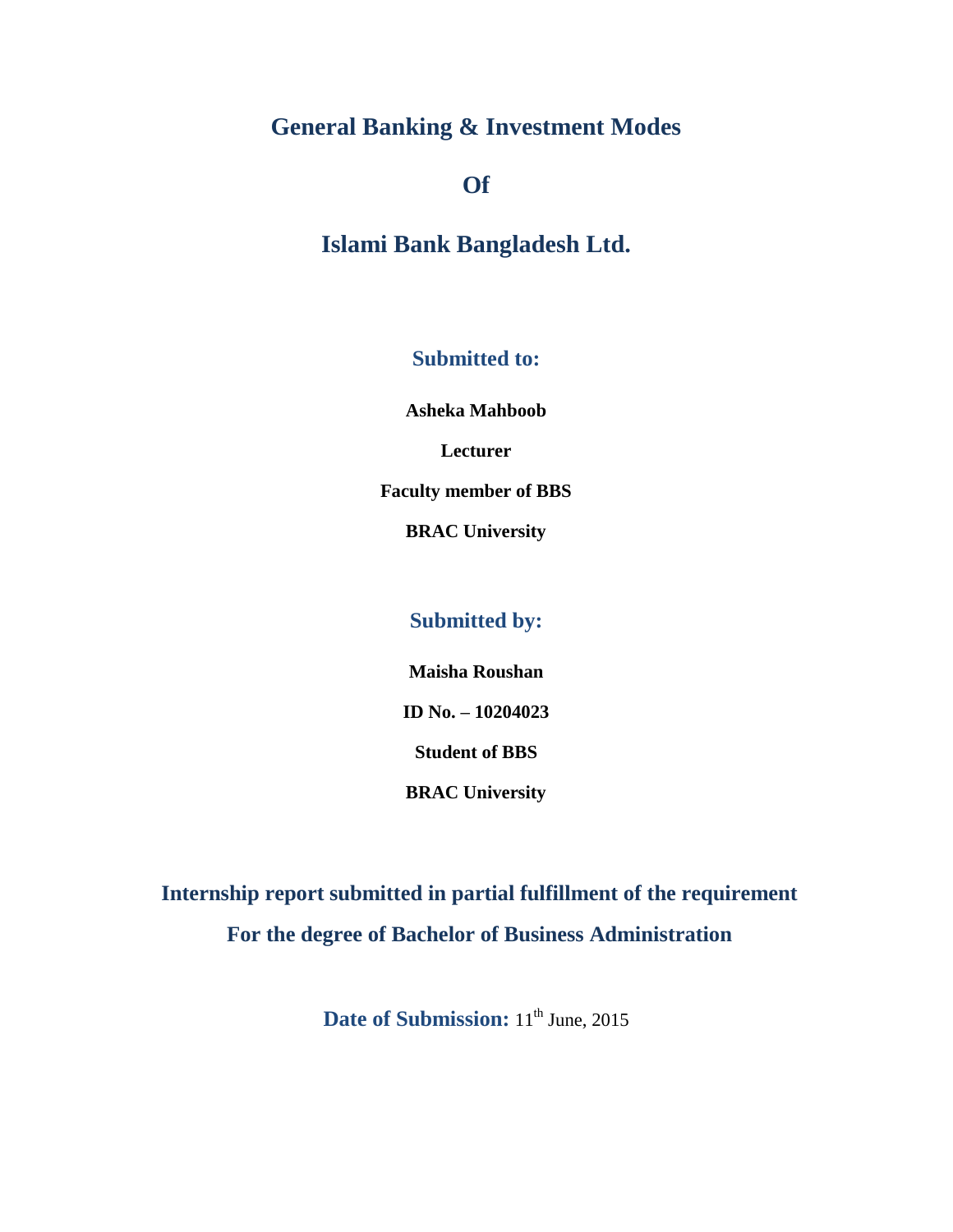## **Letter of Transmittal**

 $11^{th}$  June, 2015

Asheka Mahboob

Lecturer,

BRAC Business School,

BRAC University

## **Subject: Submission of Internship report on General Banking & Investment Mechanisms of IBBL.**

Dear Ma'am,

I would like to thank you for giving me chance to prepare the Internship report on this topic, **"**General Banking & Investment Mechanisms of Islami Bank Bangladesh Limited". I have prepared the report highlighting the different schemes under General Banking & Investment & analyze it from business, financial & prospective point of view. I have tried my best to make the report excellent and gather relevant information for preparing a complete report. Without the proper guidance of you, it was not possible for me to prepare the report.

I hope you will asses my report considering the limitations and mistakes of the study, and sincerely believe you will find the study very interesting and informative.

Thank you.

Sincerely yours,

Maisha Roushan

ID: 10204023

BRAC Business School

BRAC University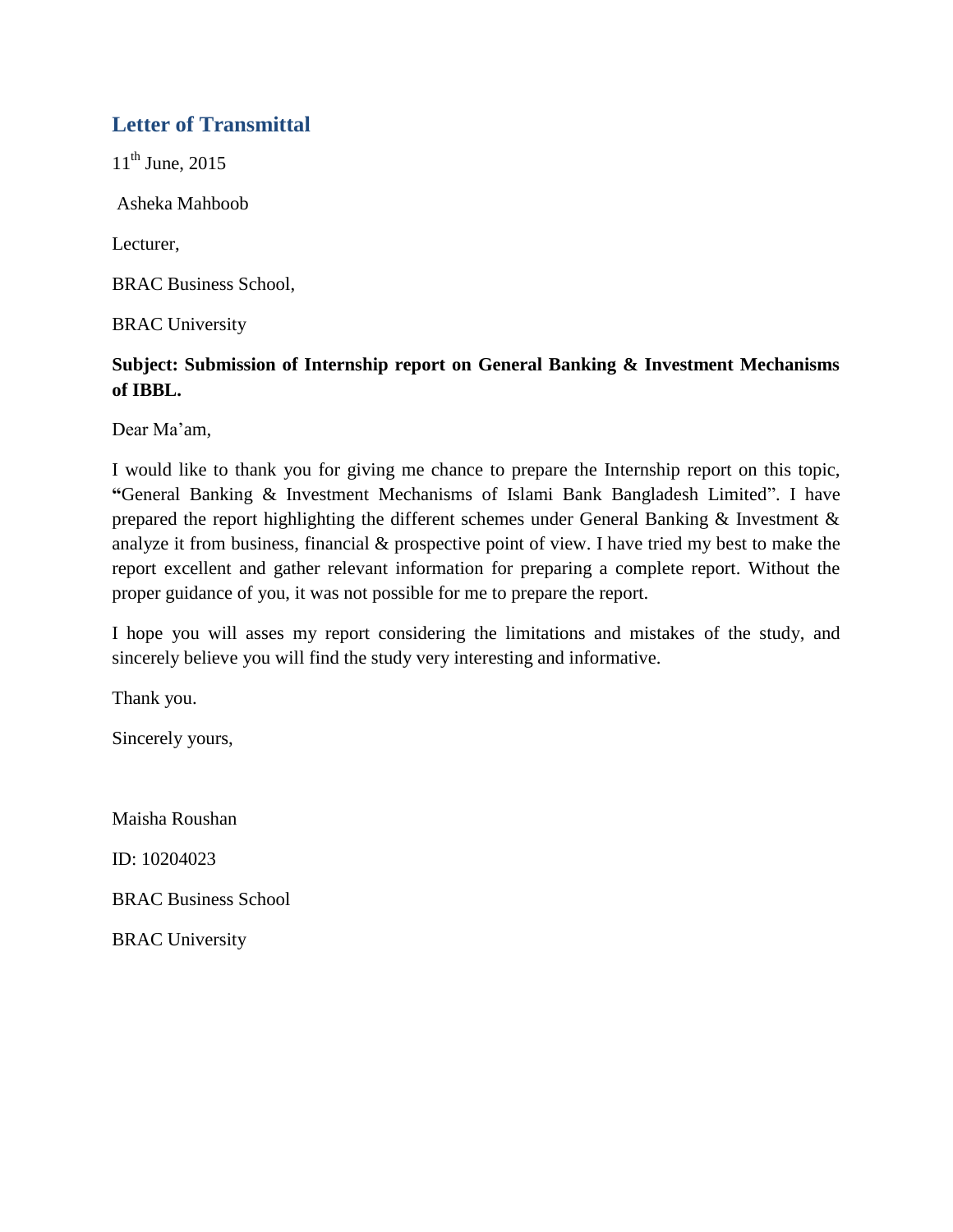### **Acknowledgement**

First of all, I want to express my special gratitude to Almighty Allah for giving me the opportunity & strength to complete the report on time.

I am deeply indebted to a large number of people for their kind suggestion and cooperation. I would like to give special thank you to my Academic supervisor Asheka Mahboob Mam, who was very kind to supervise, instruct and direct me to complete my Internship report.

I would like to thank the Course Director Md. Osman Gani SVP & Director (Training) and coordinator Dr. Saleh Matin, PO & FM, IBTRA; for giving me the opportunity to know about IBBL, support & direction to make this report. I profoundly grateful to Md. Abdul Hamid Miah VP, Mahmuda Sultana AVP, Investment in charge, Md. Gias Uddin Operation in charge of GB and Md. Sayeed Saad PO, Investment Head of Islami Bank, Panthapath Branch for their supervision, guidance and cooperation.

This report, with all the interpretation on practical orientation in bank with the function and mechanism in the field of banking activity, would not be possible without help and cooperation of the officers engaged in the Panthapath branch of IBBL. They have willingly supplied all the practical knowledge and interpretation for making this report so convenient with the purpose of our BBA program. The acknowledgement is made especially to Md. Abdul Hamid Miah, Md. Gias Uddin and Dr. Saleh Matin as well as the authors, researchers and articles writer whose books, reports, thesis papers and journals that have helped me to prepare my internship report.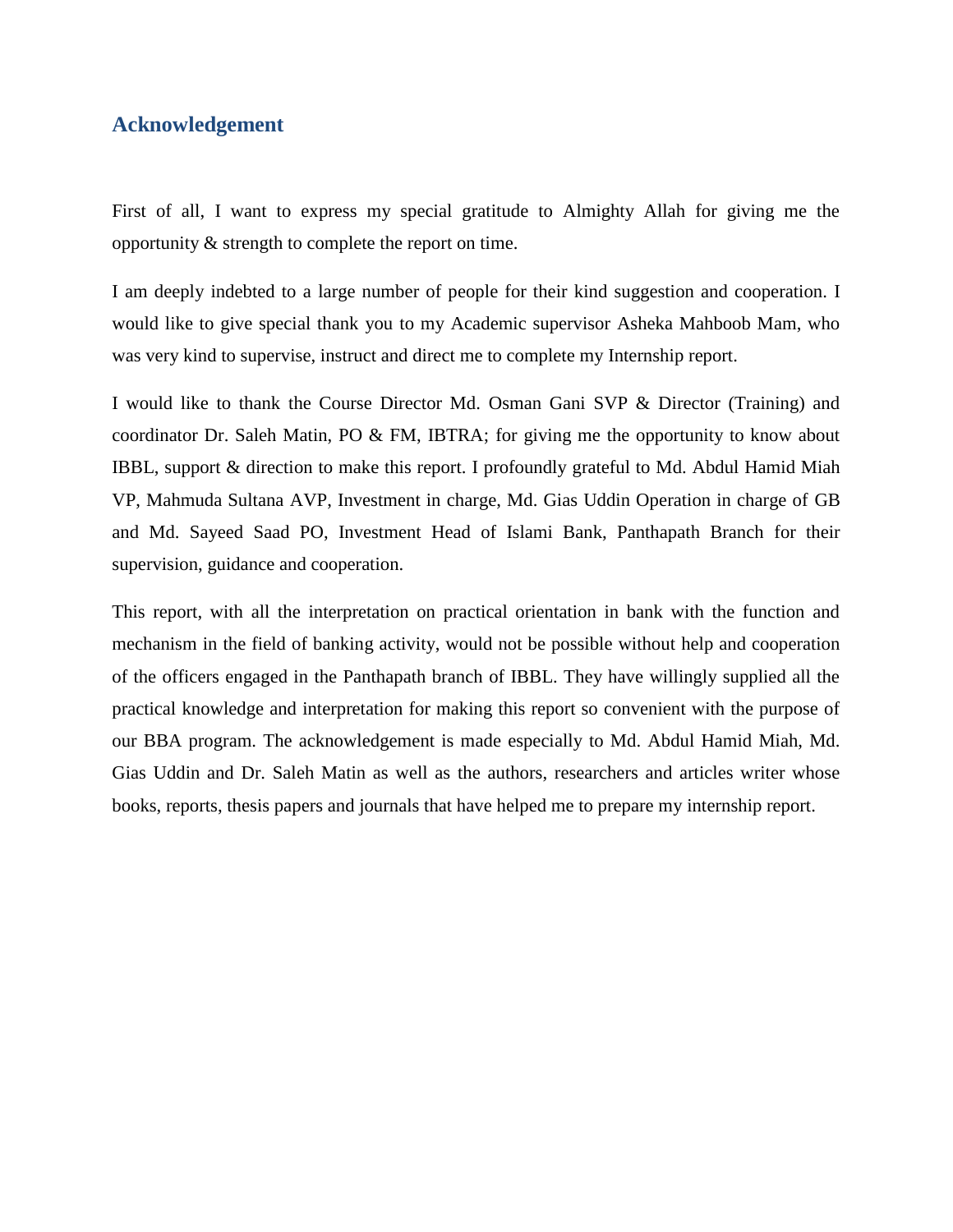## **Acronyms:**

- BB: Bangladesh Bank
- IBBL: Islami Bank Bangladesh Ltd.
- IBTRA: Islami Bank Training and Research Academy
- GB: General Banking
- KYC: Know Your Customer
- BEFTN: Bangladesh Electronic Fund Transfer System
- OBC: Outward Bill Collection
- SME: Small Medium Enterprise
- HDS: Household Durable Scheme
- RDS: Rural Development Scheme
- UPDS: Urban Poor Development Scheme
- MTDR: Mudaraba Term Deposit Receipt
- HPSM: Higher Purchase Shirkatul Meelk
- RR: Rate of Return
- MI: Micro-investment
- ME: Micro-enterprise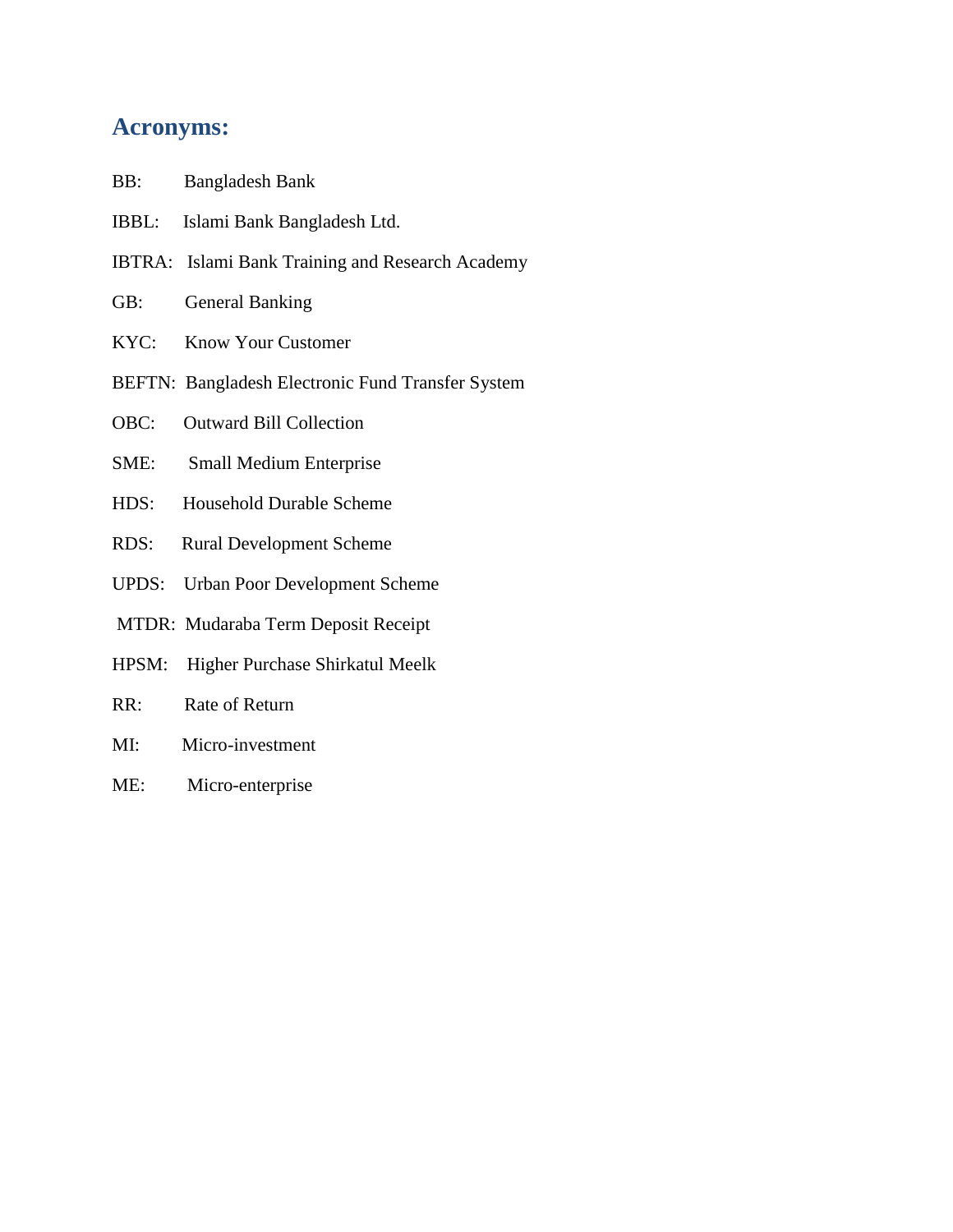# Table of Content

| <b>Contents</b>                            | <b>Page Numbers</b> |  |
|--------------------------------------------|---------------------|--|
| The Organization: Introduction             | $\mathbf{1}$        |  |
| <b>History</b>                             | $\boldsymbol{2}$    |  |
| Product/Service offerings                  | $6 - 8$             |  |
| <b>Organizational Hierarchy</b>            | 9                   |  |
| <b>Job at IBBL:</b> Description of the Job | 10                  |  |
| Specific Responsibility of the Job         | $10 - 13$           |  |
| Different Aspects of Job Performance       | 14                  |  |
| Critical Observation & Recommendation      | $14 - 15$           |  |
| <b>Project:</b> Summary                    | 16                  |  |
| Description of the Project                 | $16 - 18$           |  |
| Investment Modes & Mechanism               | $20 - 42$           |  |
| <b>Findings &amp; Analysis</b>             | $43 - 51$           |  |
| Recommendation & Conclusion                | $52 - 54$           |  |
| Appendix & References                      | $55 - 56$           |  |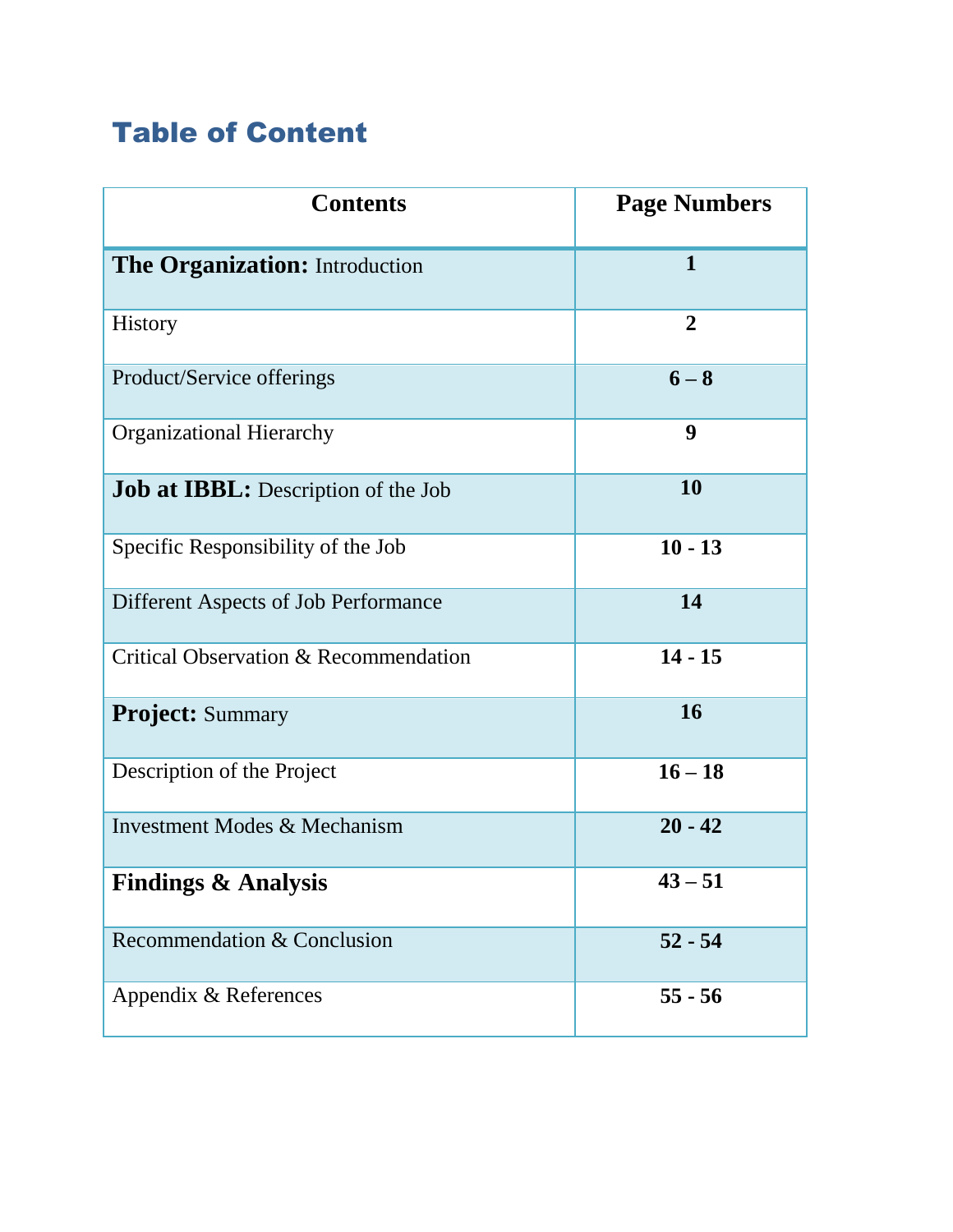### **Executive Summary:**

This report is prepared as requirement of the BBA program of BRAC University. This focus on two month working experiences in Panthapath Branch, Dhaka. I tried my best to provide a clear idea about general banking activities & investment operational strategies of IBBL. The philosophy of Islami Banks is to establish as egalitarian society based on principle of Social justice and equity through CSR (Corporate Social Responsibility) and to fulfill this motive IBBL launch RDS, UPDS. They try to continuously promote these sections and discourage luxurious consumer investment products. As because of IBBL is an Islamic Bank based on ISLAMIC SHARIAH.

In this Report I highlighted my findings through the chapters. First Chapter is introductory part of my study; the second part is focus on IBBL"s history and corporate profile that is organizational overview as the study required. Third Chapter describes my job part at IBBL; forth chapter is the short summary about the project.

In this report, I have shown 5 years graphical presentation on number of investment, amount of investment, total recovery, total outstanding and profit. It can properly express the actual situation of IBBL's consumer investment. The percentage of recovery of investment of IBBL is nearly 90 to 95% because bank considers strongly the entrepreneurs efficiency and integrity as well as five C's, which are- capacity, character, capital, condition, and collateral. From the last 2 years, IBBL's investment is progressing in a greater extent. Investment of the bank increased to taka 16362.58 million till 2014. Overall investment of IBBL up to 31st December 2014 is 305841 million, of which invests under Bai-Murabaha mode 57.92%, Bai-Muajjal mode 5.20%, Bai-Salam 1.15%, Higher Purchase under Shirkatul Meelk (HPSM) 29.12%, & Musharakah mode 3.13%, Mudaraba mode 0.74%, Quard 1.83%, Foreign Bill Purchase (FBP) 0.91%. This increased investment growth of the bank is due to the thrust given to promote investment for effective utilization of depositors' fund.

Final part of my report shows the future development planning and welfare program of IBBL on RDS and UPDS analysis. At the end of the report is my Findings and Recommendation, I provide my findings and conclusion on overall consumer investment of Islami Bank Bangladesh Ltd. and evaluating performance of my study.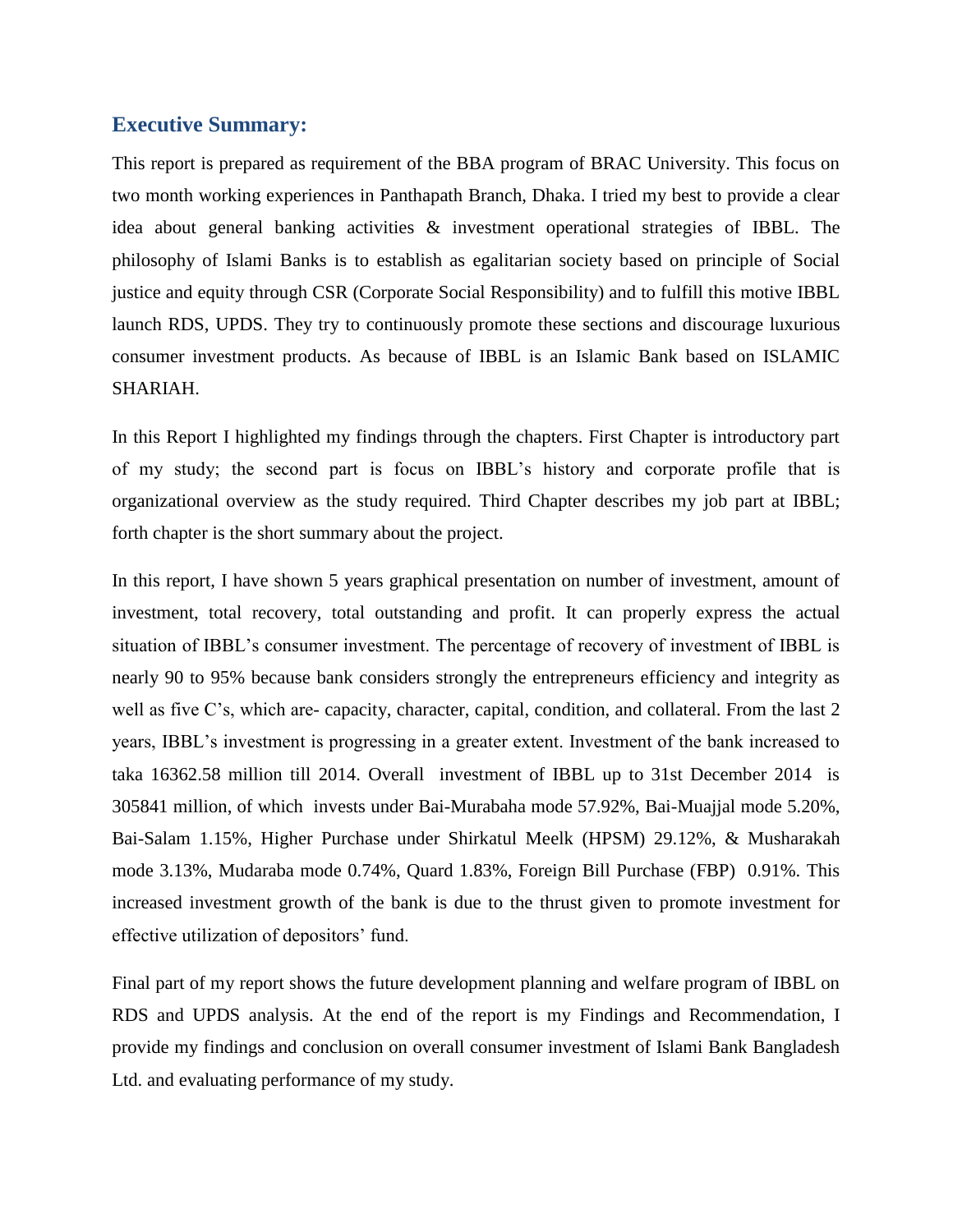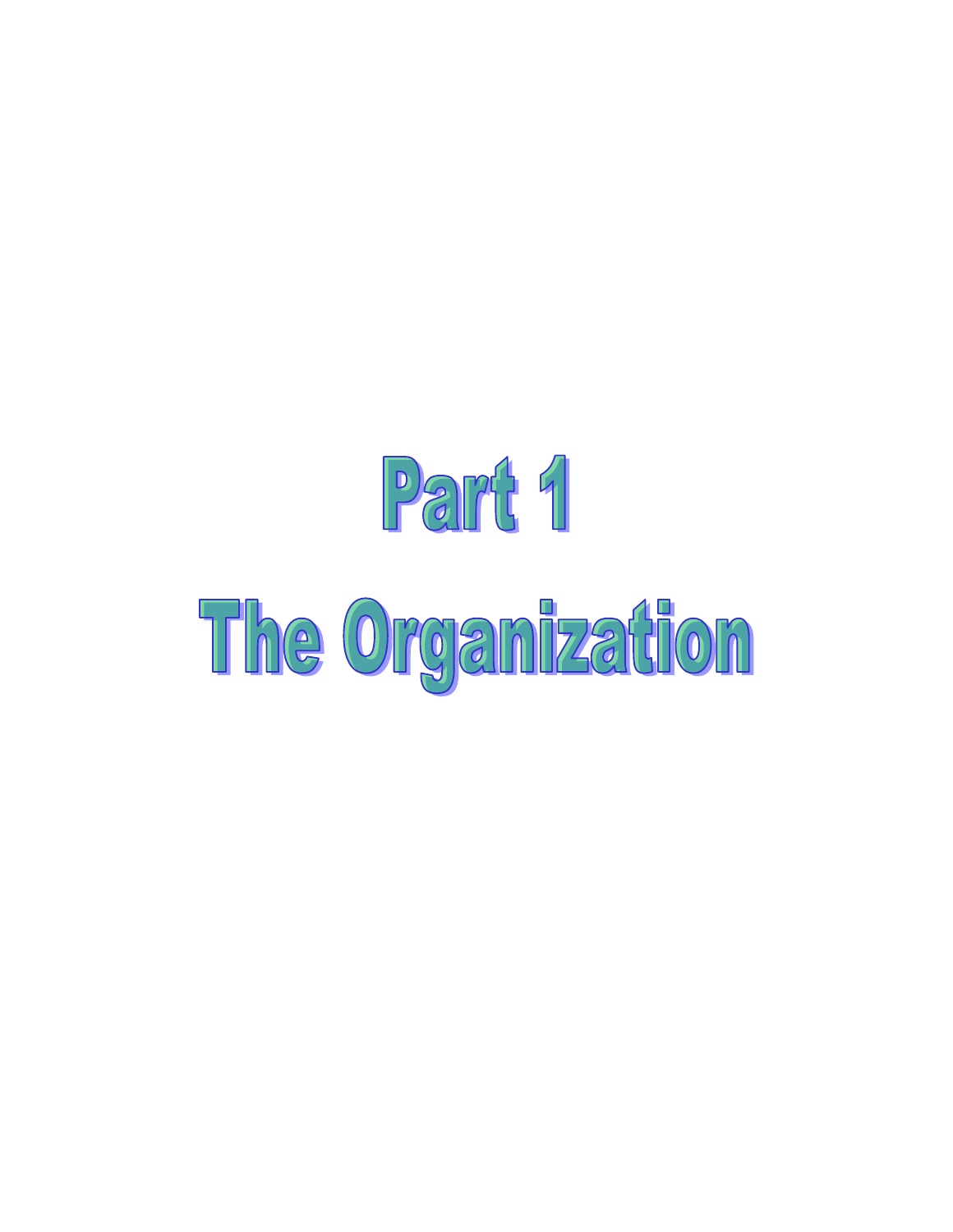## **1.0 Introduction**

Banking plays an important role in the economy of any country. In Bangladesh Muslim holds the majority of the population. Though, no Islamic banking but only traditional banking system was developed here till 1983. However, interest is absolutely prohibited in Islam. The main aim of traditional banking is to earn profit by borrowing and lending money in exchange of interest. As a result there is an unfair competition among the bankers and among the customers. The people of this country are profoundly committed to Islamic way of life as enshrined in the holy Qur"an and the Sunnah. Naturally, it remains deep in their hearts to fashion and design their economic lives in accordance with the precepts of Islam.

The establishment of Islami Bank Bangladesh Limited on March 13, 1983, is the true reflection of this inner urge of its people, which started functioning with erect from March 30, 1983. Now, a question may arise- "what is Islami Banking?" According to **OIC**- "Islamic bank is a financial institution whose status, rules and procedures expressly state its commitment to the principle of Islamic Shariah and to the banning of the receipt and payment of interest on any of its operations."

This bank is the first of its kind in South-East Asia. It is committed to conduct all banking and investment activities on the basis of interest fee profit-loss sharing system. In doing so, it has unveiled a new horizon and ushered in a new silver lining of hope towards materializing a long cherished dream of the people of Bangladesh for doing their banking transactions in line with what is prescribed by Islam. With the active co-operation and participation of Islamic development bank (IDB) and some other Islamic banks, financial institutions, government bodies and eminent personalities of the Middle East and the gulf countries, Islami Bank Bangladesh Limited has by now earned the unique position of a leading private commercial bank in Bangladesh.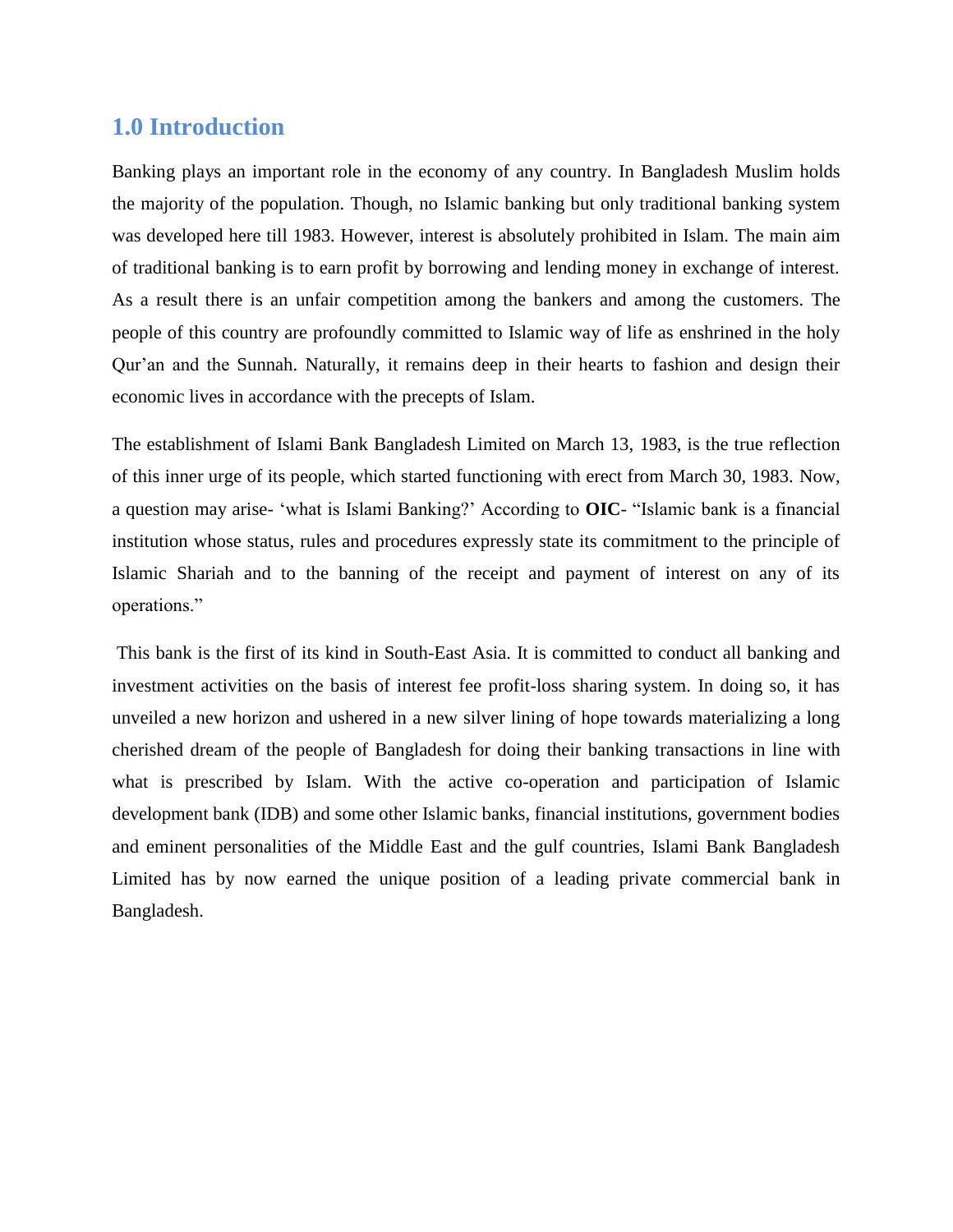#### **1.1 History of Islami Bank in Bangladesh**

In the late seventies and early eighties, Muslim countries were awoken by the emergence of Islami Bank which provided interest free banking facilities. There are currently more than 614 interest free institutions all over the world. Today Islami Bank not only operates in almost all Muslim countries, but have extended their wings to the western world to serve both Muslim and non Muslim customers. In case of Islami Banking, the establishment of Mitghamar Local Savings Bank in 1963 is said to be a milestone for modern Islami Banking.

In 1974, Bangladesh signed the Charter of Islamic Development Bank and committed itself to reorganise its economic and financial system as per Islamic Shariah. In 1978, Bangladesh recommended in Islamic Foreign Minister Conference in Senegal towards systematic efforts to Islamic Banking. In 1980, Foreign Minister Conference in Pakistan where Bangladesh Foreign Minister Prof. Shamsul Hoq, proposed for taking steps for Islamic Banking. Further, Bangladesh Bank sent representation abroad to study Islamic Banking System.

In 1981, President of the Peoples Republic of Bangladesh addressed the 3rd Islamic Summit Conference held at Makkah and Taif suggested, ''The Islamic countries should develop a separate banking system of their own in order to facilitate their trade and commerce. ''In 1982, IDB visited Bangladesh for study. They found contributions done by Islamic Economics Research Bureau (IERB) and Bangladesh Islamic Bankers Association (BIBA); they mobilized the seminars, public opinion through symposia & workshop. Professional activities reinforced by Muslim Businessman Society (now reorganized as Industrialists and Businessman Association). The body mobilized mainly equity capital for emerging Islamic Bank. Finally, in 1983 Islami Bank Bangladesh Limited (IBBL) came out to take the challenge of doing banking business.

Islami Bank Bangladesh Limited (IBBL) is considered to be the first interest free bank in Southeast Asia. It was incorporated on 13-03-1983 as a Public Company with limited liability under the companies Act 1913. The bank began operations on March  $30<sup>th</sup>$ , 1983, with major share by the foreign entrepreneurs. IBBL is a joint venture multinational Bank with 63.92% of equity being contributed by the Islamic Development Bank and financial institutions. The total number of branches in 2012 stood at 276. Now the authorized capital of the bank is Tk. 20,000 million and Paid op capital is Tk. 10007.71 million.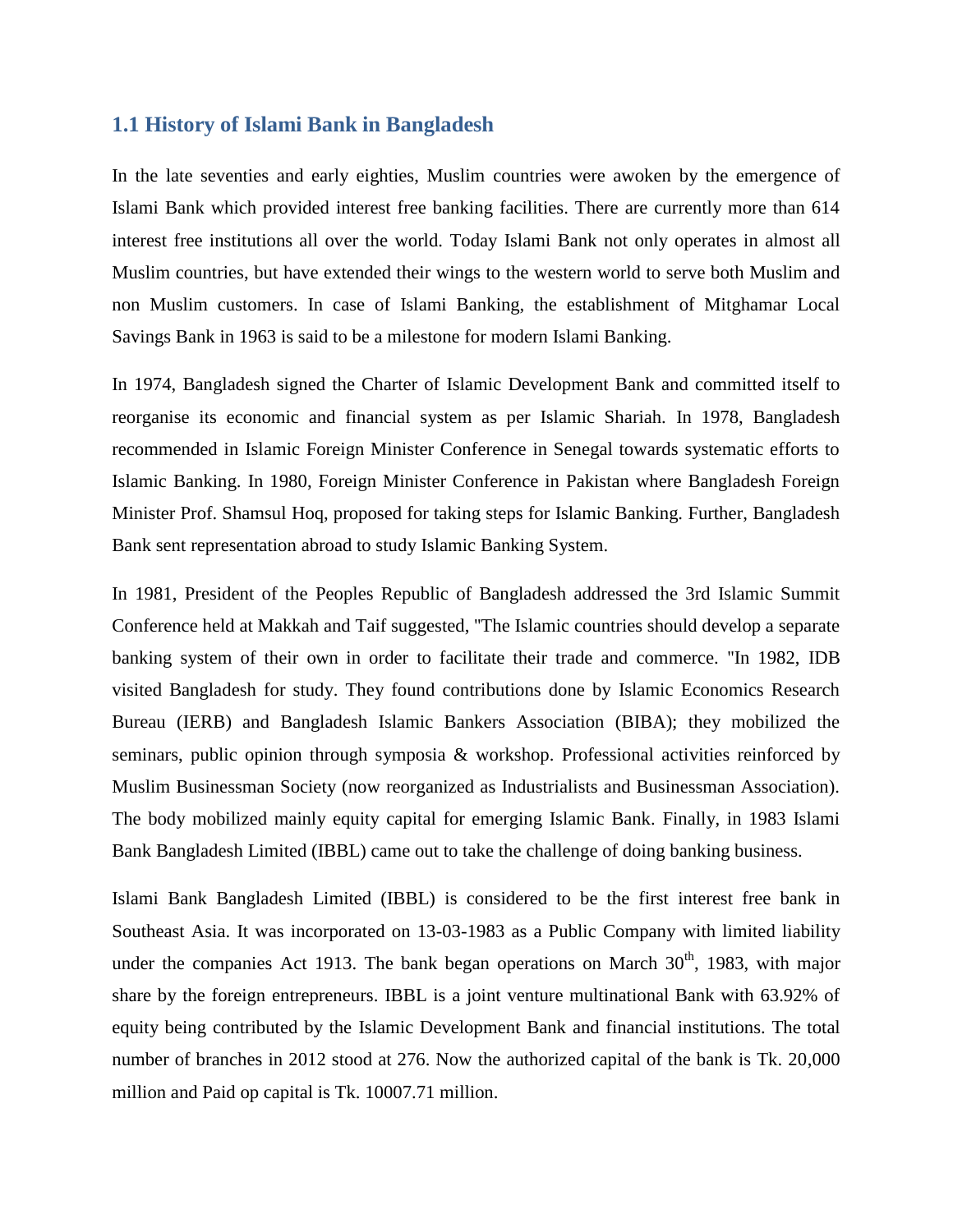## **Mission:**

- To establish Islami banking through the introduction of a welfare oriented banking system.
- To ensure equity and justice in the field of all economic activities.
- To achieve balance growth and equitable development through diversified investment operations particularly in the priority sectors and less developed areas of the country.
- To encourage socio-economic uplift and financial services to the low-income community particularly in the rural area.

### **Vision:**

Vision of IBBL is always strived to achieve superior financial performance, be considered a leading Islamic Bank by reputation and performance as well as-

- To establish and maintain the modern banking technologies, to ensure soundness and development of the financial system based on Islamic principles and to become the strong and efficient organization with highly motivated professionals, working for the benefit of the people, based upon accountability, transparency and integrity in order to ensure stability of financial system.
- To encourage savings in the form of direct investment.
- To encourage investment particularly in projects which are more likely lead to higher employment.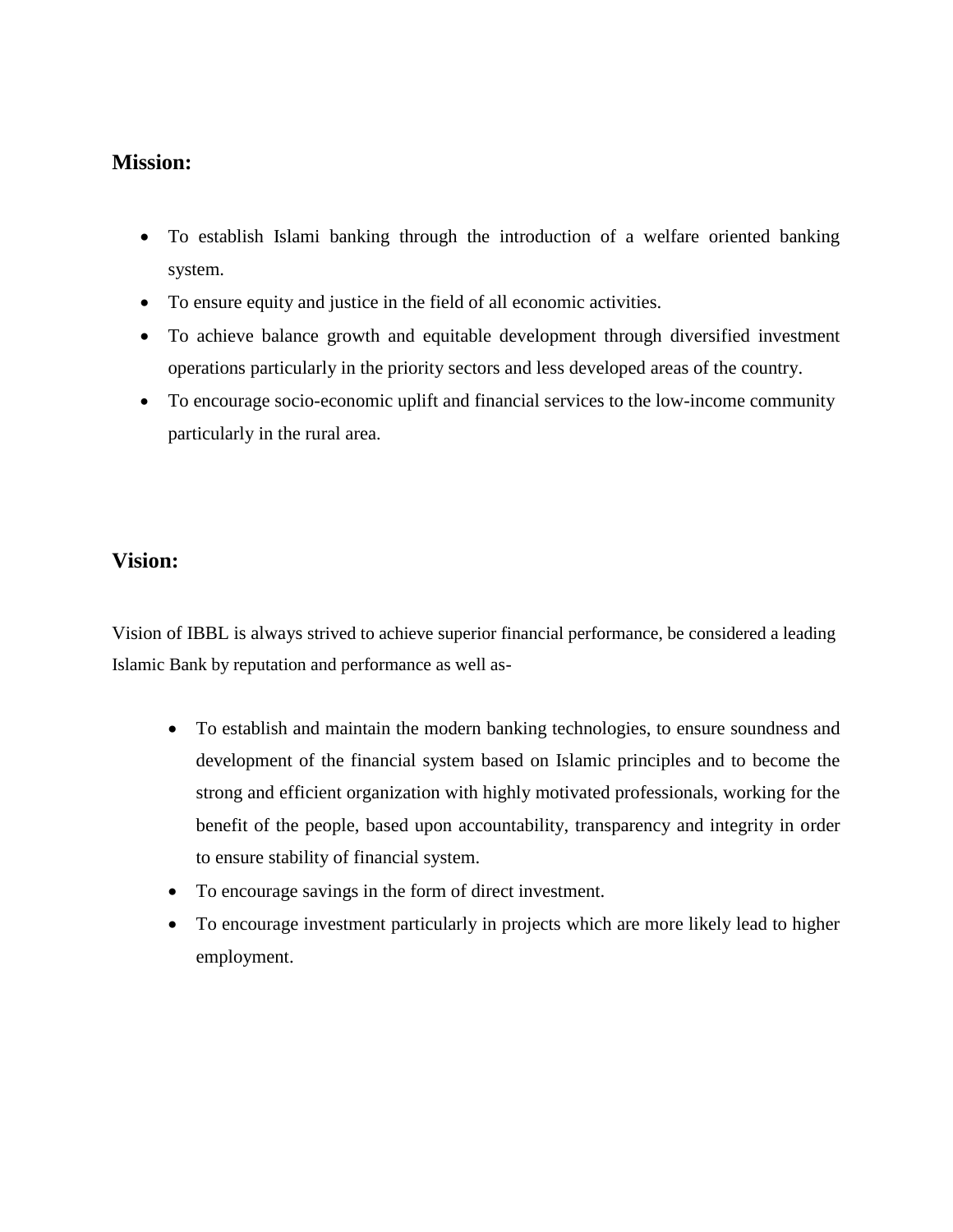## **Objectives of Islamic Bank**

The primary objective of establishing Islamic Bank all over the world is to promote, foster and develop the application of Islamic principles in the business sector. More specifically, the objectives of Islamic bank when viewed in the context of its role in the economy are listed as following:

- To offer contemporary financial services in conformity with Islamic Shariah;
- To contribute towards economic development and prosperity within the principles of Islamic justice
- Optimum allocation of scarce financial resources; and
- To help ensure equitable distribution of income.

## **Strategic Objectives:**

 $\triangleright$  To ensure customers' satisfaction.

 $\triangleright$  To ensure welfare oriented banking.

 $\triangleright$  To establish a set of managerial succession and adopting technological changes to ensure successful development of an Islamic Bank as a stable financial institution.

 $\triangleright$  To prioritize the clients' welfare.

 $\triangleright$  To emerge as a healthier & stronger bank at the top of the banking sector and continue stable positions in ratings, based on the volume of quality assets.

 $\triangleright$  To ensure diversification by Sector, Size, Economic purpose & geographical location wise Investment and expansion need based Retail and SME/Women entrepreneur financing.

 $\triangleright$  To invest in the thrust and priority sectors of the economy.

 $\triangleright$  To strive hard to become an employer of choice and nurturing & developing talent in a performance-driven culture.

 $\triangleright$  To pay more importance in human resources as well as financial capital.

 $\triangleright$  To ensure lucrative career path, attractive facilities and excellent working environment.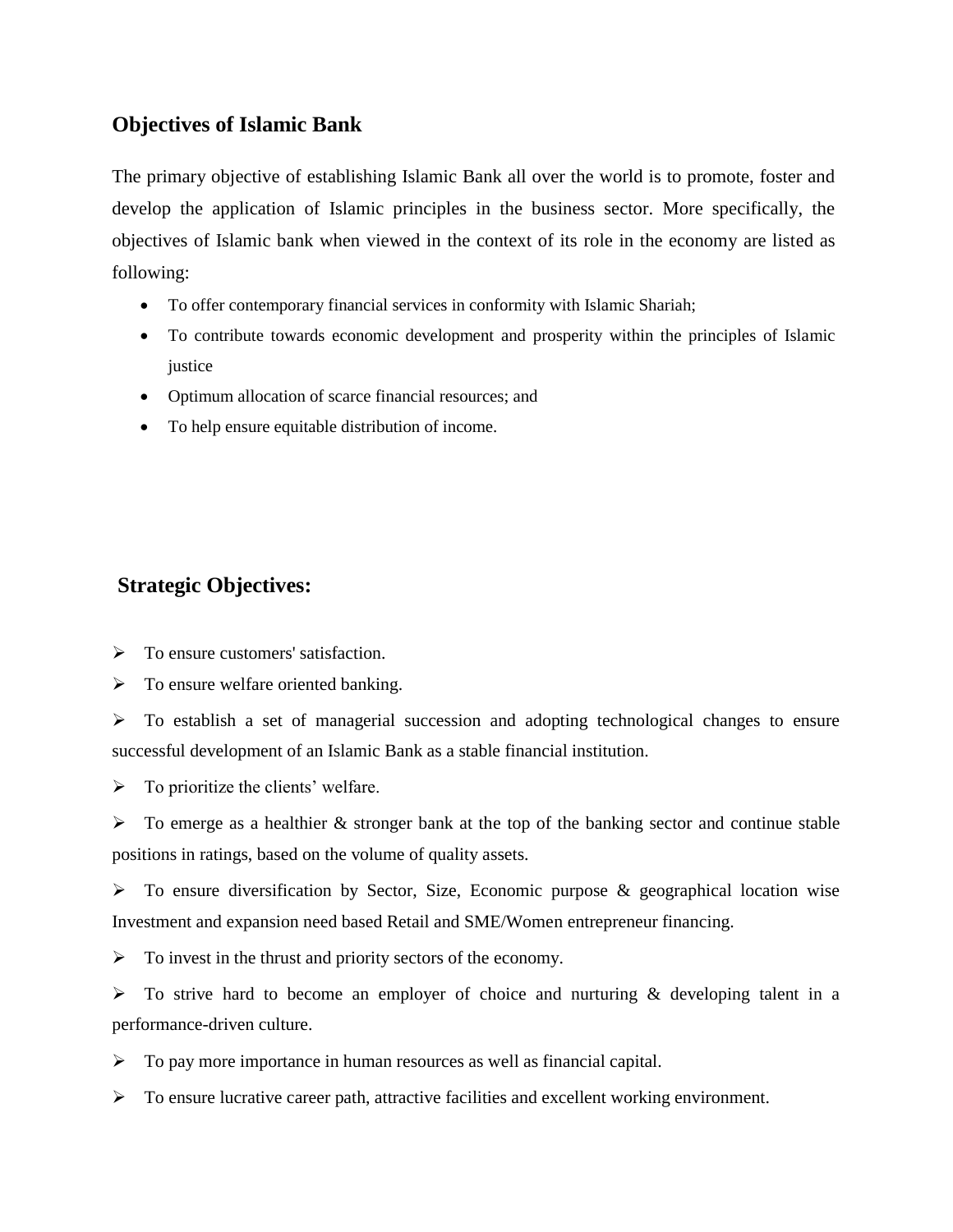> To ensure zero tolerance on negligence in compliance issues both Shariah and regulatory issues.

 $\triangleright$  To train & develop human resources continuously & provide adequate logistics to satisfy customers' need.

- $\triangleright$  To be excellent in serving the cause of least developed community and area.
- $\triangleright$  To motivate team members to take the ownership of every job.
- > To ensure development of devoted and satisfied human resources.
- $\triangleright$  To encourage sound and pro-active future generation.
- $\triangleright$  To achieve global standard.
- $\triangleright$  To strengthen corporate culture.
- To ensure Corporate Social Responsibilities (CSR) through all activities.
- $\triangleright$  To promote using solar energy and green banking culture and ecological balancing.

## **Core Values**

- $\triangleright$  Trust in Almighty Allah
- $\triangleright$  Strict observance of Islamic Shariah
- $\triangleright$  Highest standard of Honesty, Integrity & Morale
- $\triangleright$  Welfare Banking
- $\triangleright$  Equity and Justice
- $\triangleright$  Environmental Consciousness
- $\triangleright$  Personalized Service
- Adoption of Changed Technology
- $\triangleright$  Proper Delegation, Transparency & Accountability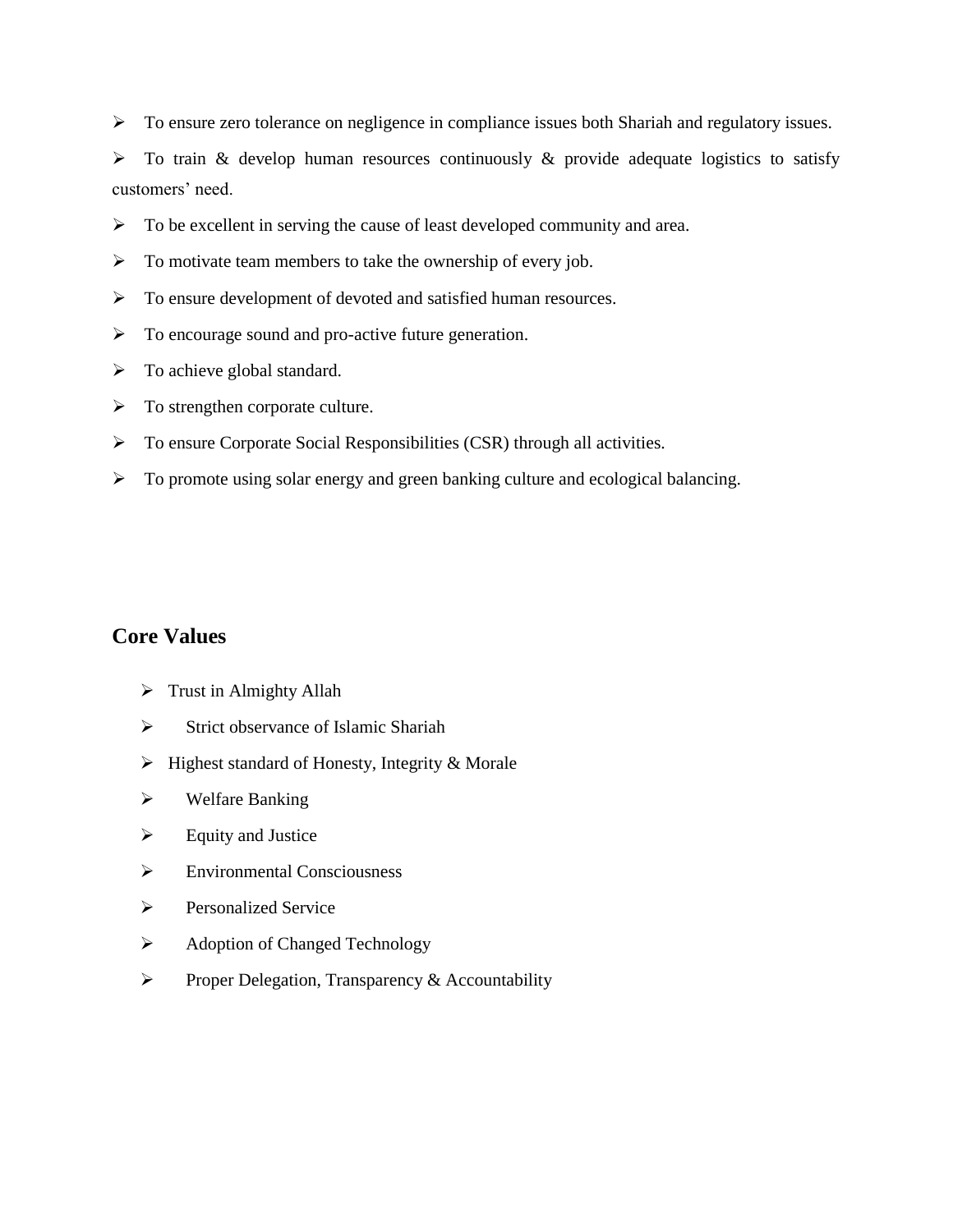## **1.3 Products and Services:**

Under products and services Islami Bank Bangladesh Ltd. has below categories:

#### **1. DEPOSIT SCHEMES:**

- Al-Wadiah Current Account (AWCA)
- Mudaraba Savings Account (MSA)
- Mudaraba Term Deposit Account (MTDR)
- Mudaraba Special Notice Account (MSNA)
- Mudaraba Hajj Savings Account (MHSA)
- Mudaraba Special Savings (Pension) Account (MSSA)
- Mudaraba Savings Bond (MSB)
- Mudaraba Monthly Profit Deposit Account (MMPDA)
- Mudaraba Mahr Savings Account (MMSA)
- Mudaraba Waqf Cash Deposit Account (MWCDA)
- Mudaraba NRB Savings Bond (MNSB) Account
- Mudaraba Foreign Currency Deposit Account (MFCD)
- Students Mudaraba Savings Account (SMSA)
- Mudaraba Farmers Savings Account (MFSA)

## **2. Investment Modes:**

#### **BAI- Modes**

- Bai-Murabaha
- Bai-Istijrar
- Bai-Muajjal
- Bai Salam
- Istishna
- Bai-Asharf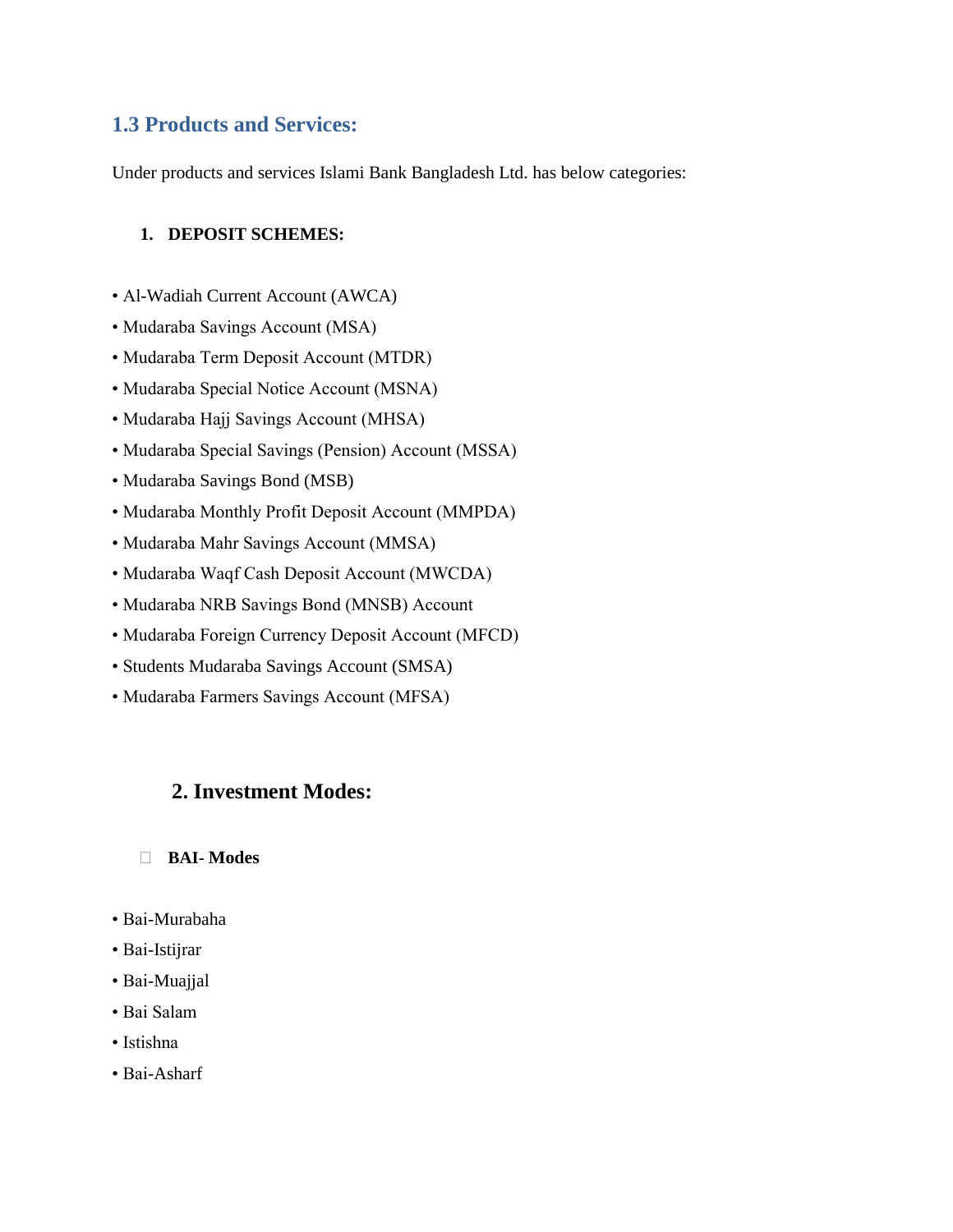#### **SHARE- Modes**

- Mudaraba
- Musharakah

#### **IJARA-Modes**

• Hire Purchase under Shirkatul Meelk (**HPSM**)

Under this mode Bank may supply implements/ equipment/goods on rental basis. The ownership of the implements/equipment/goods will be with the Bank and the client jointly and the portion of the client will remain to the Bank as mortgage until the closure of the investment account, but the client will be authorized to possess the equipment for certain period. The client, after completion of the installments, will be the owner of the implements/ equipment/goods.

#### **3. INVESTMNET SCHEME**

- Household Durables Scheme (HDS)
- Investment Scheme for Doctors (ISD)
- Transport Investment Scheme (TIS)
- Car Investment Scheme (CIS)
- Small Business Investment Scheme (SBIS)
- Micro Industries Investment Scheme (MIIS)
- Agricultural Implement Investment Scheme (AIIS)
- Real Estate Investment Program (REIP)
- Real Estate Investment (Commercial & Working Capital)
- Agricultural Investment of IBBL
- NRB (Non Resident Bangladeshi) Entrepreneurs Investment Scheme (NEIS)
- Women Entrepreneurs Investment Scheme (WEIS)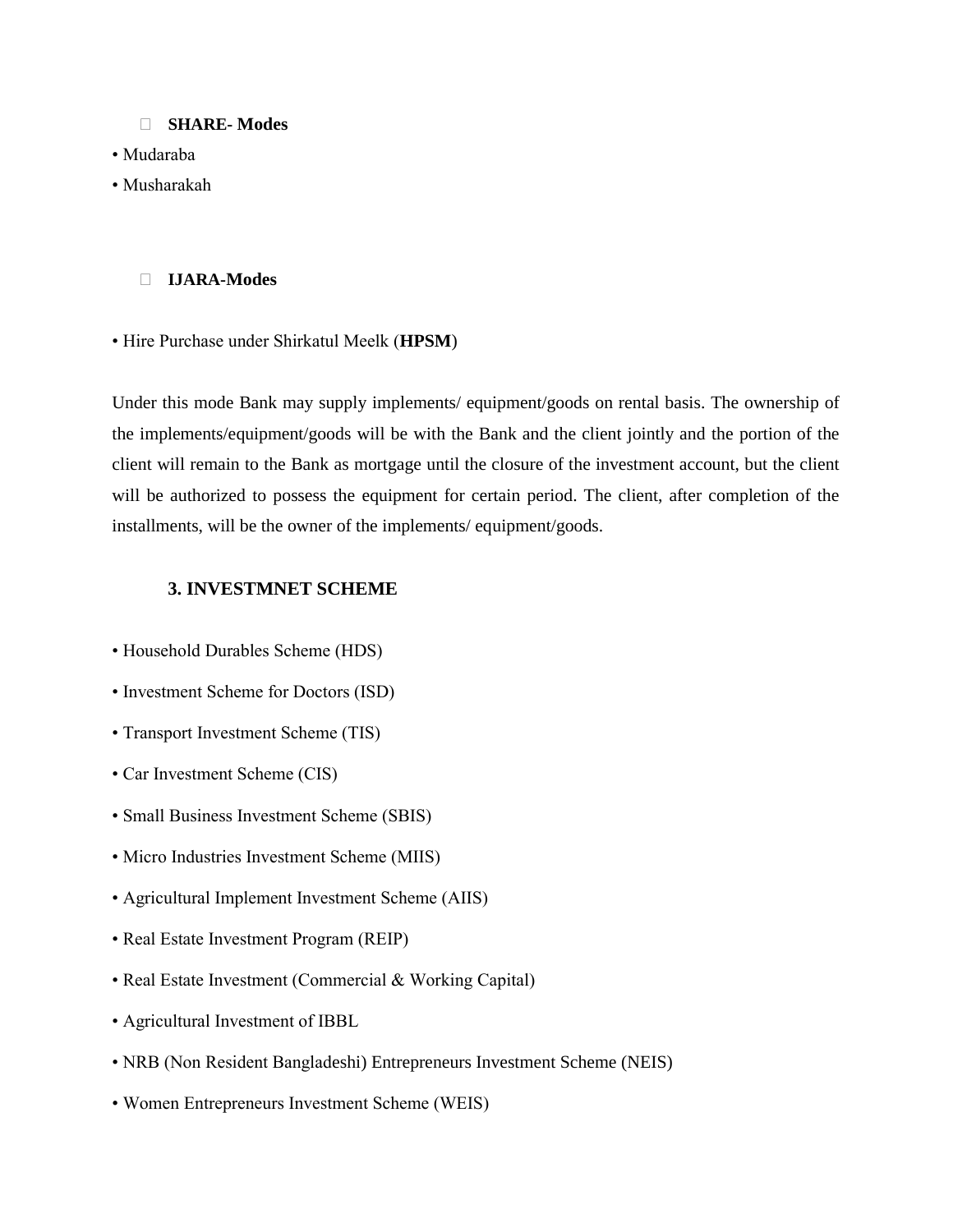## **4. RURAL DEVELPOMENT SCHEME**

## **5. FOREIGN EXCHANGE BUSINESS SERVICES**

# **Special Services:**

- > Locker Services
- > ATM Services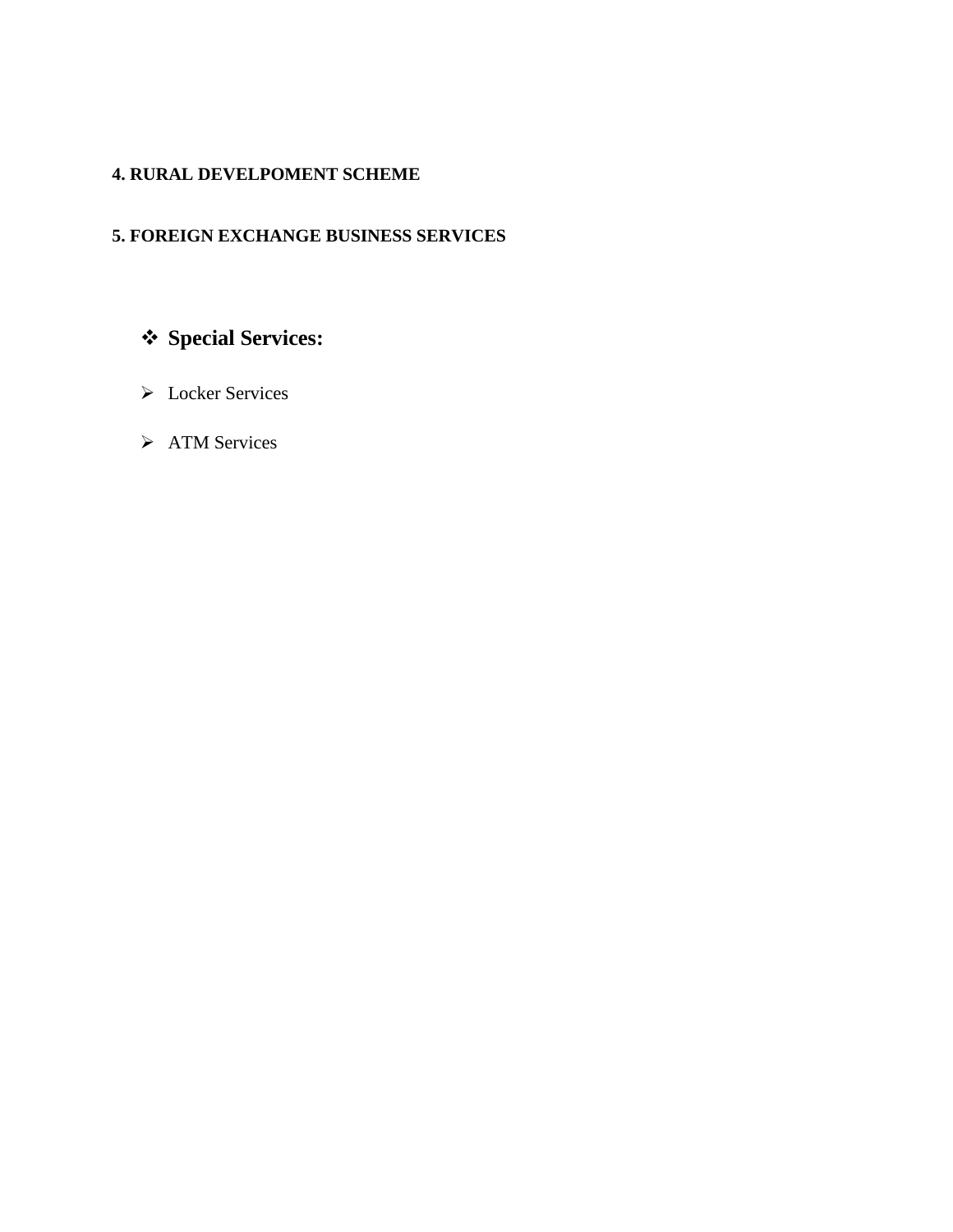## **1.4 Organizational Structure:**

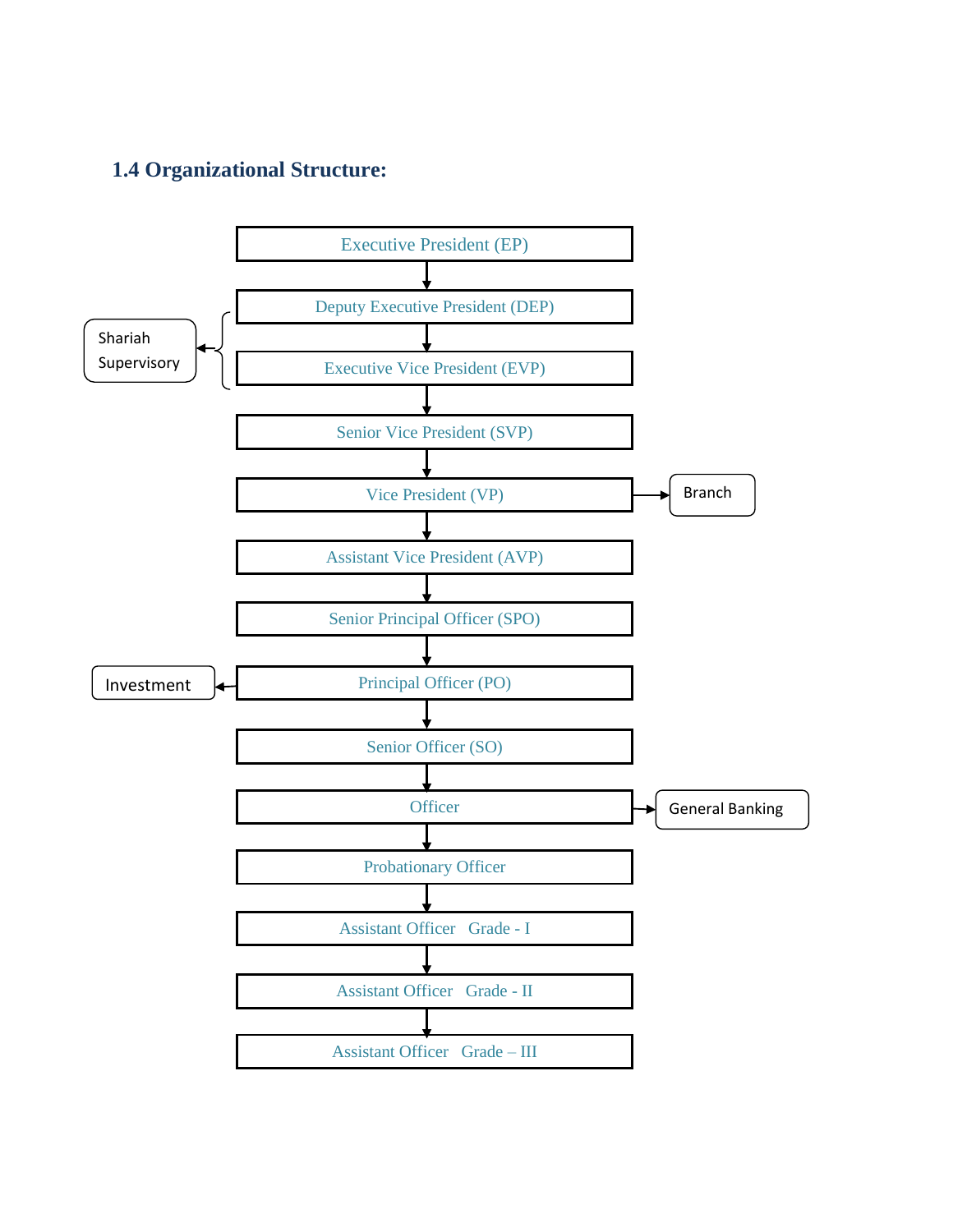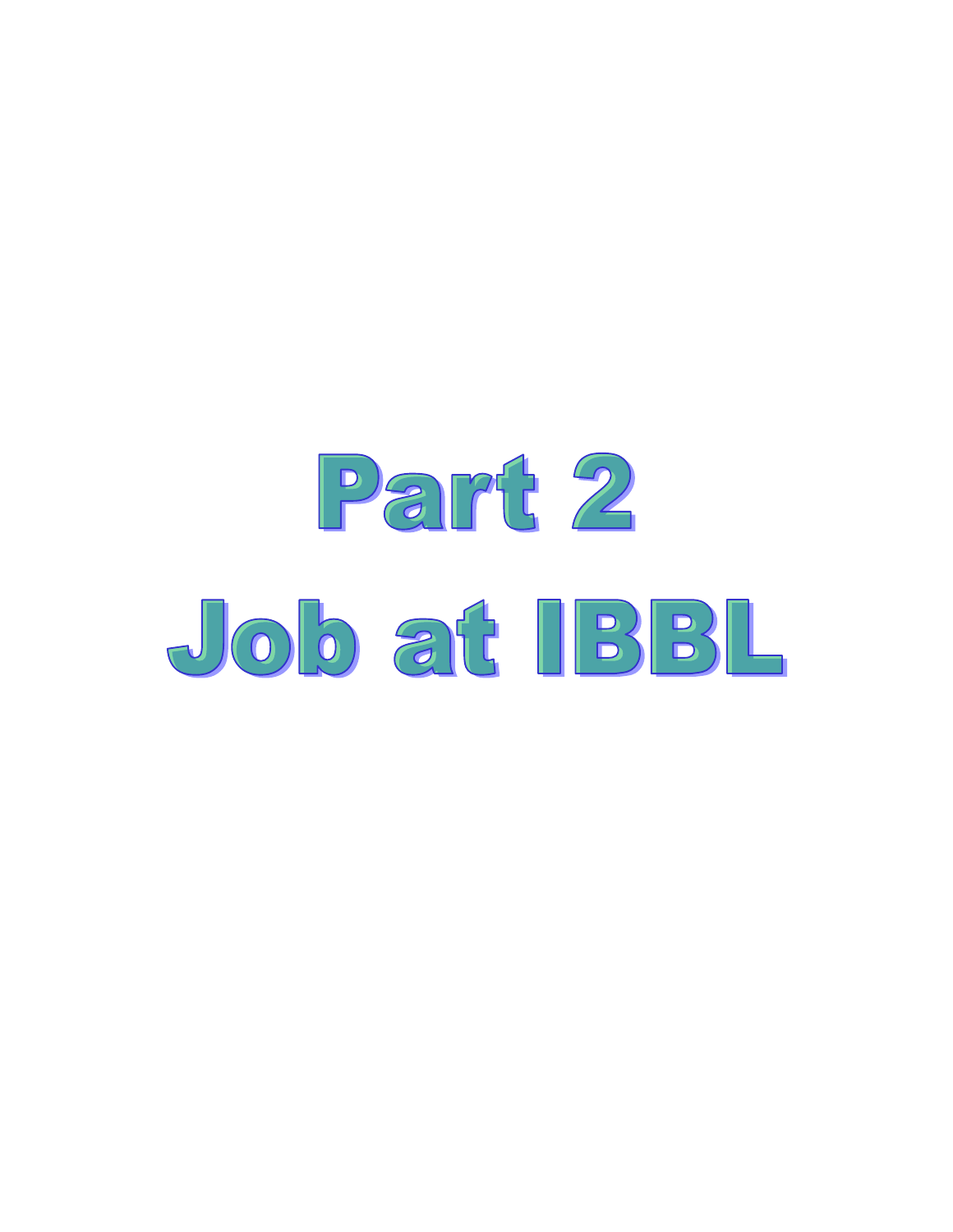#### **2.0 Place of Internship**

I have done my internship program in Islami Bank Bangladesh Ltd. at Panthapath Branch. My internship program duration was of total 55 days, which was decided by Islami Bank Training and Research Academy (IBTRA). First 10 days I have done theoretical class in IBTRA, where I got to learn about the difference between Profit & Interest, Islamic Shariah and difference between an Islamic bank and conventional banks. Then I went to the Panthapath Branch for practical experience with 45 days where I have learned about Islamic banking & financial system.

#### **Panthapath Branch**

I have worked 45 days out of 55 days in this branch according to office order provided by IBTRA. In this branch, there were 28 employees and three interns, including me. This branch is one of the busiest among other Branches. All of the employees were very cooperative with me. I was working under several sections of General Banking & Investment. My onsite supervisor was operational manager MD Gias Uddin and branch supervisor was VP Abul Hamid Miah I got a lot of information & gather experience about IBBL as well as interest free banking system.

#### **2.1 Description of Job**

In the Panthapath branch of the bank, I have to perform a variety in different departments. Though I have done my major in HR and minor in Marketing, I had to work in all sections of the bank.

#### **2.2 Specific Responsibilities of the Job**

#### **Before joining in the branch:**

Before joining in the branch, I had Ten days training in the Islami Bank Training and Research about Islami banking and functions of Islami Bank. All the interns had to give an exam there upon what we have learned.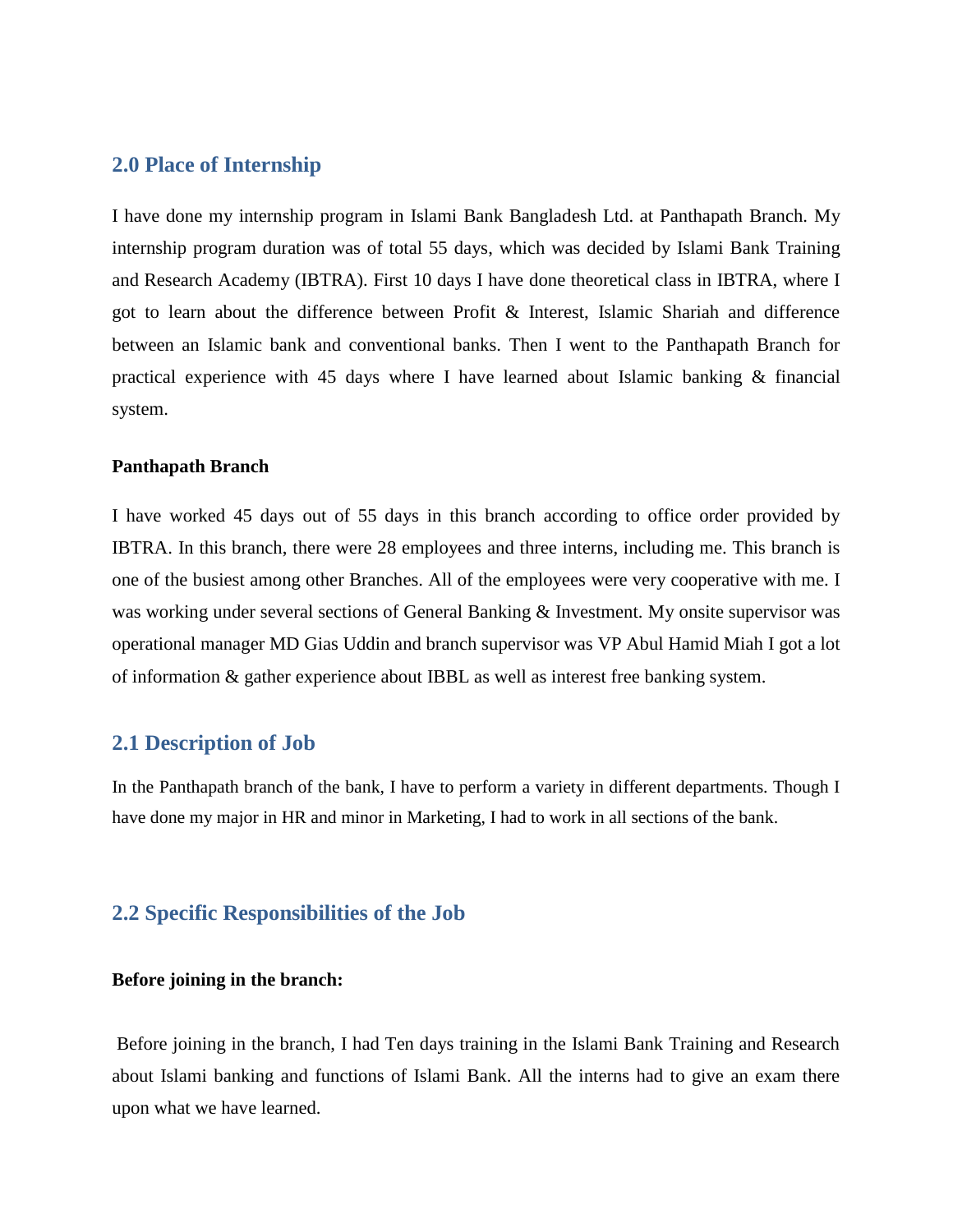#### **After joining in the branch:**

Later when I joined the branch, I had to perform the duties assigned by the Supervisor and the other officers according to the office order. First, I worked in different General Banking sections and then in the Investment department.

#### **Functions of General Banking**

The operations of General Banking are:

- Reception & Information Section
- Accounts Opening Section
- Cash Section
- Clearing Section
- Remittance Section
- Dispatch Section
- Issue and payment of DD, TT and PO
- Maintenance of safe deposit lockers
- Maintenance of internal accounts of the bank
- **•** Reconciliation Section

During my 45 days in the branch under different sections, my work experiences are summarized here-

#### **Accounts opening and Information Section**

I have worked three days in this section. This section is one of the busiest sections in this branch. First of all, we the interns got to know about the various types of accounts for instance- Student account, MSA account, Current account and the essentials to open an account. This is because, when a new client enters into the banking system, to opening new account, they need information. Lot of customers arrive and try to collect information for account opening as well as about the products and facilities offered by the bank.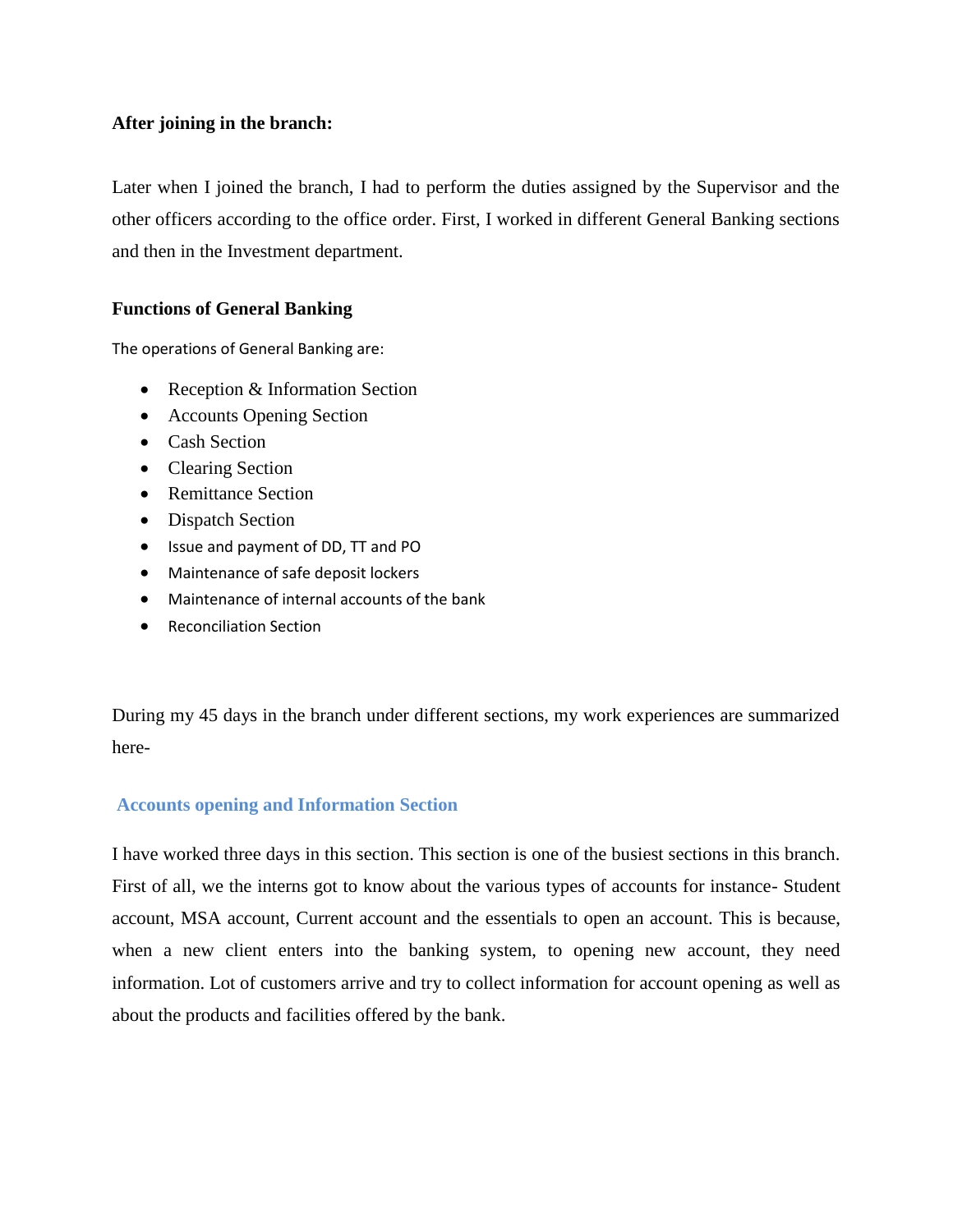Clients want to know the balance of their accounts by coming to this branch personally or by phone. They come to collect bank statement or to change- address, sign, want to transfer their account to another branch or sometimes to close their accounts. I provided information about the account opening requirements to the clients, like- they need to bring two copies passport size photo, National ID, introducer signature and nominee"s photo to open an account. I also helped the clients to update their account information required by Bangladesh Bank. For the bank KYC of a client is very important.

While working in this section I became introducer to many student and MSA accounts. However, I did not get the opportunity to open current account, because of its complexity and I am not a current account holder. In this section, I got the chance to interact with the customers more and asked them question about the bank and the employees.

#### **Clearing Section**

In this section I have also worked for three days. The main responsibility was to receive several cheques from clients. I also attached seal in the front and the back side of the cheque for clearing. My task was to ensure account number, account holder name, the accuracy of amount written in figures & words are properly stated in cheques and check if there was any over-writing anywhere in amount or date. After confirming these cheques were sent clearing. I was not responsible for the clearing entry into the computer & completing other tasks.

Herein, I also learned about the Inward & Outward clearing, Regular & High value cheque and terms such as- BEFTN, OBC, and CPS House.

#### **Telegraphic Transfer (TT), Pay Order (PO) & Demand Draft (DD) Section**

When I was in this section, I learned to write debit voucher. If any telegraphic transfer order came, I prepared debit voucher for it. In where I enter the name, account number, TT number and dates are correctly printed on the TT Voucher. Hence I make sure the signature of two officers and lastly send this voucher to the computer department. In this section, PO & DD leaf,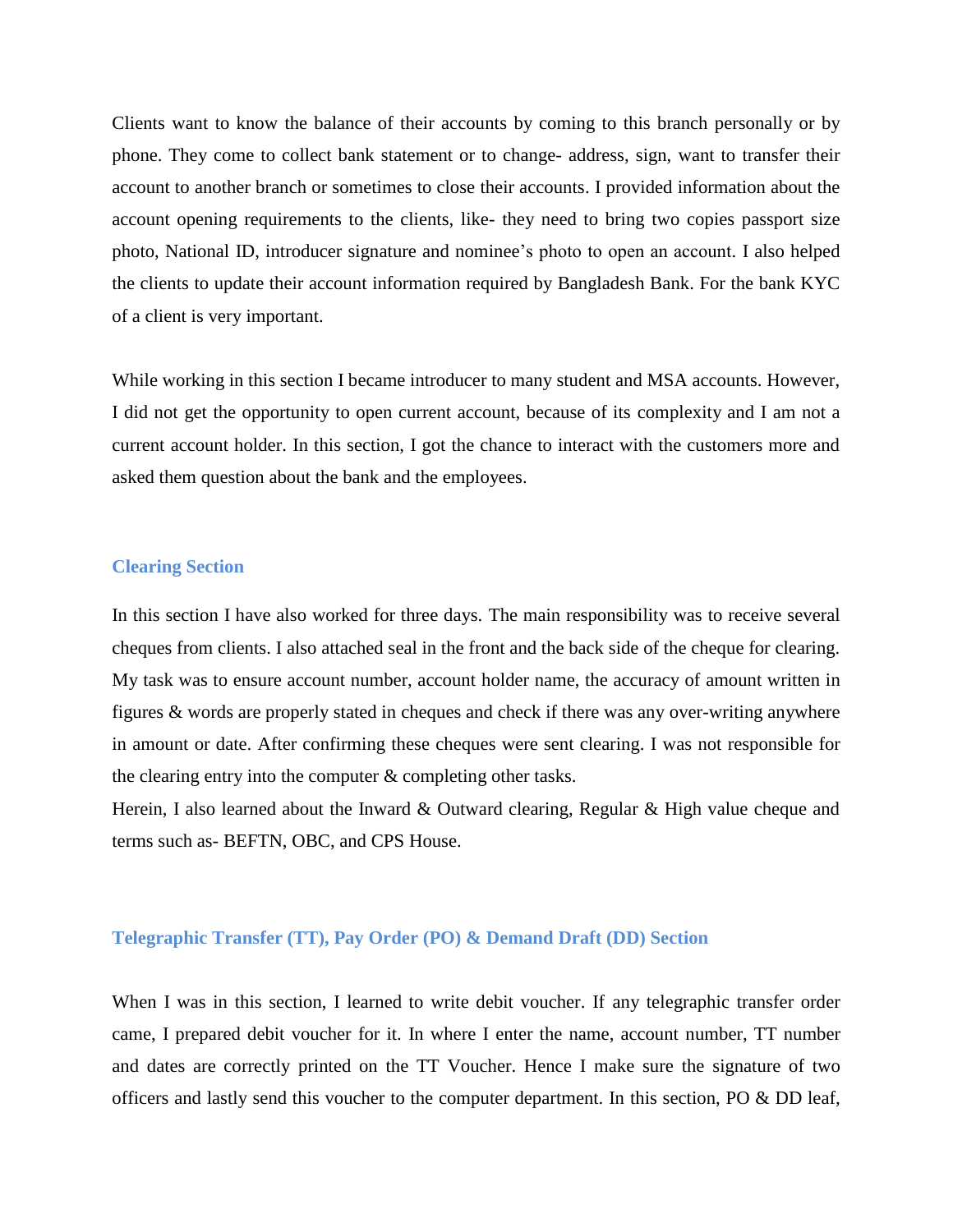where I ensured name of the organization, drawer branch, date & amount of money and signature of two officers.

#### **Foreign Remittance Section**

In this section, I have worked for two days. First, I got to know about of money transfer mediums, country code and PINs. Here I got to learn about how clients can withdraw money from the bank sometimes without having an account in the respected bank or deposit money coming from abroad. To receive money sent from abroad the clients need the original NID and a photocopy of the NID. Withdrawing money is not very difficult and it is very popular service provided by the bank.

#### **Investment Section**

I worked total 10 days in this section. IBBL is one of the most profitable banking organizations in Bangladesh since the last few years due to the unique investment process of the bank. I had the privilege to gain knowledge of the mechanisms of Islamic investment. What are the different modes of investment, why customers choose this particular bank for investment, how the bank selects their customers for investment, the documents and paper-works need to complete the procedure all these stuff I learned practically. The project part reflects the knowledge of my learning.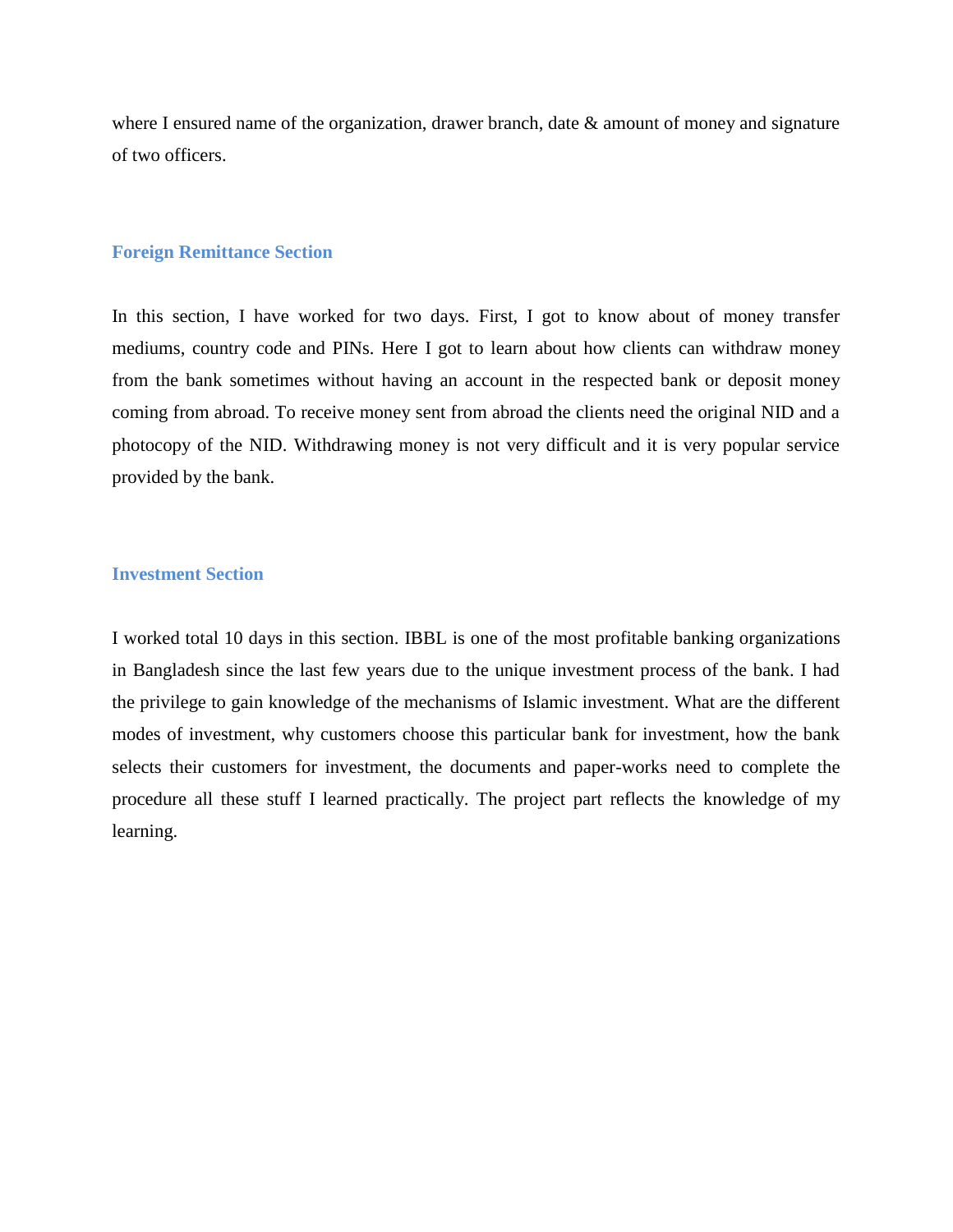### **2.4 Different Aspects of Job Performance**

I had to take ten days training and give examination before joining in the branch. After joining in the branch I have to perform different works according to the orders of the manager and the senior principal officer. I have to study different client's files and discuss different investment related issues like the process of taking and giving investments, choosing the targeted customers, calculating the portion of profit and installment amount, documents needed to execute the investment etc. with the supervisor. I have to help the clients to open account in account opening desk. I did the data entry and other computer related work. I took the requisition for ATM card and check books. However, I never got a change to work in the Cash section but I watched how they work.

Last but not the least, based on our theoretical exam and performance at the branch IBTRA did an evaluation. We also had to submit a report to them, about what we have learned and gave a presentation. According to the evaluation they awarded the interns in different categories. Fortunately, my group and I got the best report award.

## **2.5 Critical Observations and Recommendations**

While working in the bank, I noticed that the customers are satisfied with the overall bank's service and facilities. They are also getting new products and services like student account, Internet-banking. Although, I have some recommendations, according to my observation are-

- First of all, the bank does not have a strong database system to store customers' information. They should build up a stronger backup system. As it is a financial institution, missing of data caused by backup failure may turn out a huge loss.
- The bank can make clear picture of the difference between interest and profit to the customers practicing different religion.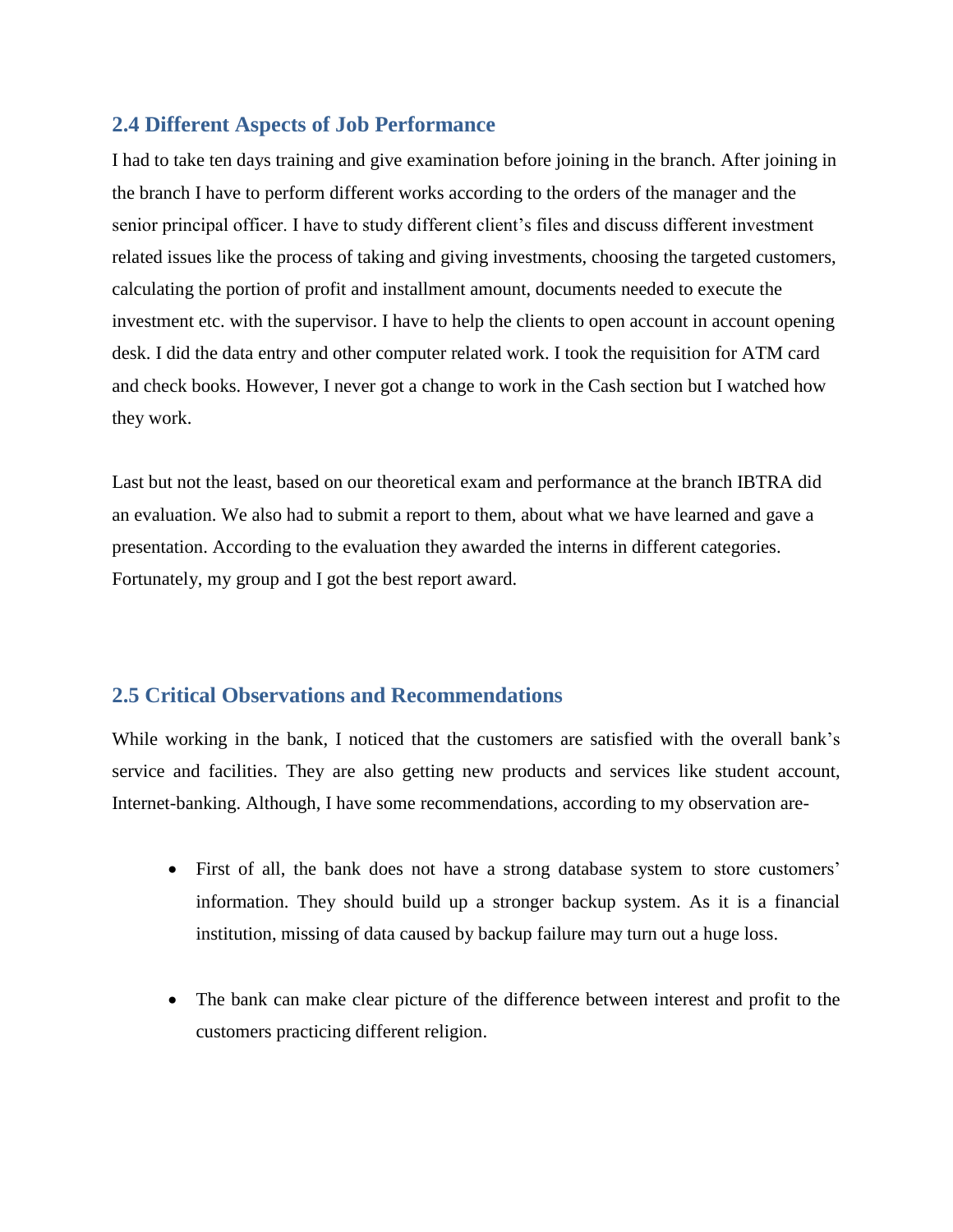- They can use more easy and understandable words instead of different Islamic terms that they are using in their bank currently; especially for the non-Muslim customers.
- Panthapath branch does not provide SME banking service. There was always confusion among the customers if it's a SME bank or not. They authority should pay heed to this matter.
- As an intern, I felt that we should get more opportunity to learn about different software and calculating investment related stuffs, like- Risk analysis. In my opinion we lagged behind in this fact.

Finally, I want to say that, I got a real life experience while working the bank. I also understood the necessity of the Islami banking system in our country. It was a pleasure working there.

.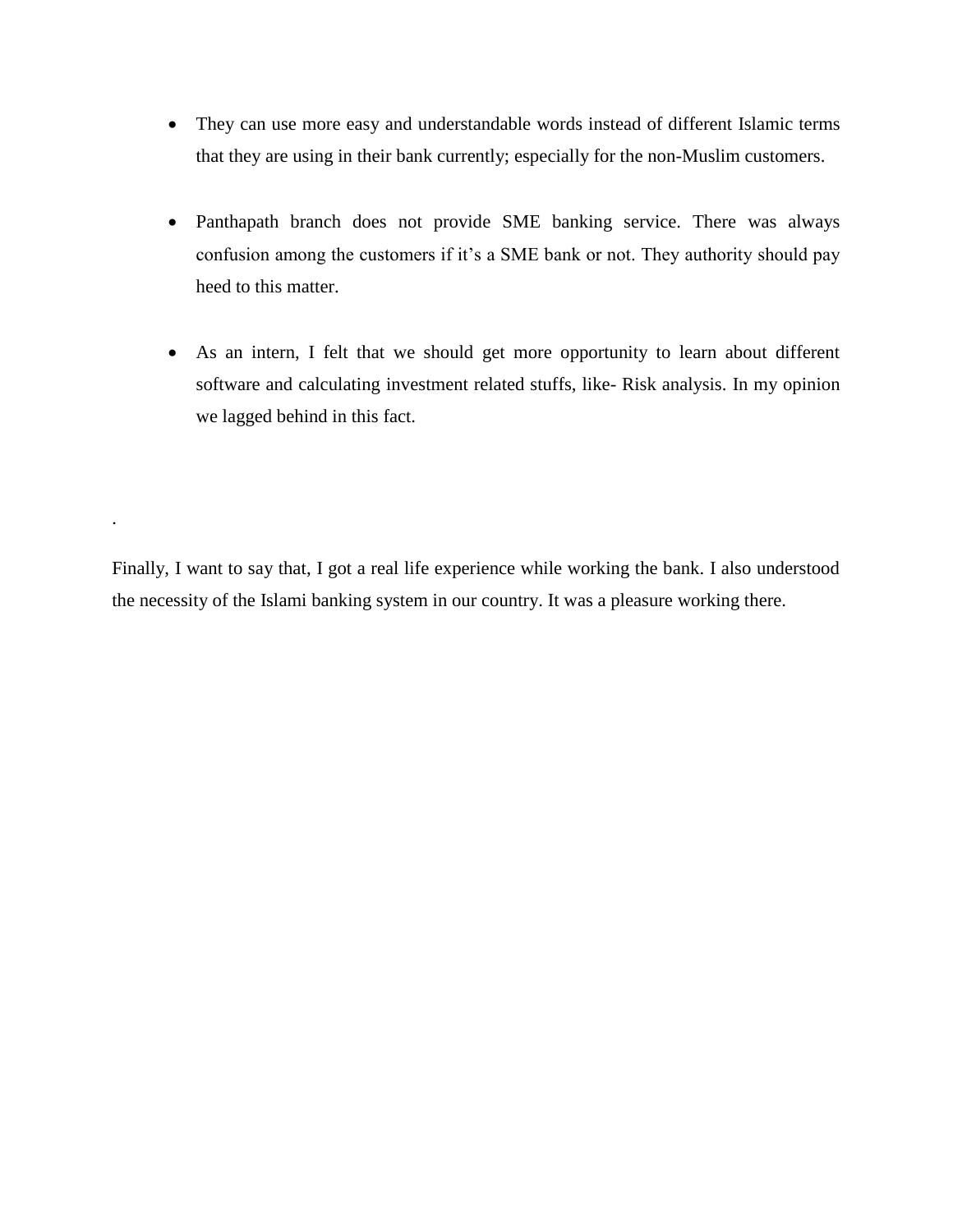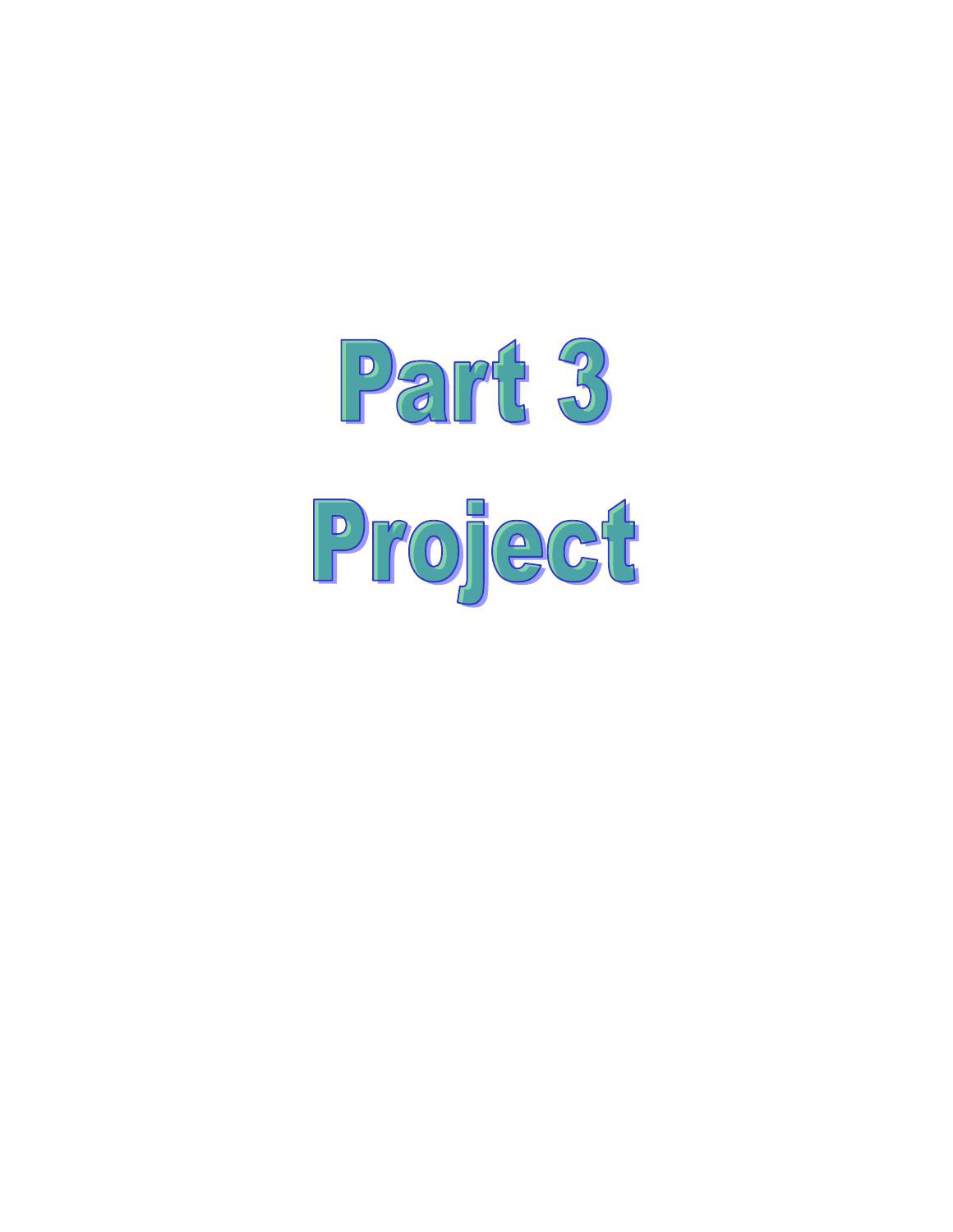#### **3.0 Summary**

As my report is based on Investment of IBBL so here I tried to show investment analysis on that particular investment practice of IBBL through my findings. I tried to find out the reasons of preferring this bank by customers, how it is helpful to our economy and our country. Here, I also tried to find out the current situation through trend analysis of last 5 years of this bank and the future prospected area under consumer investment. For collecting this information, I took interview of a few officers of the bank and also took the help of different documents related to bank. This report shows the financial performance of Islami bank and conventional bank, the picture of current situation in consumer investment of IBBL, and the future prospect in this area.

#### **3.1 OBJECTIVE OF THE PROJECT**

- To know the consumer investment process of IBBL.
- To know the comparison of Islami bank and conventional bank
- To know the current situation of IBBL through trend analysis
- To identify the position of consumer investment among other investments in IBBL.
- To identify the future prospect of IBBL in consumer investment.

#### **3.2 METHODOLOGY**

#### **Data collection:**

Different data and information are collected from various sources, such as primary and secondary which is given below-

#### **Primary sources of data:**

- Personal inspection
- Questionnaire/interview to Officers and clients
- Work experience at different desk of the Bank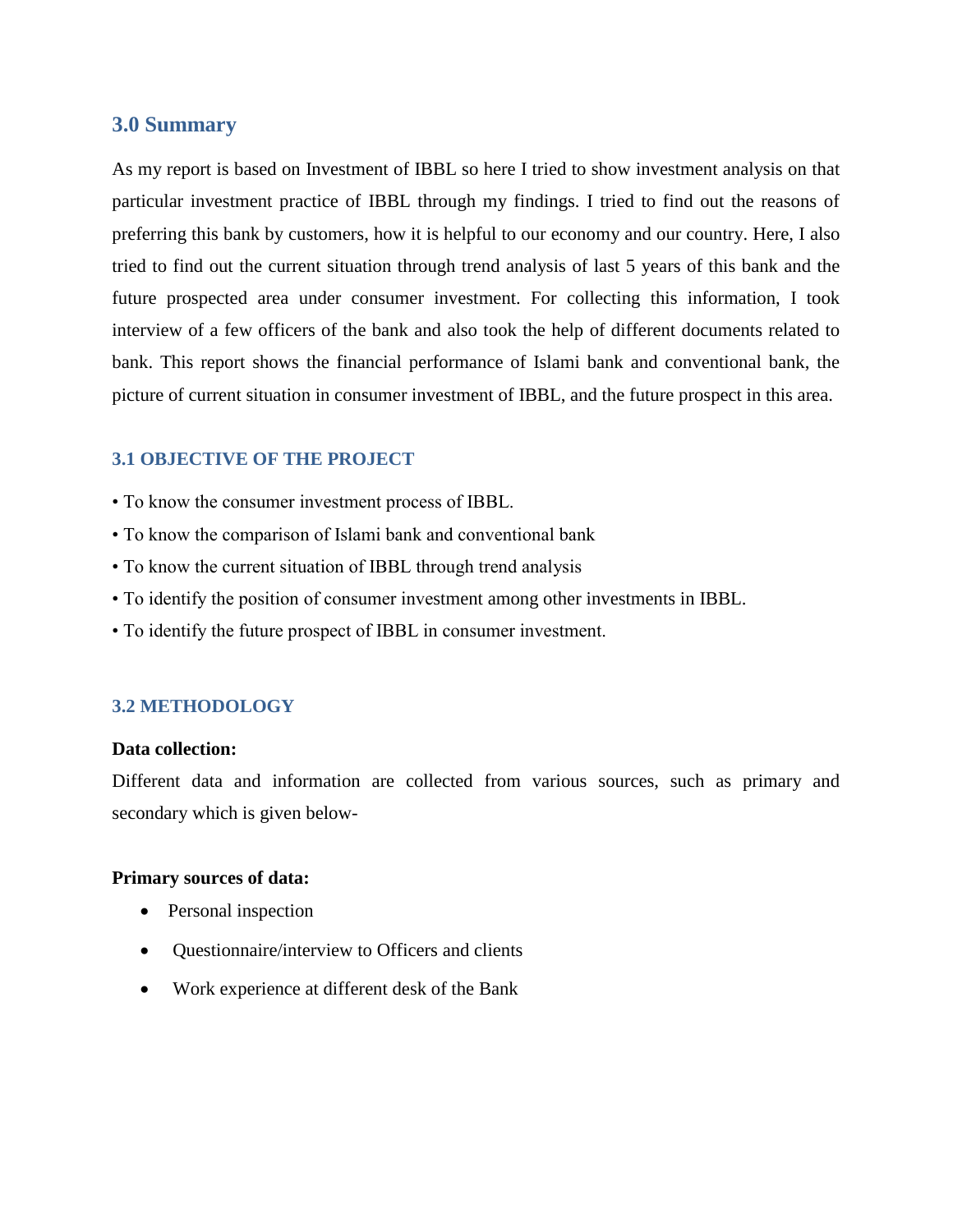#### **Secondary Sources of Data**

- Financial report of IBBL
- Internet
- Brochure/ Books
- Bank Documents

#### **Data analysis:**

I have analyzed and shown the collected data into tables and charts. Compared and commented based on it.

### **3.3 Scope**

Mode of investment is much talked in the financial literature of economic development. This topic includes a vast area of financial literature. However, this present study helped to understand this and covers the modes of investment procedures of Islamic Bank. This study is confined to only this bank than other conventional banks.

## **3.4 Limitations**

- The major limitation faced in preparing this report was the sensitivity of the data. As it is a highly competitive market, if the margin information released to other competitors, it may have a negative impact on their business. Resultantly, in some cases management were reluctant to give some specific data.
- Confidentiality of data was another important barrier that confronted during the conduct of this study.
- Every organization has their own secrecy that not revealed to others. While collecting data on IBBL, personnel did not disclose enough information for the sake of confidentiality of the organization.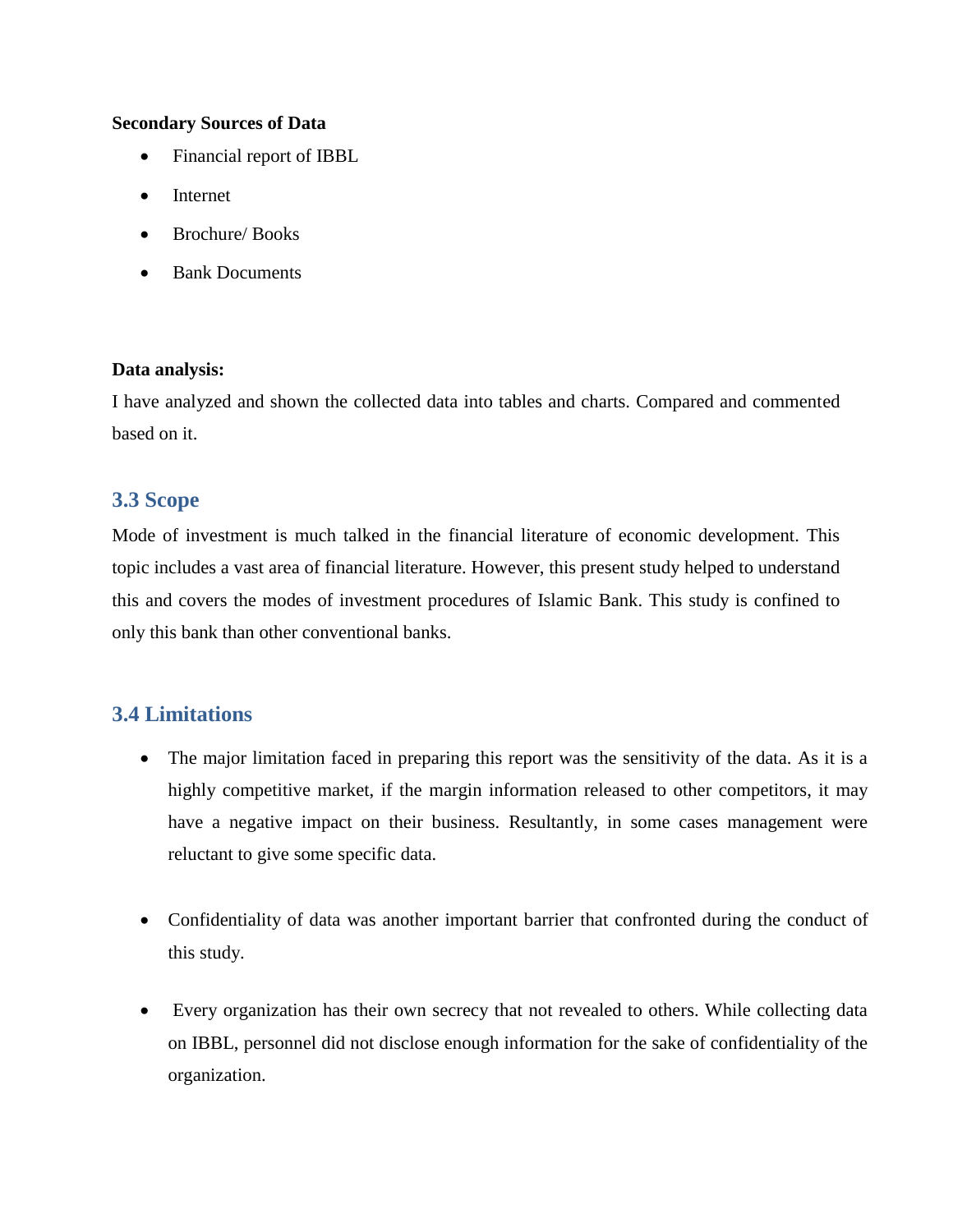- Rush hours and business was another reason that acts as an obstacle while gathering data.
- The depth of the analysis has been limited to the extent of information collected from different sources.
- In many case, up to date information not published.

### **3.5 Investment**

Various Islamic financial institutions, especially in Islamic countries offer various types of investment products that are free of Riba or interest. An Islamic investment fund is usually one in which a number of people pool their money and the money is in turn invested in an Islamic legal manner. Definition of investment funds by the **Accounting and Auditing Organization of Islamic Financial Institutions (AAOIFI)** is- "Funds are investment vehicles, which are financially independent of the institutions that establish them. Funds take the form of equal participating shares/units, which represent the shareholders'/unit holders' share of the assets, and entitlement to profits or losses. The funds are managed on the basis of either Mudaraba or agency contract."

Investment is the action of deploying funds with the intention and expectation that they will earn a positive return for the owner (Brokington 1986, p.68). When resources are used for purchasing fixed and current assets in a production process or for a trading purpose, then it can be termed as real investment. On the other hand, the purchase of a legal right to receive income in the form of capital gains or dividends would be indicative of financial investments.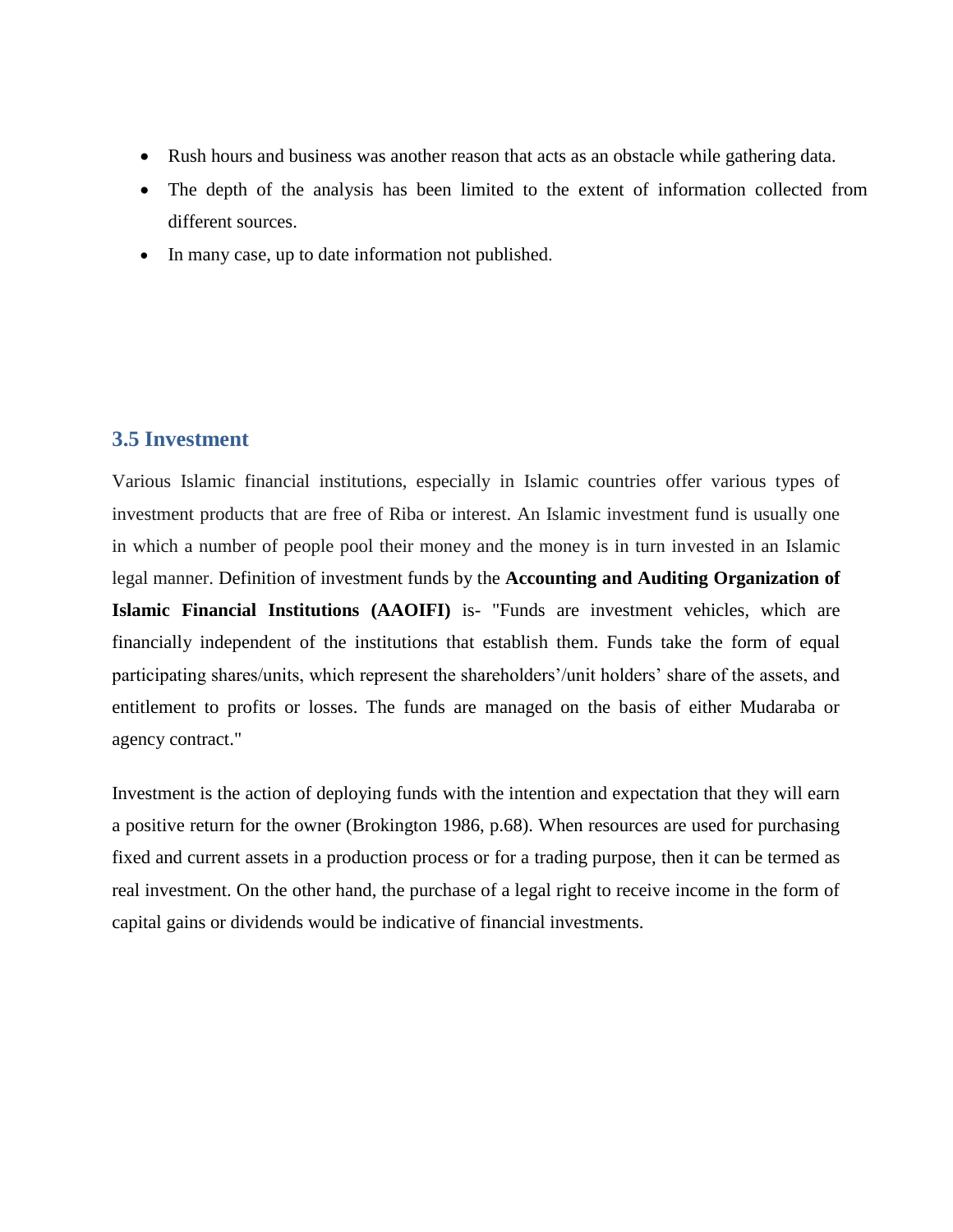## **3.6 Objectives and Principles of Investment**

The objectives and principles of investment operations of the Bank are:

- To invest fund strictly in accordance with the principles of Islamic Shariah.
- To diversify its investment portfolio by the size of investment, by sectors (public & private), by economic purpose, by securities and by geographical area including industrial, commercial, and agriculture.
- To ensure mutual benefit both for the bank and the investment-client by professional appraisal of investment proposals, judicious sanction of investment, close and constant supervision and monitoring thereof.
- To make investment keeping the socio-economic requirement of the country in view.
- To increase the number of potential investors by making participatory and productive investment.
- To finance various development schemes for poverty alleviation, income and employment generation with a view to accelerating sustainable socio-economic growth and uplift of the society.
- To invest in the form of goods and commodities rather than give out cash money to the investment clients.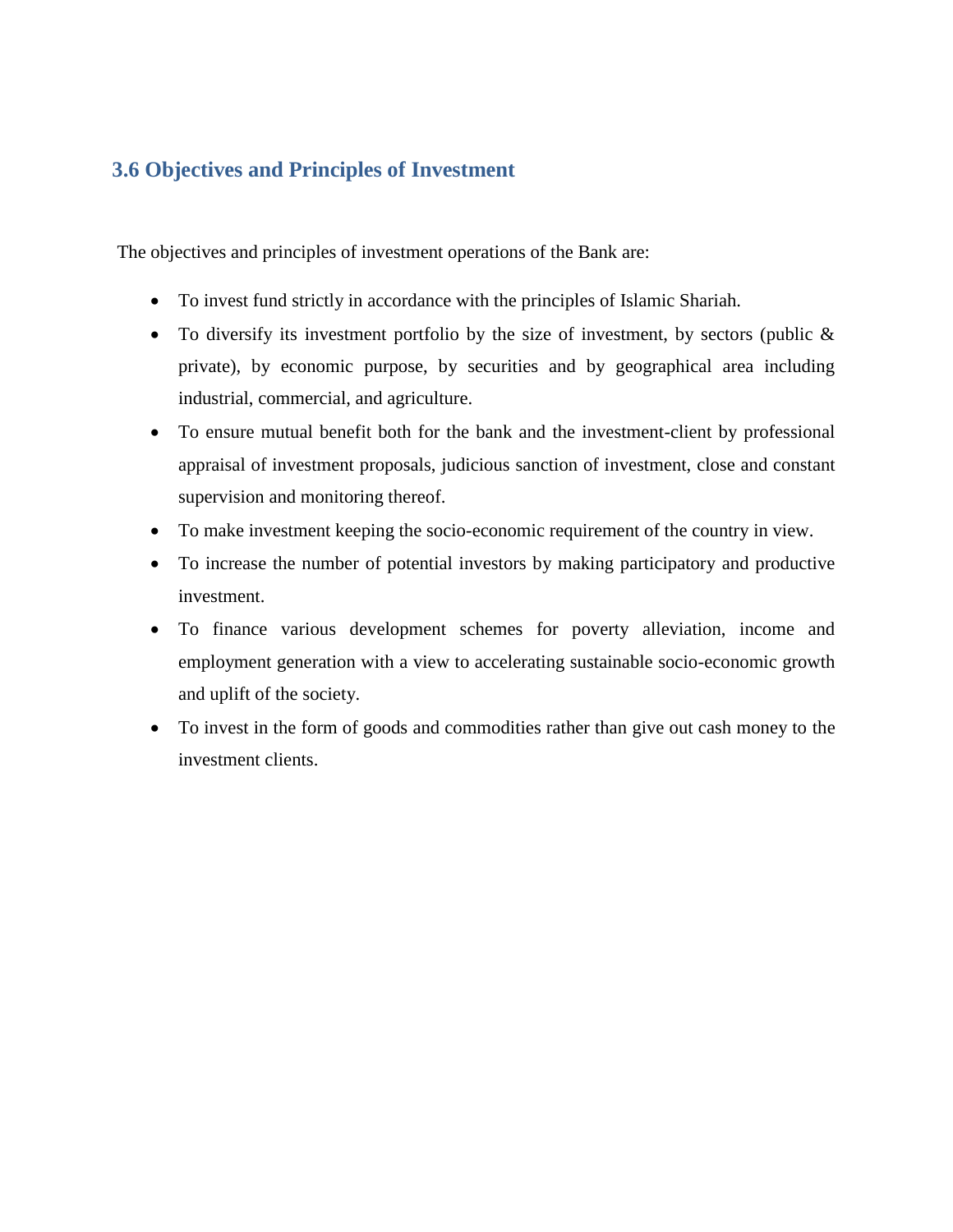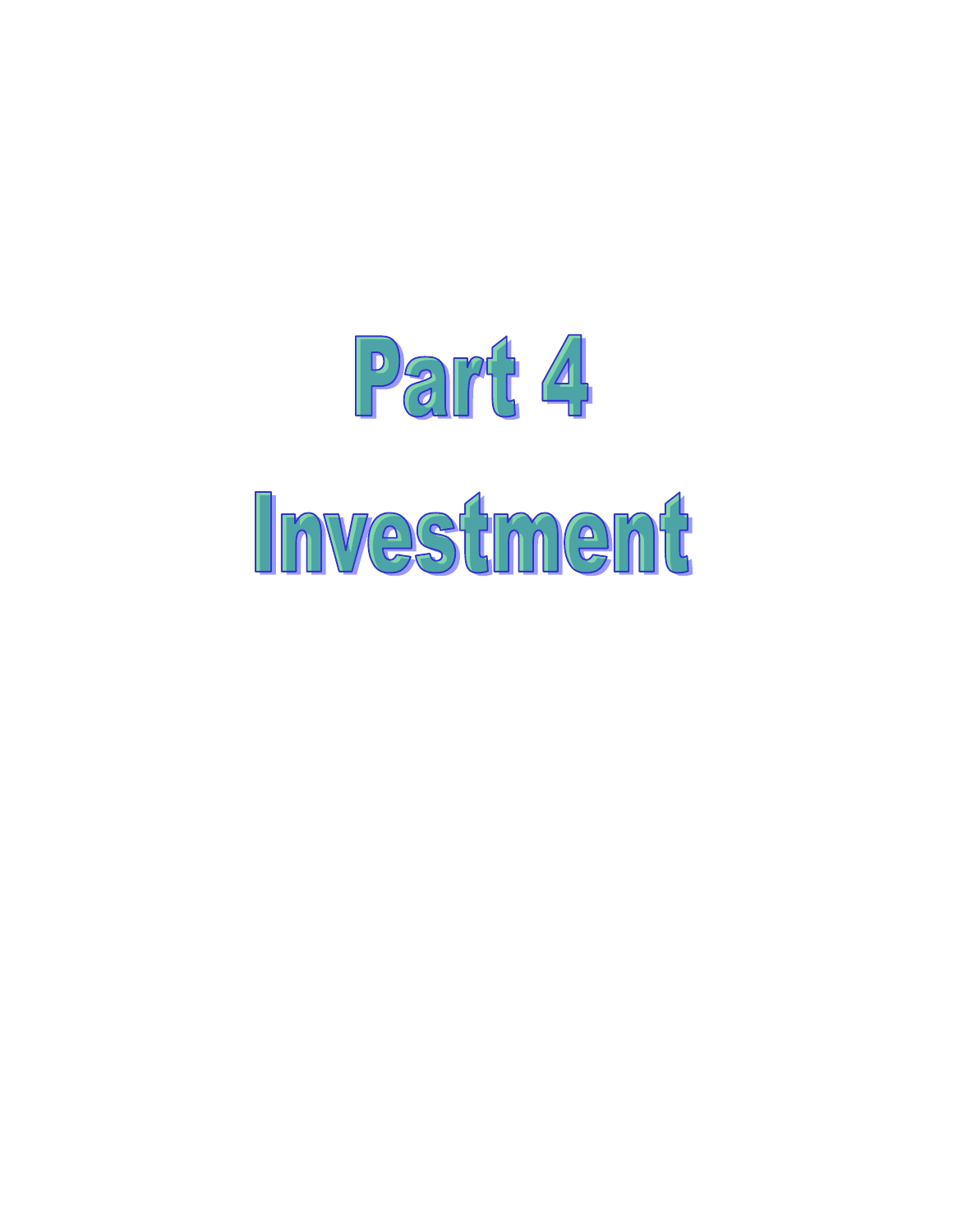## **3.7 Investment Modes & Mechanism of IBBL**

IBBL invests it smoney in various sectors of the economy through different modes permitted by Shari"ah and Bangladesh Government. The modes of invetsment are as follows:



**Figure: Different investment mechanisms**

## **Bai- Mechanism**

## **Bai-Murabaha**

#### **Meaning & Definition:**

The terms "Bai-Murabaha" have deprived from Arabic words Bai and Ribhun. The word Bai means purchase and sale and the words "Ribhun" means an agreed upon profit. Bai Murabaha means sale on agreed upon profit.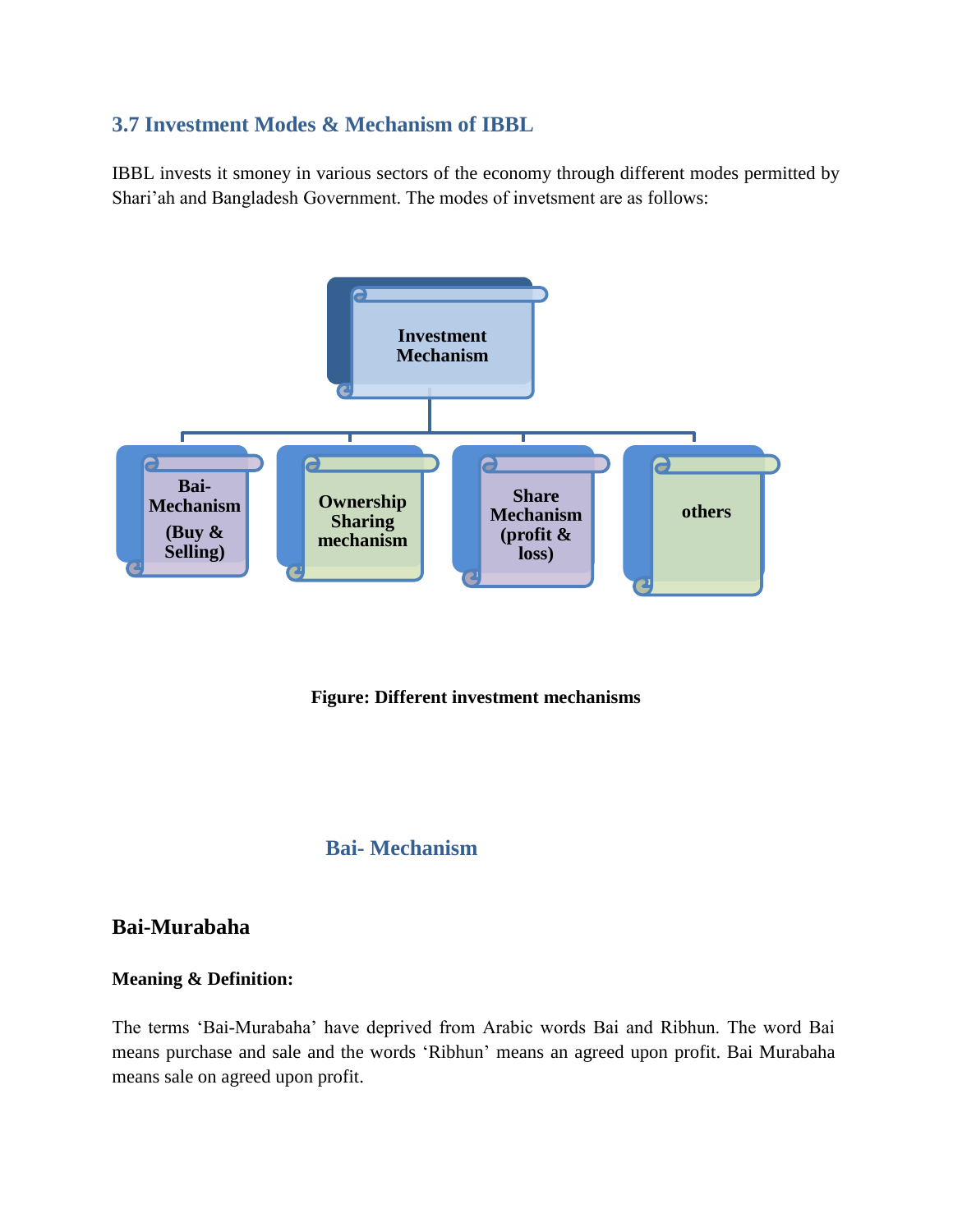Bai-Murabaha may be defined as a contract between a buyer and a seller under which the seller sells certain specific goods permissible under Islamic Shariah and the Law of the land to the buyer at a cost plus an agreed upon profit payable today or on some date in the future in lumpsum or by installments. The profit may be either a fixed sum or based on a percentage of the price of the goods. There are different types of Murabaha as given below:

## **Types of Murabaha**

In respect of dealing parties Bai-Murabaha may be of two types-

#### **Ordinary Bai-Murabaha:**

Only two parties participate in this contract.

#### **Bai –Murabaha on order and promise:**

There are three parties in Bai-Murabaha on order and promise. Mostly it is for commercial use.

## **Important features:**

- It is permissible to take cash/collateral security to guarantee the implementation of the promise or to indemnify any losses that may result.
- The bank sells the goods at a price above the cost to obtain a profit. The sale price that is charged by the bank is agreed upon in the Bai-Murabaha. The profit can be stated in terms of a flat dollar amount or on a percentage of the purchase price. If a percentage is used, the percentage shall never be expressed in terms of time, in order to avoid confusion that the price is a form of interest (Riba), which is not allowed.
- The price agreed to in the agreement is binding on both parties.
- It is permissible for the bank to contract with a third party to buy and receive the goods on its behalf. This agreement must be a separate contract.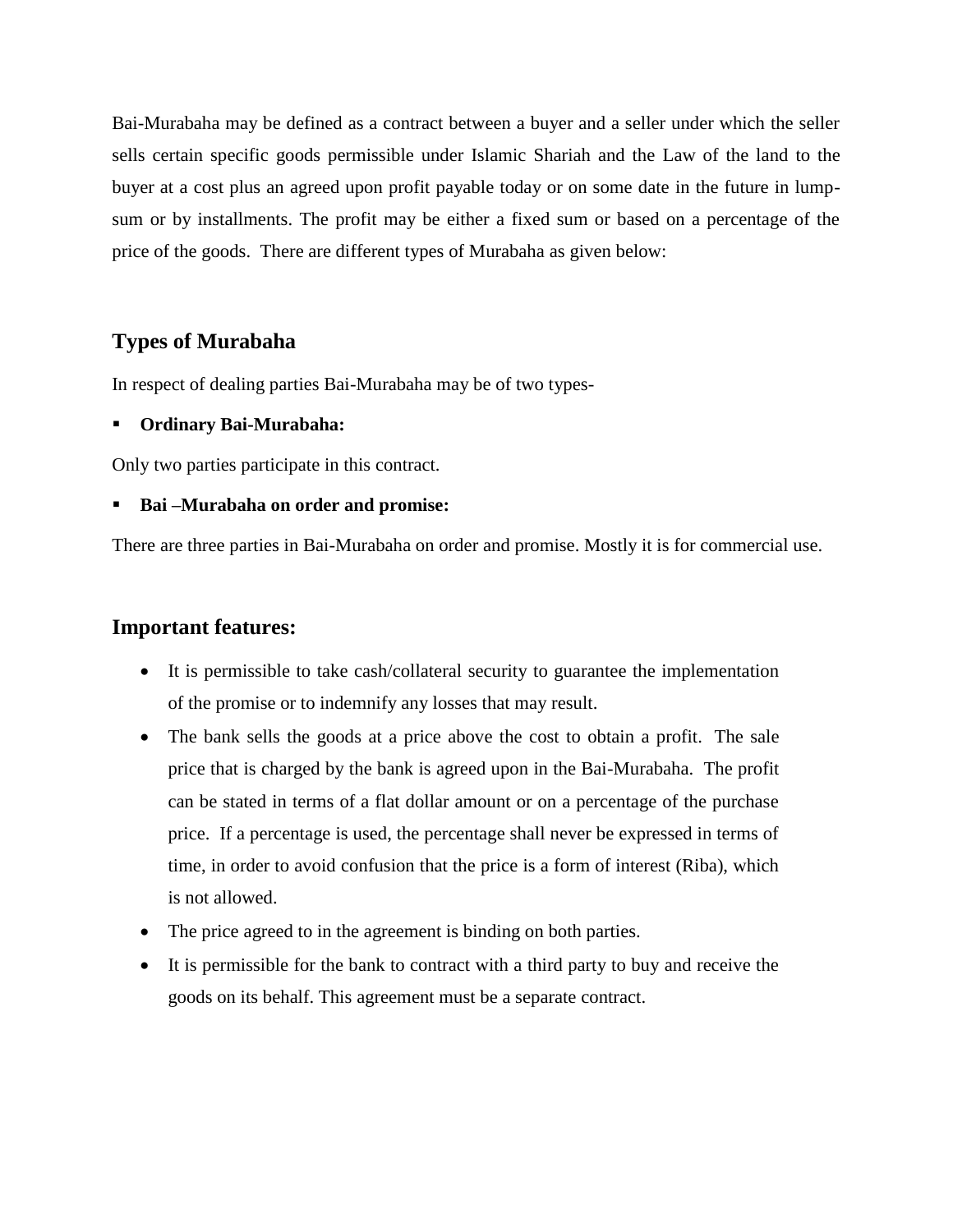## **Steps of Bai-Murabaha Practiced by Islami Bank:**

- **Submission of proposal from the client**
- **Signing a promise by the client to purchase**
- **The first sale contract**
- **Singing of Murabaha Sale Contract**
- **Delivery and receipt the commodity**

## **Bai-Muajjal (Deferred Sale)**

### **Meaning & Definition**:

The terms "Bai" and "Muajjal" have been derived from Arabic words "Bai" and "Ajjal". The word Bai means purchase and sale and the word "Ajjal" means a fixed time or a fixed period. "Bai-Muajjal" means sale for which payment is made at a future fixed date or within a fixed period. In short, it is a sale on Credit.

The Bai-Muajjal may be defined as a contract between a Buyer and a seller under which the seller sells certain specific goods (permissible under Shariah and law of the country), to the Buyer at an agreed fixed price payable at a certain fixed future date in lump sum amount or within a fixed period by fixed installments. The seller may also sell the goods purchased by him as per order and specification of the buyer.

Bai –Muajjal is treated as a contract between the bank and the client under which the bank sells to the client certain specific goods, purchased as per order and specification of the client at an agreed price payable with in a fixed future date in lump sum or by fixed installments.

Thus it is a credit sale of goods by which ownership of the goods is transferred by the bank to the client but the payment of sale price by the client is deferred for fixed period.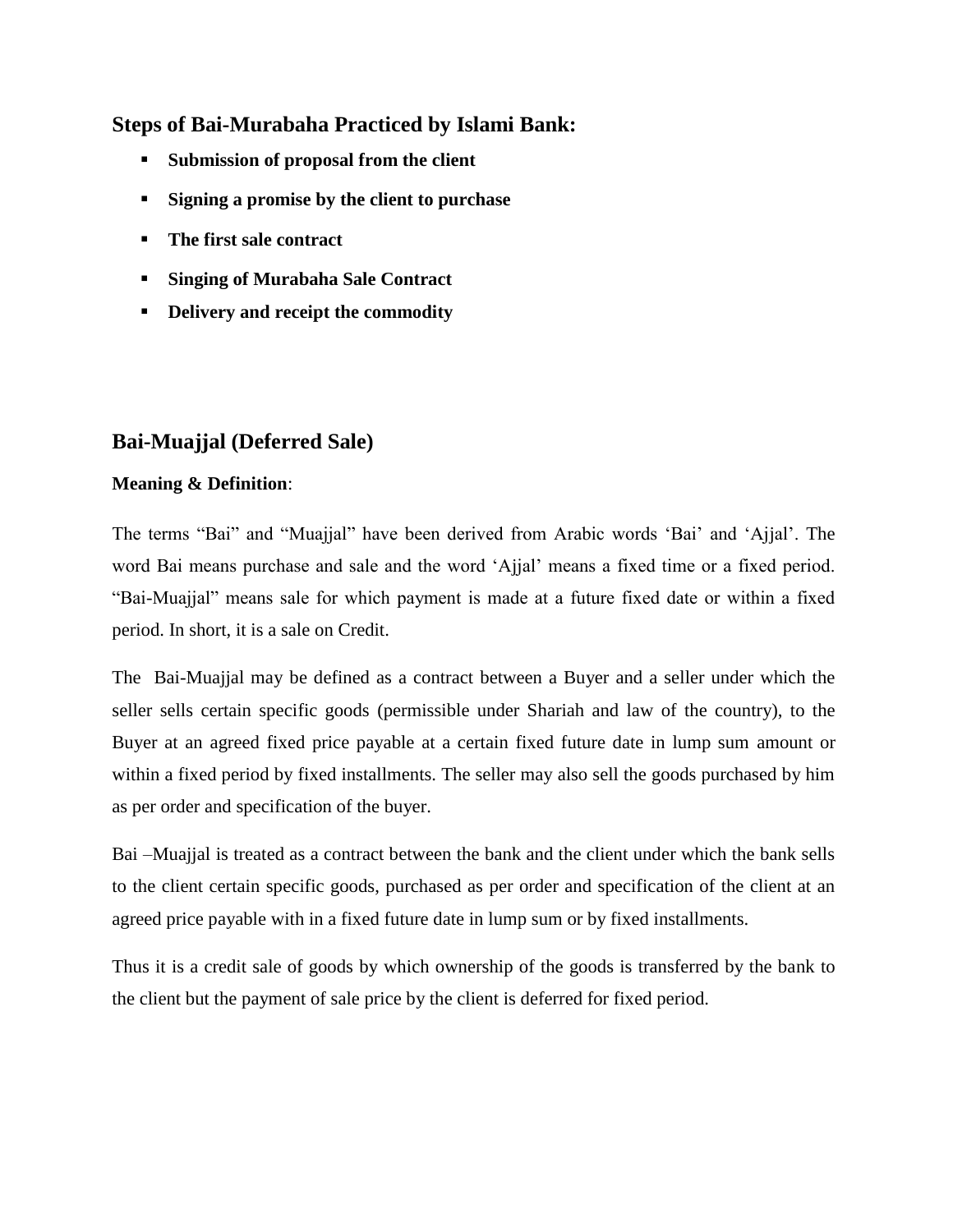## **Important features:**

- It is permissible and in most cases, the client will approach the bank with an offer to purchase a specific good through a Bai-Muajjal agreement.
- It is permissible to make the promise binding upon the client to purchase the goods from the bank.
- It is also permissible to document the debt resulting from Bai-Muajjal by a Guarantor, or a mortgage or both, like any other debt.
- Mortgage/Guarantee/Cash security may be obtained prior to the signing of the Agreement or at the time of signing the Agreement.
- All goods purchased on behalf of a Bai-Muajjal agreement are the responsibility of the bank until they are delivered to the client.
- The bank must deliver the goods to the client at the time and place specified in the contract.
- The bank may sell the goods at a higher price than the purchase price to earn profit.
- The price is fixed at the time of the agreement and cannot be altered.
- The bank is not required to disclose the profit made on the transaction.

### **Bai- Salam**

#### **Meaning & Definition**:

The terms "Bai" and "Salam" have been derived from Arabic words. The words "Bai" means "sale and purchase" and the word "Salam" means "Advance". "Bai-Salam" means advance sale and purchase.

It is a sale in which an advance payment is made by the buyer, but the delivery is delayed to an agreed date. In the Bai-Salam, a financial transaction happens in advance in cash as a price of commodity whose delivery will be in a future date. It means deferred is the commodity sold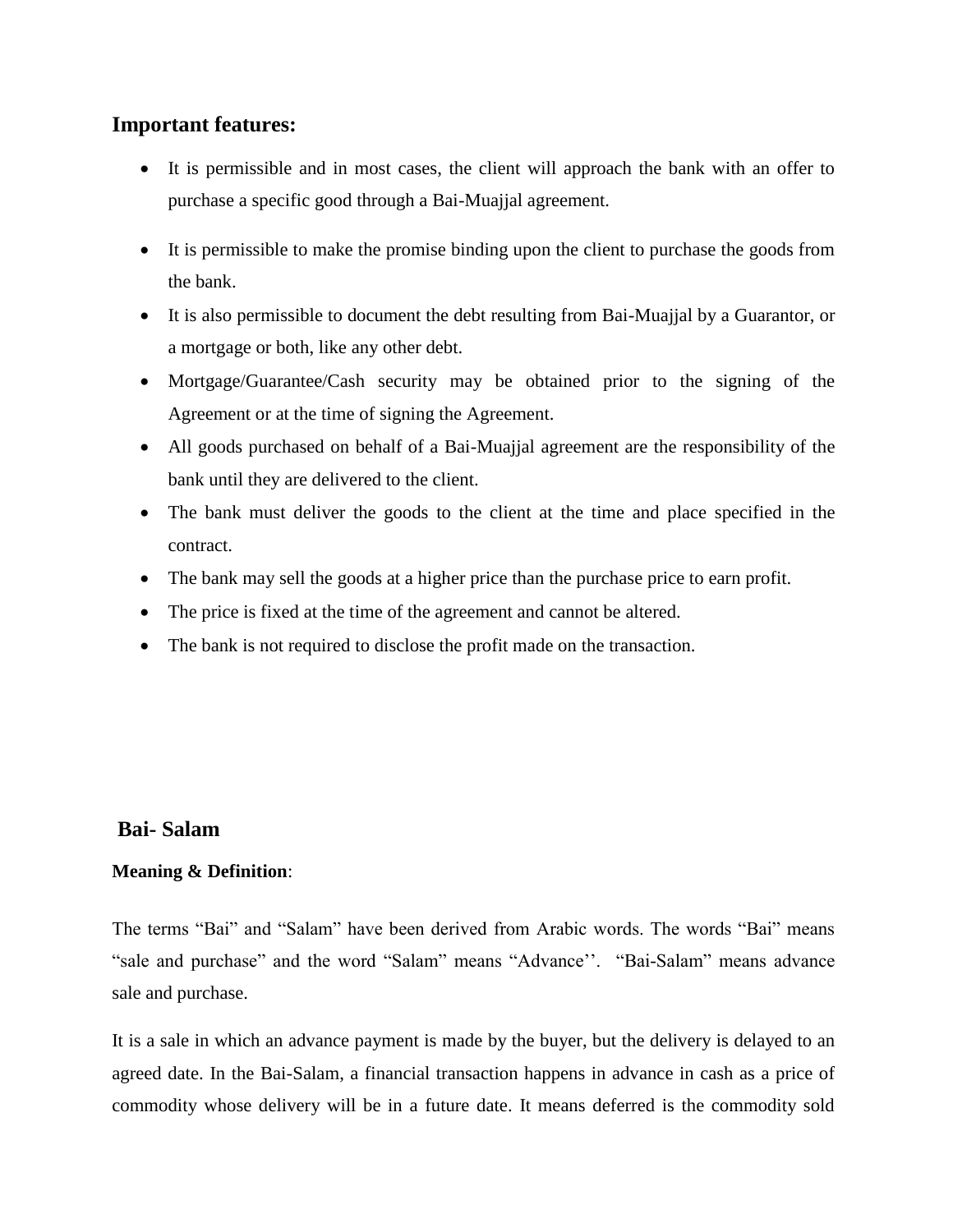(debt in kind) and price of the commodity described is to be Bai-Salam, a financial transaction happens in advance in cash as a price of commodity described is to be aid immediately in advance.

## **Important features:**

- Generally, industrial and agricultural products are purchased\ sold in advance under Bai-Salam mode of investment to infuse finance so that product is not hankered due to shortage fund/cash.
- It is permissible to obtain collateral security from the seller client to secure the investment from any hazards via non-supply/ partial supply of commodity/product(s), supply of low quality commodity /product(s).
- It is also permissible to obtain Mortgage and/or Personal Guarantee from a third party as security before the signing of the Agreement or at the time to signing the Agreement.
- The seller client may be made agent of the Bank to sell the goods delivered to the Bank by her provided a separate agency agreement is executed between the bank and the client.

## **Practical steps of the Salam Sale:**

- **Cash sale or Sale on Credit**
- **Delivery and Receipt of the Commodity on the Specific due Date:** There are several options for delivery available to the bank
	- **i.** The bank may receive the commodity and resell it to another party for cash or credit.
	- **ii.** The bank may authorize the seller to find another buyer for the commodity.
	- **iii.** The bank may direct the seller to deliver the commodity directly to a third party with whom the bank has entered into another agreement.
- **The Sale Contract between bank and client**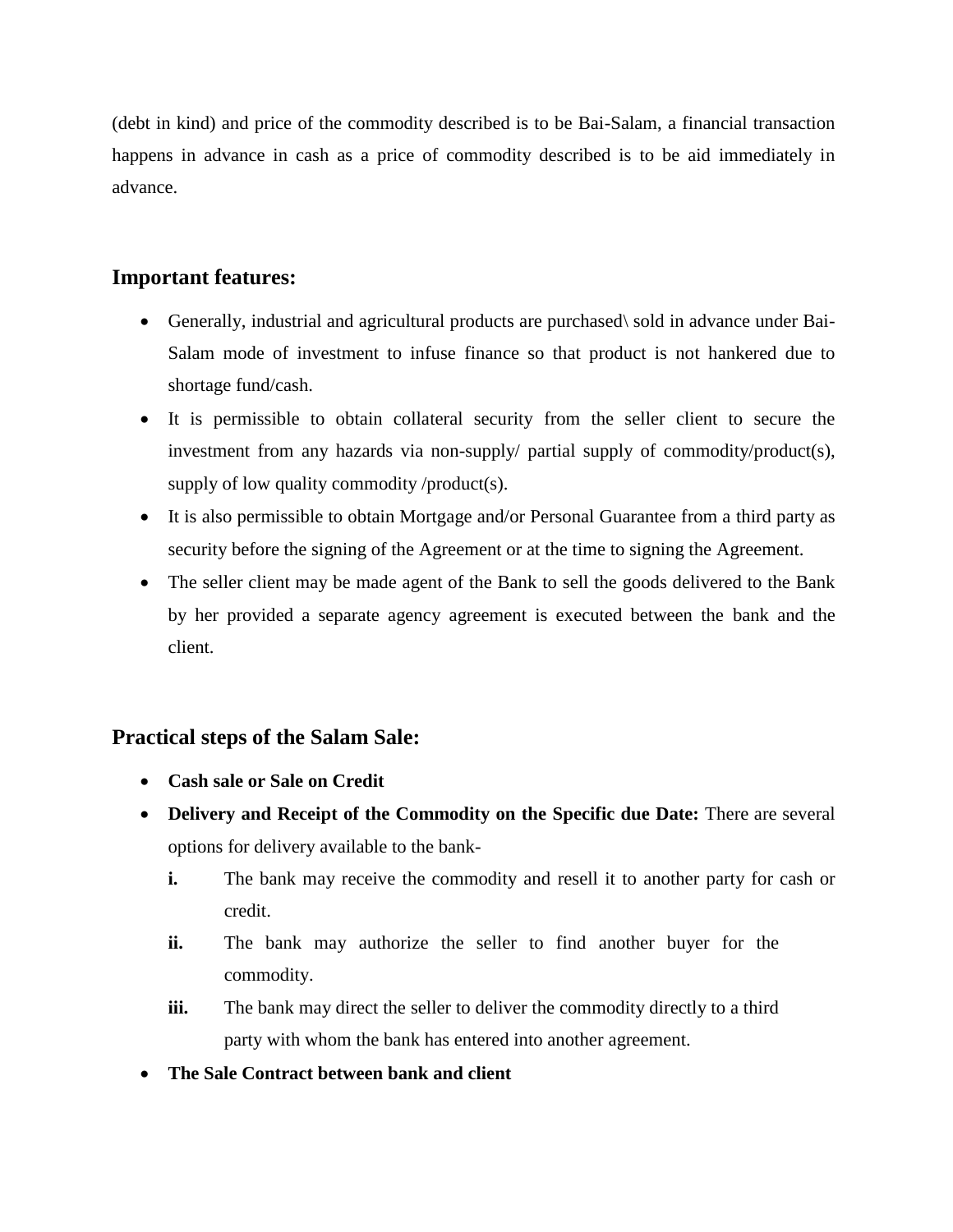#### **Rules of Bai-Salam:**

- It is a condition that the commodity known by both parties to the agreement.
- The quality of the commodity is monitored closely, as very little variation from specifications in the contract is allowable. The commodity is deliverable on the due date. If there is uncertainty about the ability to deliver the commodity at the due date, a Salam transaction is impermissible.
- It is permissible to draw a Salam sale contract for a total to be delivered increments on different specified future dates.
- It is a condition that the commodity is a liability debt. The seller is obliged to deliver the commodity when it is due, according to the specifications stipulated in the contract, whether or not his firm produces the commodity or obtained from other firms.
- Salam sales are impermissible on existing commodities because damage and deterioration cannot be assured before delivery on the due date.

## **Bai- Istishna**

#### **Definition:**

Istishna is a contract between a manufacturer/seller and a buyer under which the manufacturer/seller sells specific product(s) after having manufactured, permissible under Islamic Shariah and Law of the Country after haying manufactured at an agreed price payable in advance or by go downs within a fixed period or on/within a fixed future date on the basis of the order placed by the buyer.

#### **Features of Istishna:**

Istishna is an exceptional mode of investment allowed by Islamic Shariah in which product(s) can be sold without having the same in existence. In the product(s) are ready for sale. Istishna is not allowed is Shariah. Then the sale may be done either in Bai-Murabaha or Bai-Muajjal mode of investment. In this mode, deliveries of goods are deferred and payment of price may also be deferred.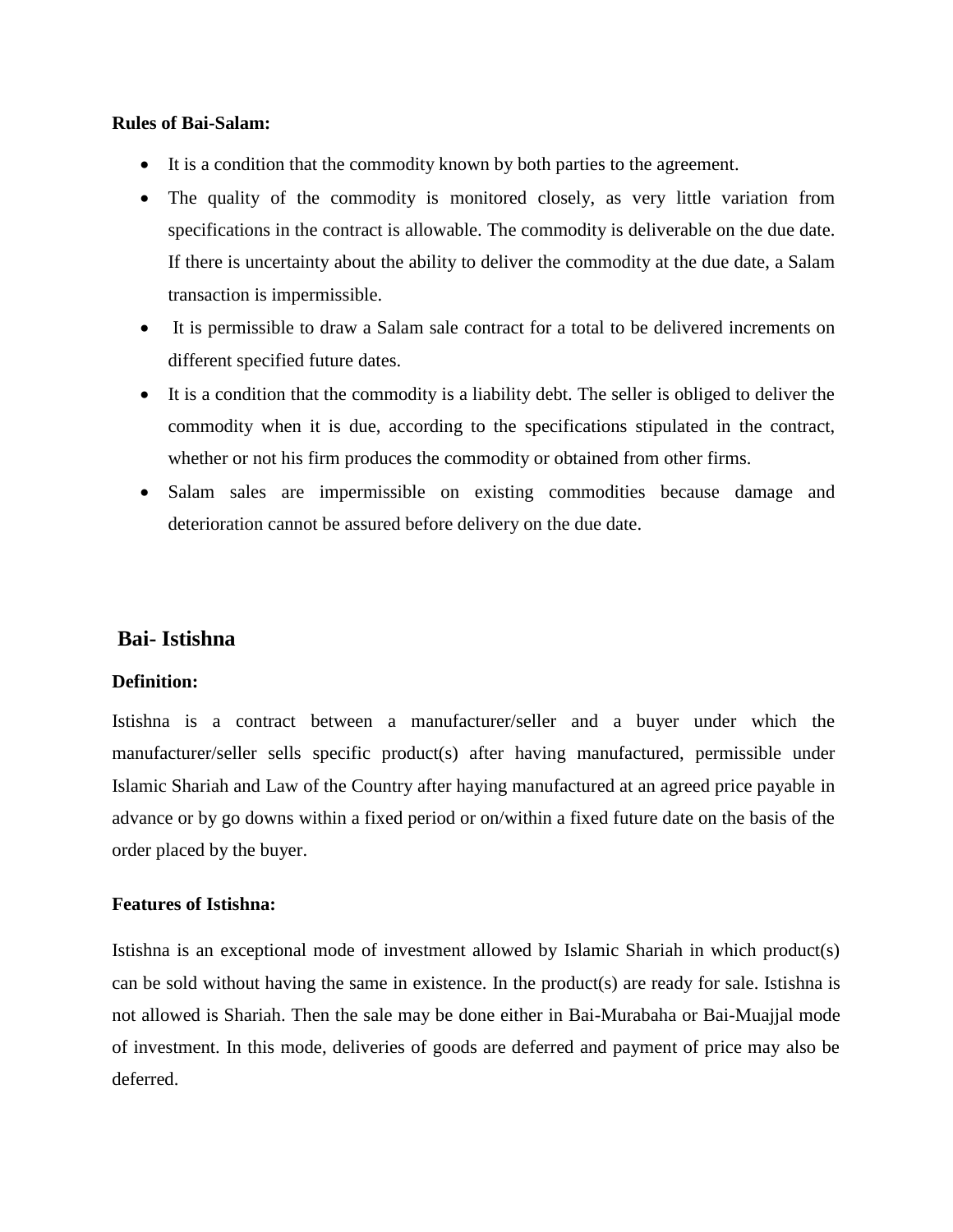- It facilitates the manufacturer sometimes to get the price of the goods in advance, which he may use as capital for producing the goods.
- It gives the buyer opportunity to pay the price in some future dales or by go downs.
- Istishna is specially practiced in manufacturing and industrial sectors; however, it can be practiced in agricultural and constructions sectors also.

## **Ownership Mechanism**

## **Hire purchase (Ijarah)**

The term Ijarah has been derived from the Arabic words "Air" and "Uirat" which means consideration, return, wages or rent. This is really the exchange value or consideration, return, wages, rent of service of an asset. Ijarah has been defined as a contract between two parties, the Hiree and Hirer where the Hirer enjoys or reaps a specific service or benefit against a specified consideration or rent from the asset owned by the Hiree.

### **Element of Ijarah:**

**The Hire:** the individual or organization hires/rents out the property of service is called the Hiree.

**The Hirer:** the individual of organization hires / takes the hire of the property or service against the consideration.

**The Rent**: the consideration either in monetary terms or in kinds fixing quantity of goods/money to be paid against the benefit of the asset or service of the asset is called the rent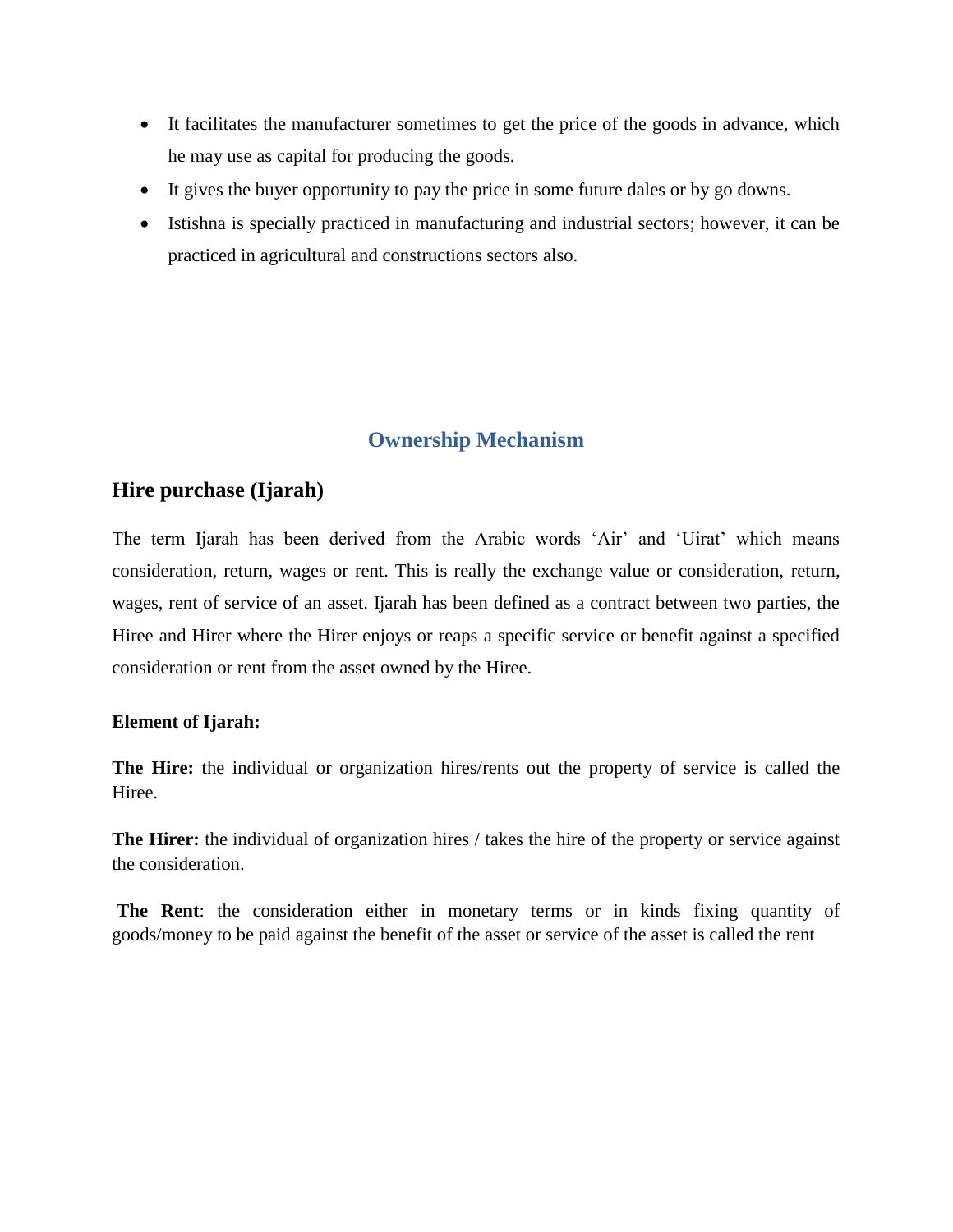## **Hire Purchase under Shirkatul Meelk (HPSM)**

Shirkatul means partnership Shirkatul Meelk means share in ownership. When two or more persons supply equity, purchase an asset, own the same jointly, and share the benefit as per agreement and bear the loss in proportion to their respective equity, the contract is called Shirkatul Meelk contract.

Hire Purchase under Shirkatul Meelk made both the bank and the client supply equity in equal or unequal proportion for purchase of an asset like land, building, machinery, transport etc. Purchase the asset with that equity money, own the same jointly; share the benefit as per agreement and bear the loss in proportion to their respective equity. The share part or portion of the asset owned by the bank is hired out to the client partner for a fixed rent per unit of time for a fixed period. Lastly the bank sells and transfers the ownership of its share/ part/ portion to the client against payment of price fixed for that part either gradually part by part or in lump sum within the hire period or after the expiring of the hire agreement.

#### **Stages of Hire Purchase under Shirkatul Meelk-**

Hire Purchase under Shirkatul Meelk agreement has got three stages:

- Purchase under joint ownership
- Hire and
- Sale and transfer of ownership to the other partner Hirer.

#### **Rules of HPSM:**

It is a condition that the asset to be hired must not be a fungible one which cannot be used more than once or in other words the asset must be a non-fungible one which can be utilized more than once or the service of which can be separated from the asset itself.

 It is a condition that the subject of the contract must actually and legally be attainable. The Hirer shall ensure that he will make use of the asset as per provisions of the Agreement.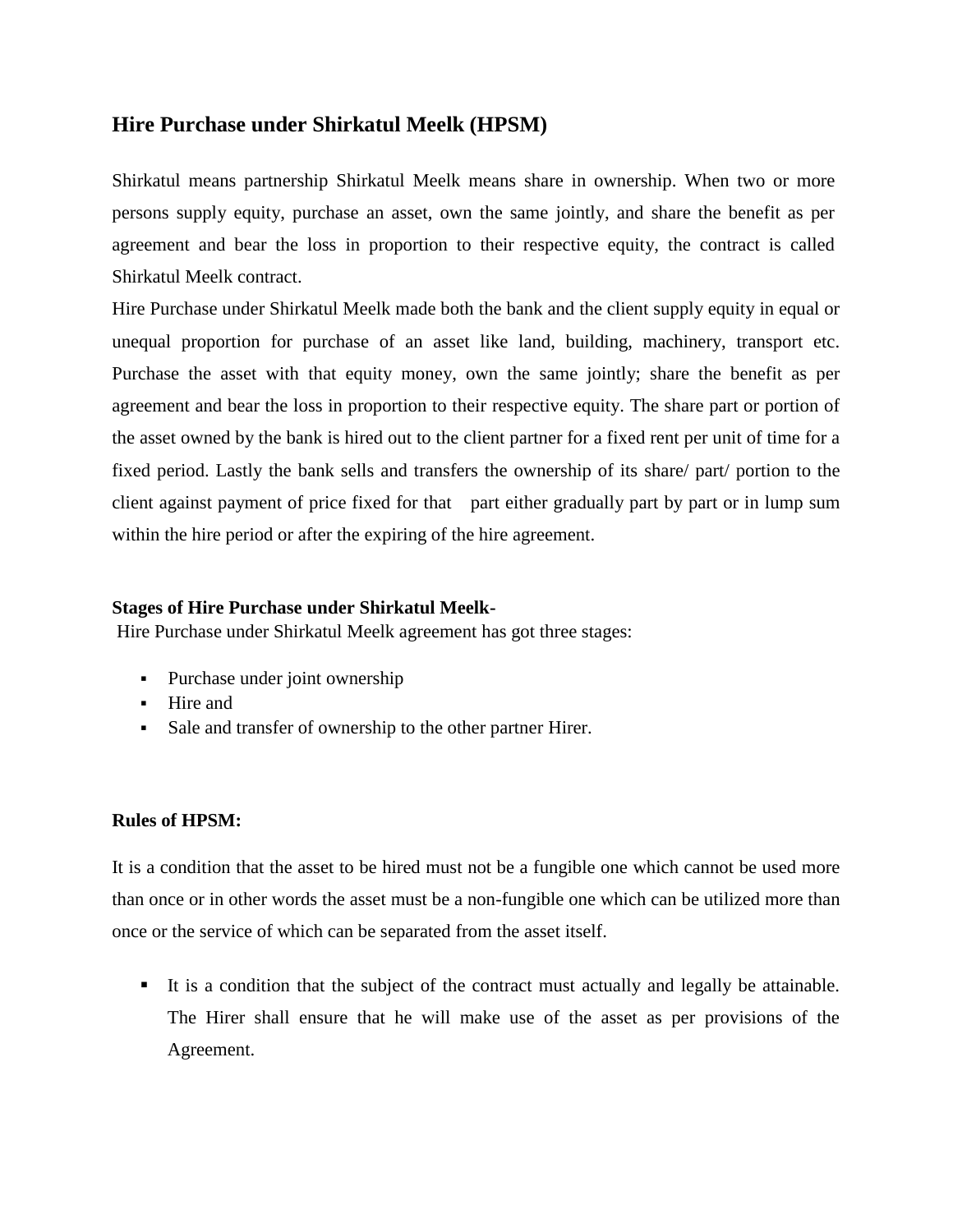- The hire contract is permissible only when the asset and the benefit derived from it is with in the category as per Islamic Shariah.
- It is permissible to advance, defer or install the rental in accordance with the agreement as well as to make the Hirer to bear the cost of ordinary routine maintenance, because this cost is normally known and can be considered as part of the rental.
- If the hired asset is damaged or destructed by the act of Allah and if the Hiree offers a substitute with the same specifications agreed upon in the hire contract the contract does not terminate.
- Under HPSM agreement, both the Hire and the Hirer must pay their respective equity as agreed upon to purchase the demised asset under joint ownership.

## **Share Mechanism**

## **Mudaraba**

### **Definition:**

It refers to a contact between two parties in which one party supplies capital to the other party for the carrying on of some trade on the condition that the resulting profits are distributed in a mutually agreed proportion while all loss is borne by the provider of the capital. Mudaraba is also known as Qurad and Muqaradah.

Mudaraba is a contract of those who have capital with those who have expertise where the first party provides capital and other party provides the expertise with the purpose of earring "halal" (Lawful) profit which will be devised between them in ration agreed upon. This mode serves the business interest of the capital owner and the Mudarib (agent).

## **Steps of Mudaraba:**

- **The Results of Mudaraba**
- **Payment of Mudaraba Capital**
- **Distribution of wealth resulting from Mudaraba**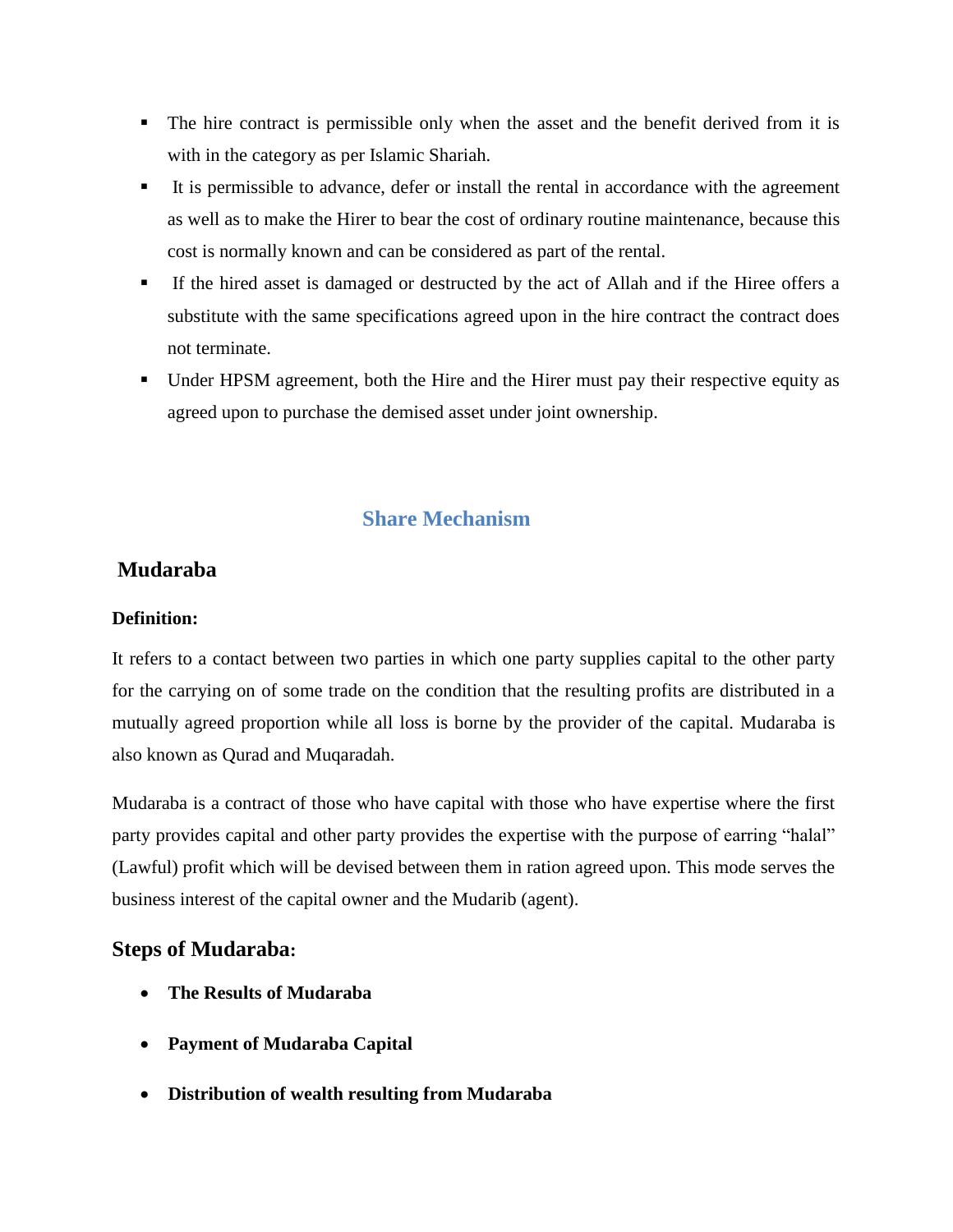#### **Rules of Mudaraba:**

It is a condition in Mudaraba that the capital be specific in nature. In other words, the amount of capital must be known at the inception of the contract. The purpose of this rule is to ensure that there is no uncertainty about the amount of capital and thus, no uncertainty about the division of profits.

It is also included in the condition that, capital must be in the form of currency in circulation. However, merchandise can be contributed, so long as both parties to the business arrangement agree upon its value. The capital of the Mudaraba must be delivered to the Mudarib. It is permissible for the Mudarib to hire an assistant to perform difficult work that he is unable to perform on his own.

### **Musharakah (Partnership)**

#### **Meaning and definition:**

The word Musharakah is derived from the Arabic word Sharikh meaning partnership. Islamic jurists point out that the legality and legality and permissibility of Musharakah is based on the injunctions of the Holy Quran"s, Sunnah, and Ijma (consensus) of the scholars. It may be noted that Islamic Banks are inclined to use various forms of Shariakt-al-Inan because of its built on flexibility. At an Islamic bank, a typical Musharakah transaction may be conducted on the following manner.

One two or more entrepreneurs approach an Islamic Bank for the finance required for a project. The bank along with other partners provides complete finance. All partners, including the bank have the right to participate in the project. They can also waive this right. The profits are to be distributed according to an agreed ratio, which need not be the same as the different partners have provided the finance for the project Musharakah may be of two types:

- **Permanent and**
- Diminishing Musharakah
- **Permanent Musharakah:**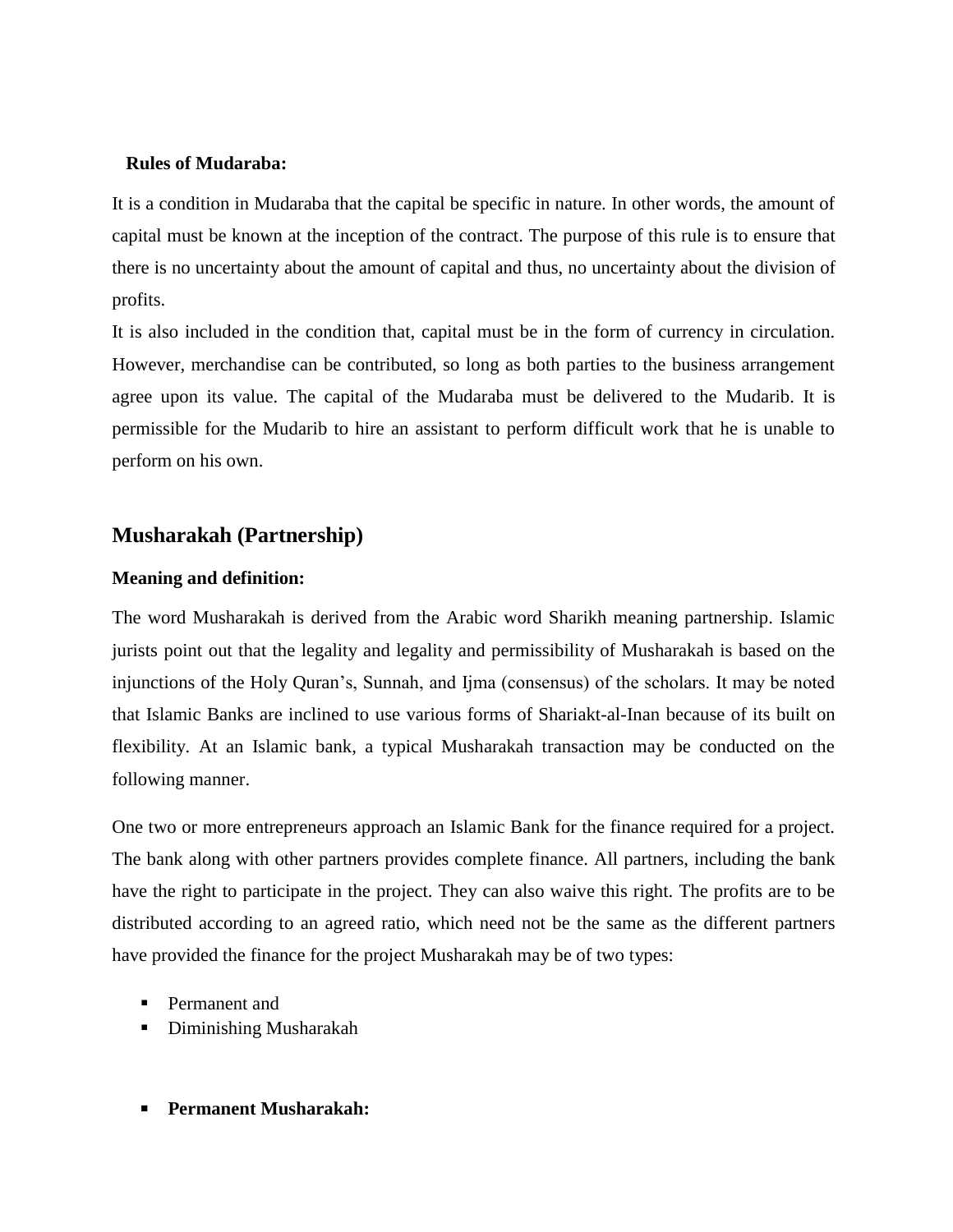The contributions of the partners under this mode may be equal or unequal ratios of capital to establish a new income-generating project or to participate in an established one, whereby each participant owns a share in the capital structure permanently and deserves his share of the profit income. In this case the bank participates in the equity of a company and receives an annual share of the profits on a pre-rate basis. The period of termination of the contract is not specified. This financing technique is also referred to as continued Musharakah.

#### **Diminishing partnership:**

Diminishing Musharakah is an intention from the very beginning not to stay in and continue the partnership up to the liquidation of the company. The Islamic bank can give the other partner the right to purchase portion of the bank on the ownership [the form for full payment at a time or by installment basis as per agreement with the partners (the client).

The bank participates as a financial partner, in full or in part, in a project with a given income forecast. An agreement is signed by the partner and the bank through which the bank receives a share of the profit as a partner. However, the agreement also provides payment of a portion of the net income of the net income of the project as repayment of the principal financed by the bank. The partner is entitled to keep the rest.

The bank gradually can relinquish share to the partner, in exchange the partner pays the price to the bank periodically during a reasonable period to be agreed upon. After the discharge, the bank withdraws it claims from the firm and it becomes the property of the partner. Decreasing partnership is a mode innovated by the Islamic banks. It differs from the partnership. Those are mentioned below.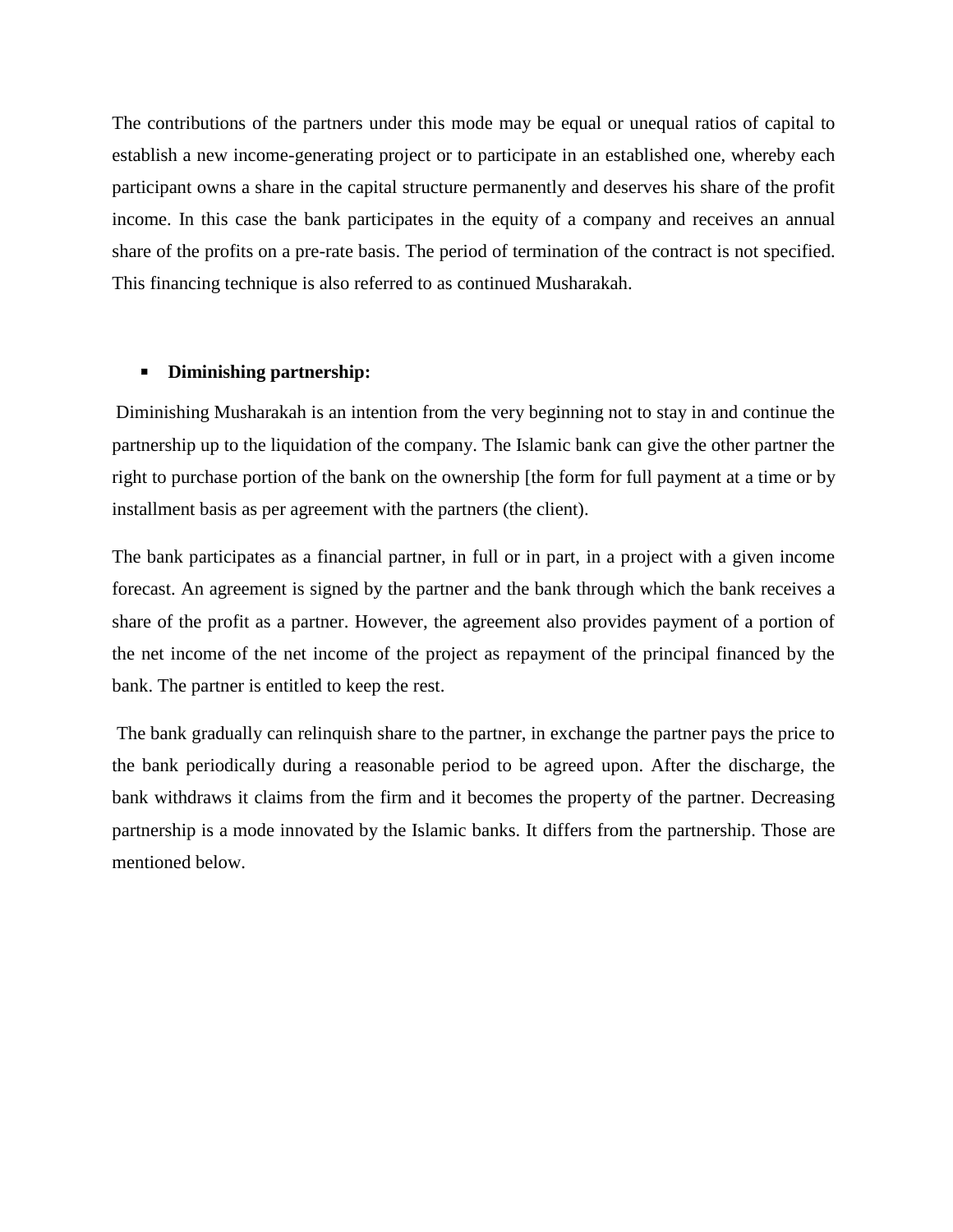### **3.8 Investment Process of IBBL:**

Generally a bank takes certain steps to deliver its proposed investment to the client. But the process takes deep analysis. Because banks invest depositors fund, not banks" own fund. If the bank fails to meet depositors demand, then it must collapse. So, each bank should take strong concentration on investment proposal. However, Islami Bank Bangladesh Limited (IBBL) makes its investment decision through successfully passing the following crucial steps:

### **1. Selection of the client:**

First of all, client approaches to any of the branches of Islami Bank Bangladesh Limited (IBBL). Then, he talks with the manager or respective officer (Investment).

Secondly, bank considers five C's of the client. After successful completion of the discussion between the client and the bank, bank selects the client for its proposed investment. It is to be noted that the client/customer must agree with the bank's rules & regulations before availing investment. Generally, bank analyses the following **five C's** of the client:

- **Character**
- **Capacity**
- **Capital**
- **Collateral**
- **Condition**

### **2**. **Application stage**

At this stage, the bank will collect necessary information about the prospective client. For this reason, bank informs the prospective client to provide and/or fill duly respective information which is crucial for the initiation of investment proposal. Generally, here, all the required documents for taking investment have to prepare by the client himself. Documents that are necessary for getting investment of IBBL are prescribed here:

i. Trade License photocopy (for proprietorship);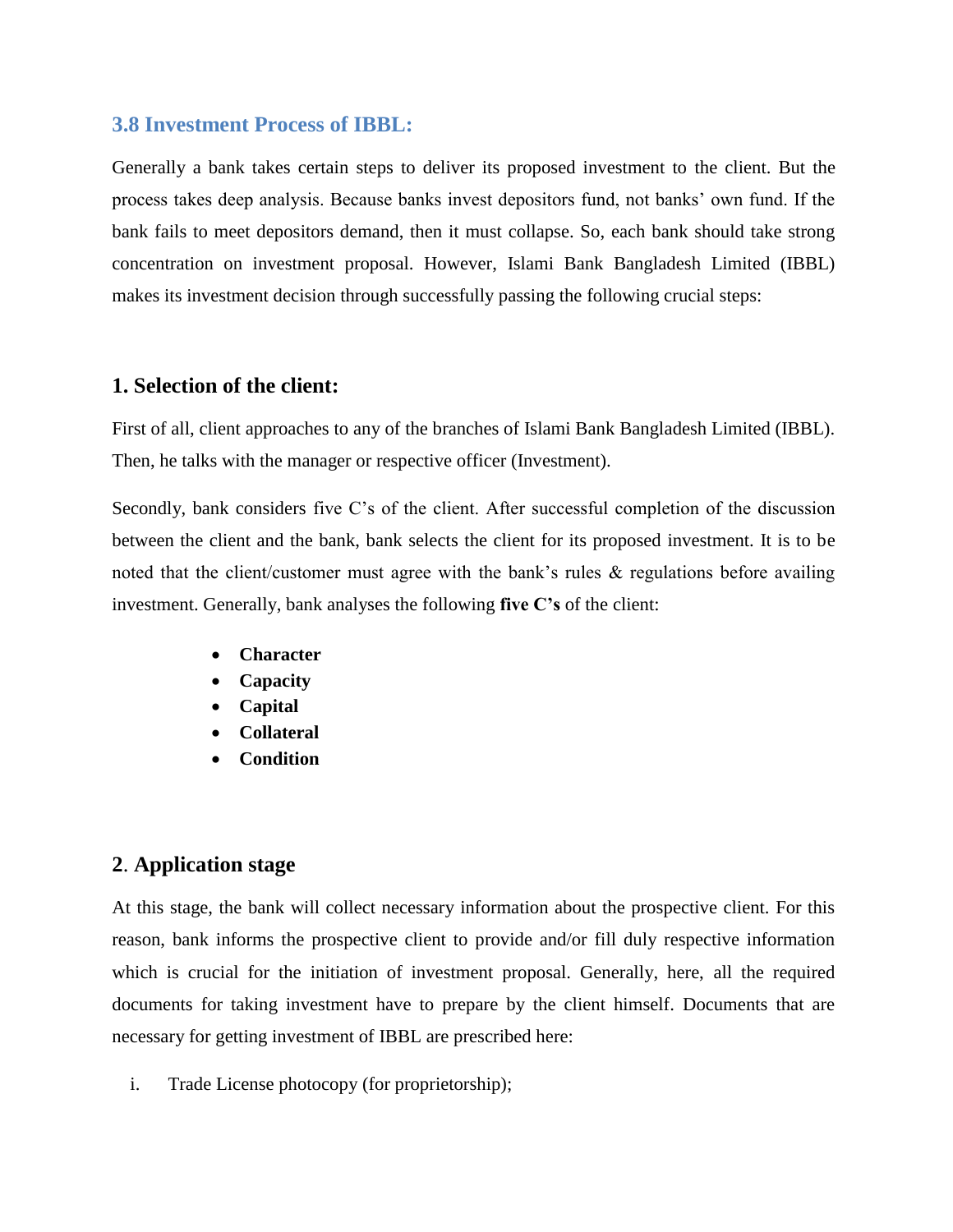- ii. Abridged pro forma income statement;
- iii. Attested copy of partnership deed (for partnership business);
- iv. Prior three (03) years' audited balance sheet (for joint stock company);
- v. Attested copy of the Memorandum of Association (MOA) & Articles of Association (AOA) for the joint stock company;
- vi. Attested copy of the Tax Identification Number (TIN)- including final assessment;
- vii. Tenders of the proposed assets (in case of HPSM);
- viii. Detailed summary of the sundry debtors and creditors (including both time & schedule);
- ix. Summary of the personal movable & immovable assets; and others.

## **3. Appraisal stage:**

At this stage, the bank evaluates the client and his/her business. It is the most important stage. This is because; bank usually goes for sanctioning the proposed investment limit/proposal on the basis of this stage. If anything goes wrong here, the bank suddenly stops to make payment of investment.

In order to appraise the client, Islami Bank Bangladesh Limited (IBBL) provides a standard F-167B Form (Appraisal Report) to the client for gathering all the information. The original copy of the appraisal report is enclosed in the appendix chapter. However, the following contents are presented from that appraisal report:

- Company's/Client's Information.
- Owner's Information.
- List of Partners/Directors.
- Purpose of Investment/Facilities.
- Details of Proposed Facilities/Investment.
- Break up of Present Outstanding.
- Other Liabilities of the Client/Group.
- Previous Banker's Information.
- Details of Sister/Allied Concerns.
- Allied Deposit as on.
- Business/Industry Analysis.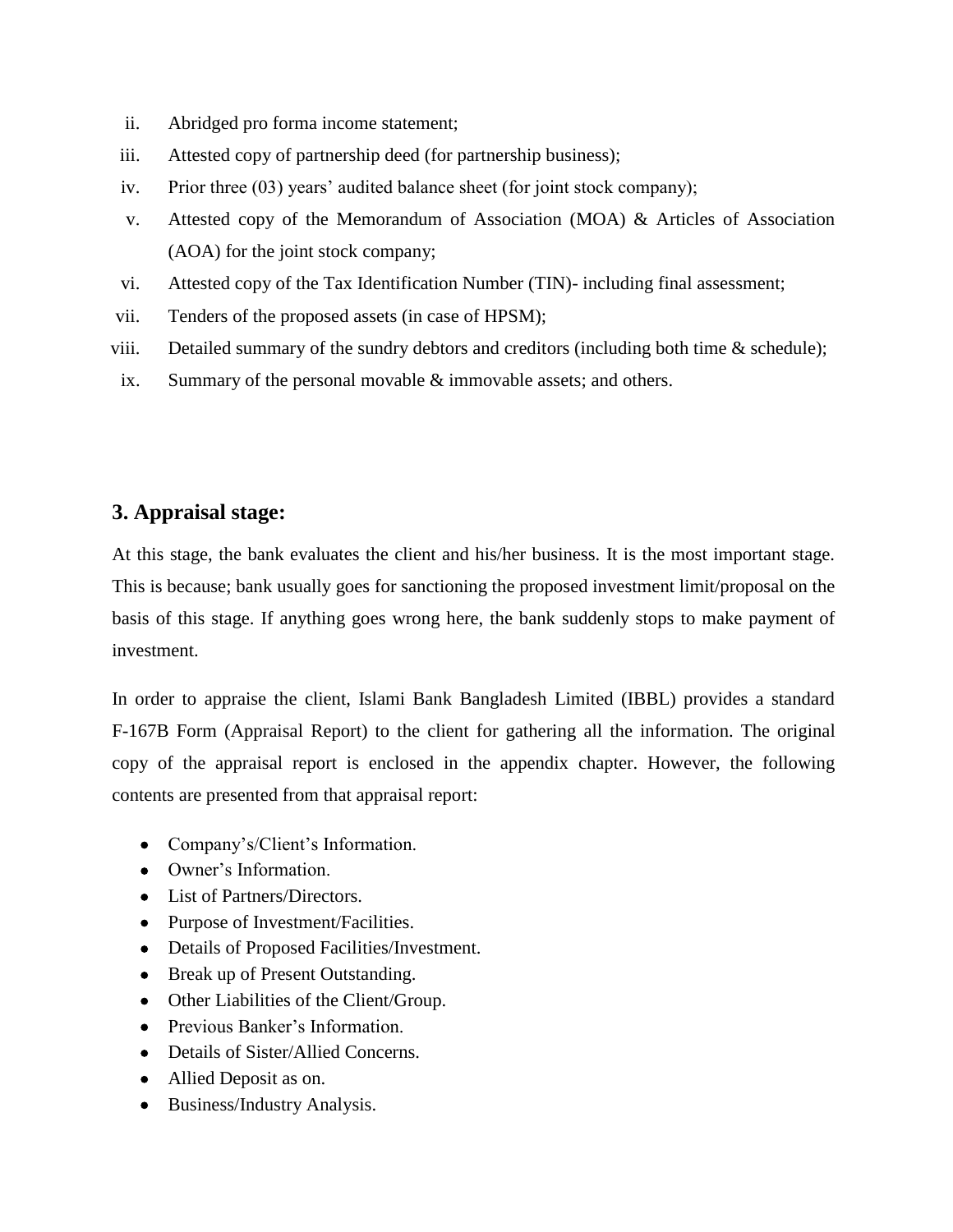- Relationship Analysis.
- Asset-Liability position of the client as per Audited Balance Sheet.
- Working Capital Assessment.
- Risk Grade.
- Particulars of the go down for storing MPI/Murabaha goods.
- Insurance Coverage.
- Audit Observation.
- Security Analysis.

### **4. Sanctioning stage**

At this stage, the bank officially approves the investment proposal of the respective client. In this case client receives bank"s sanction letter. Islami Bank Bangladesh Limited (IBBL)"s sanction letter contains the following elements:

- **Investment Limit in million.**
- **Mode & amount of investment.**
- **Purpose of investment.**
- **Period of investment.**
- **Rate of return.**
- **Securities:**

**Primary-** Stock of goods is the primary security.

- i. LC/Bills: Related Documents.
- ii. Murabaha Post Investment (MPI)/Bai-Murabaha: Pledge of MPI/Bai-Murabaha goods.
- iii. MPI/Bai-Bai Murabaha-TR: Lien on goods to be released.

#### **Cash/Goods**-

- iv. Bai-Murabaha: 25% cash security on cost price to be subsequently converted to goods security.
- v. TR (Trust Receipt): Without cash security.

**Collateral:** Immovable properties.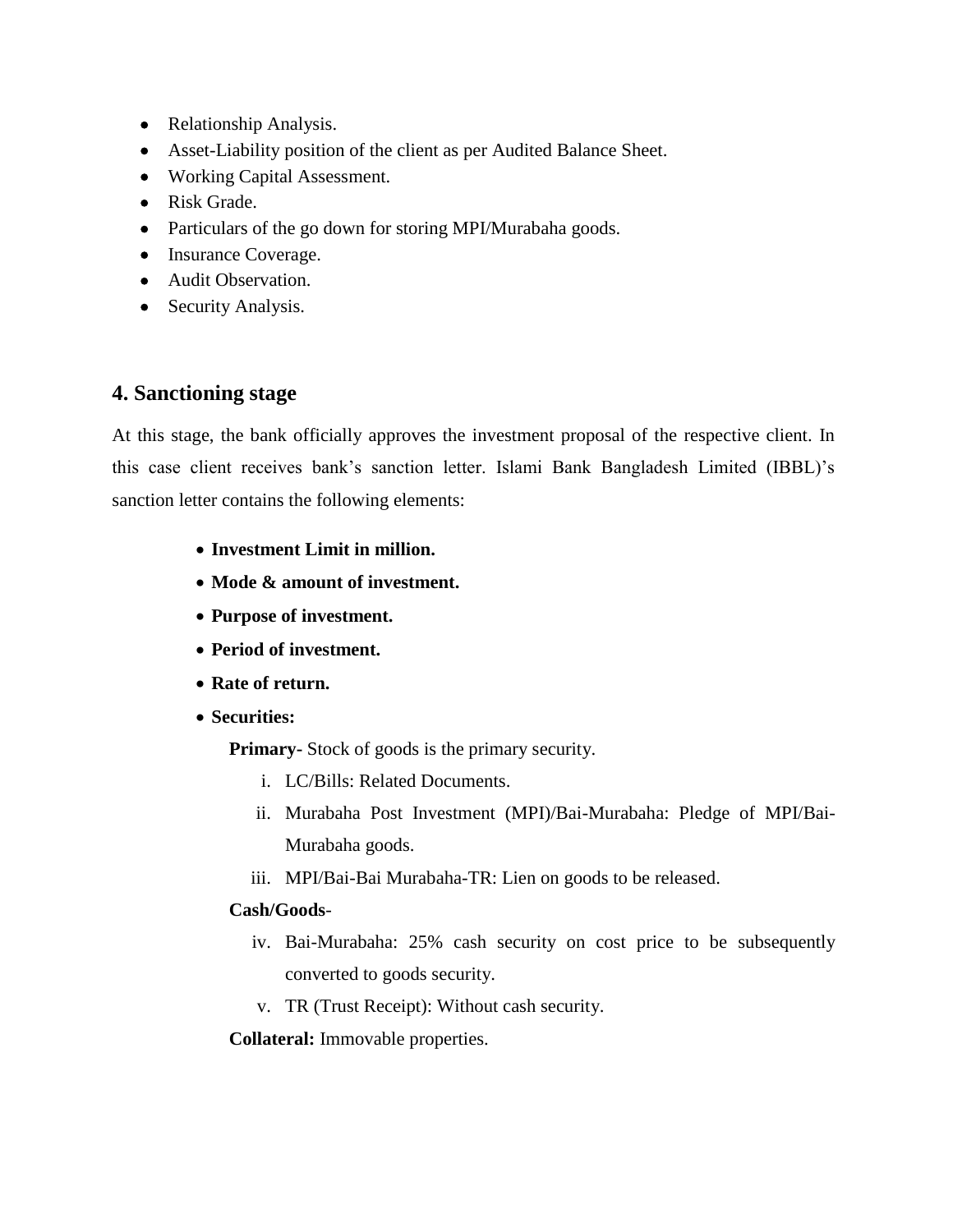#### **Cash/Goods security**

In allowing Murabaha investment and amount of cash security is generally realized from the client (amount depends on the nature of goods, creditworthiness of the client, collateral security obtained etc.) which is converted to goods security after purchase of goods purchased out of bank's investment and client's cash security is pledged to the bank, kept under bank's custody before its delivery to the client on payment.

**Example:** If, for a Murabaha investment cash security is fixed at 25% Bank's investment stands at 75% on the total goods purchased. For example, if cost of total goods purchased is Tk.100000 Bank's investment will be Tk.75000 and client's cash security will be Tk.25000.

## **5. Document stage:**

At this stage, usually the bank analyses whether required documents are in order. In the documentation stage, Islami Bank Bangladesh Limited (IBBL) checks the following documents of the client:

- **Tax Payment Certificate.**
- Stock Report.
- Trade License (renewal).
- VAT certificate
- **Liability statement from different parties.**
- Receivable from different clients.
- Other assets statement.
- Three (03) years net income & business transactions.
- **Performance report with the bank.**
- Account Statement Form of the bank.
- **Valuation Certificate** 
	- Particulars of the Proposal.
	- Particulars of the Mortgagor.
	- Particulars of the Properties.
- Outstanding liability position of the bank.
- CIB (Credit Information Bureau) Report.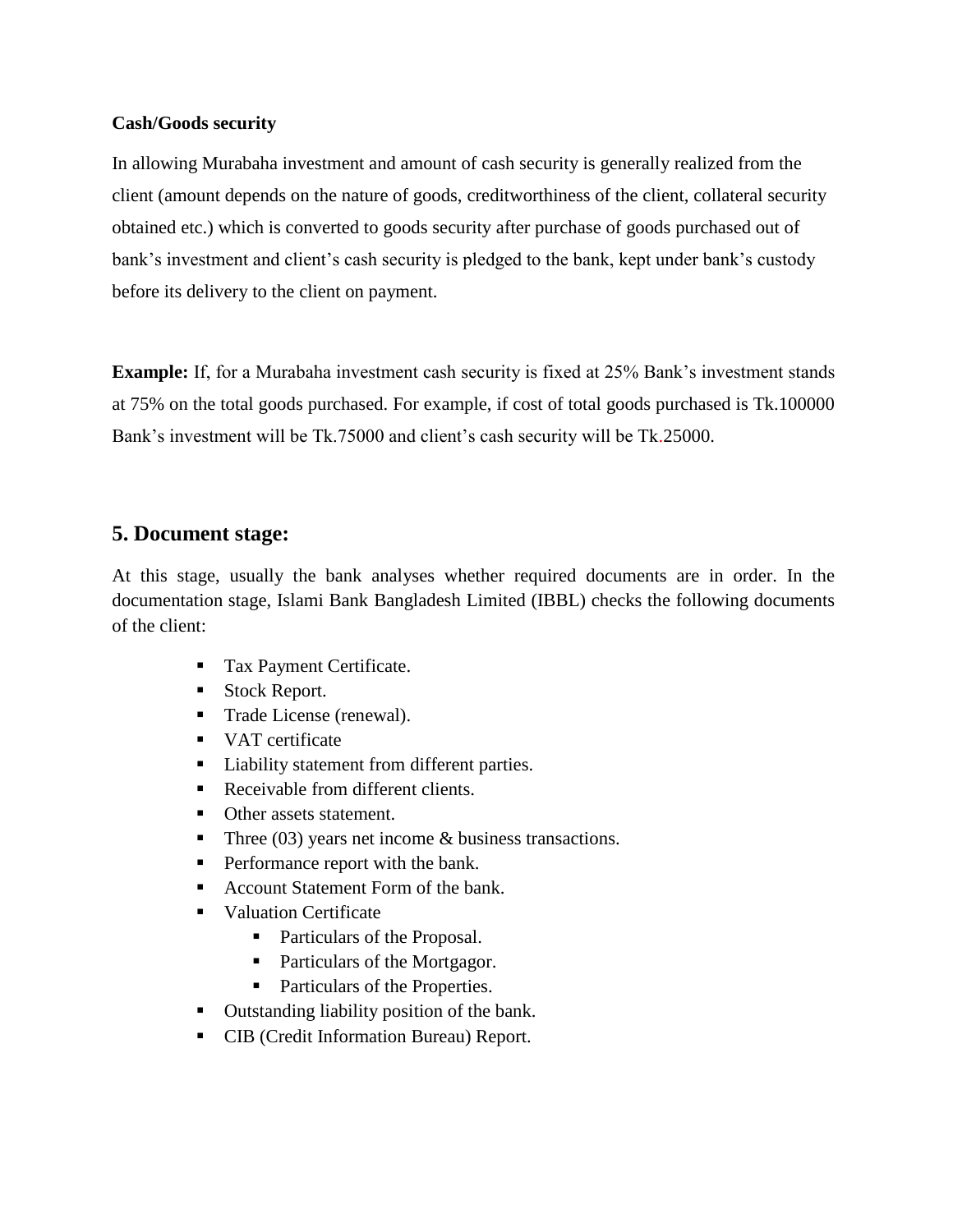### **6. Disbursement stage:**

At this stage, bank decides to pay out money. Here, the client gets his/her desired fund or goods. It is to be noted that before disbursement a "site plan" showing the exact location of each mortgage property needs to be physically verified.

#### **7. Monitoring and recovery stage:**

At this final stage of investment processing of the Islami Bank Bangladesh Limited (IBBL), bank will contact with the client continually, for example- bank can obtain monthly stock report from the client in case of micro investment. Here, the bank will keep his eye on over the investment taker. If needed, bank will physically verify the client"s operations. Also if bank feels that anything is going wrong then it tries to recover its investment fund from the client.

## **Welfare Investment Schemes of IBBL:**

The prominent features of the investment policy of Islami Bank Bangladesh Limited are to invest on the basis of profit and loss sharing system in accordance with the tenets and principles of Islamic Shariah. Profit earning is not the only motive and objective of the bank"s investment policy rather emphasis is given in attaining social good and in creation employment opportunities.

The objectives of these schemes are to raise the standard of living of low-income group, development of human resources, and creation of awareness for self employment.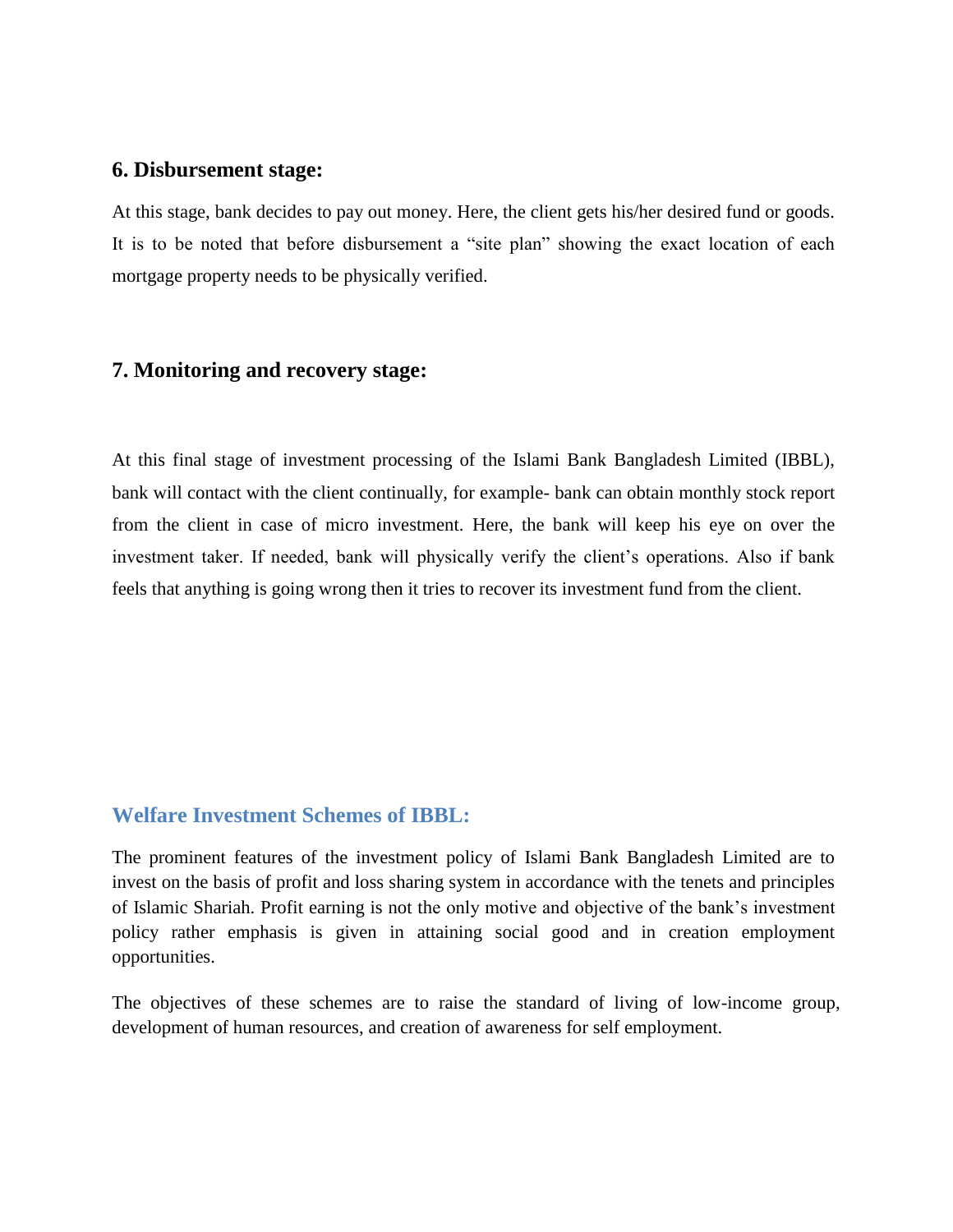## **Household Durable Scheme:**

- **Objective:** To increase standard of living and quality of life of the fixed income group by extending them investment facilities to purchase household articles.
- **Target Group:** Permanent Officials of Govt. / Semi-Govt. / Autonomous Body / Corporations / Banks & FIs / Defense Forces / Madrasa / School / College / University Teachers / Businessmen / House owners of Metropolitan & other District Head Quarters / Professionals (Doctors / Engineers / Lawyers etc.) / Existing clients / Wage Earners / University / Medical Students / Officials of renowned Private Firms.
- **Nature of Goods/ Items:** Electronics & electrical goods, Motor cycle / Bi-cycle, Furniture / Fixtures, Ornaments, Instruments / Equipments for Medical & Engineering students etc.
- **Mode of Investment:** Bai-Muajjal / HPSM (item wise).
- **Period of Investment:** Maximum 3-years
- **Rate of Return:** 16.00% or rate to be determined by the Bank from time to time.
- **Amount of Investment:** For All Metropolitan Cities Tk.0.30 million For Districts & Municipalities Tk.0.20 million Others Tk.0.10 million
- **Bank's Participation:** 30% or as per Guideline of Bangladesh Bank
- **Age of Clients:** Service holders : 3-yrs unexpired service
- **Security:** HDS Goods + PG + Spouse / Guardian Guarantee + Employer Certificate / Marking lien on MSS / MTDR (if applicable).

## **Investment Schemes for Doctor:**

**Objective:**

-To help unemployed qualified doctors to go for self-employment

-To provide latest medical equipments to specialist doctors to extend modern Medicare facilities throughout the country.

- **Target Group:** Doctors (MBBS), Dentist (BDS), Homeopath, Unani, Ayurbed Doctors
- **Mode of Investment: Bai-Muajjal/ HPSM**
- **Period of Investment:** Maximum 5-years
- **Rate of Return:** 14.00% or rate to be determined by the Bank from time to time.
- **Amount of Investment:** For All Metropolitan Cities : Tk.1.50 million **For Districts:** Tk.1.00 million For Thana / Municipalities: Tk.0.70 million
- **Bank's Participation:** 90% (for new doctors) & 80% (for specialized doctors).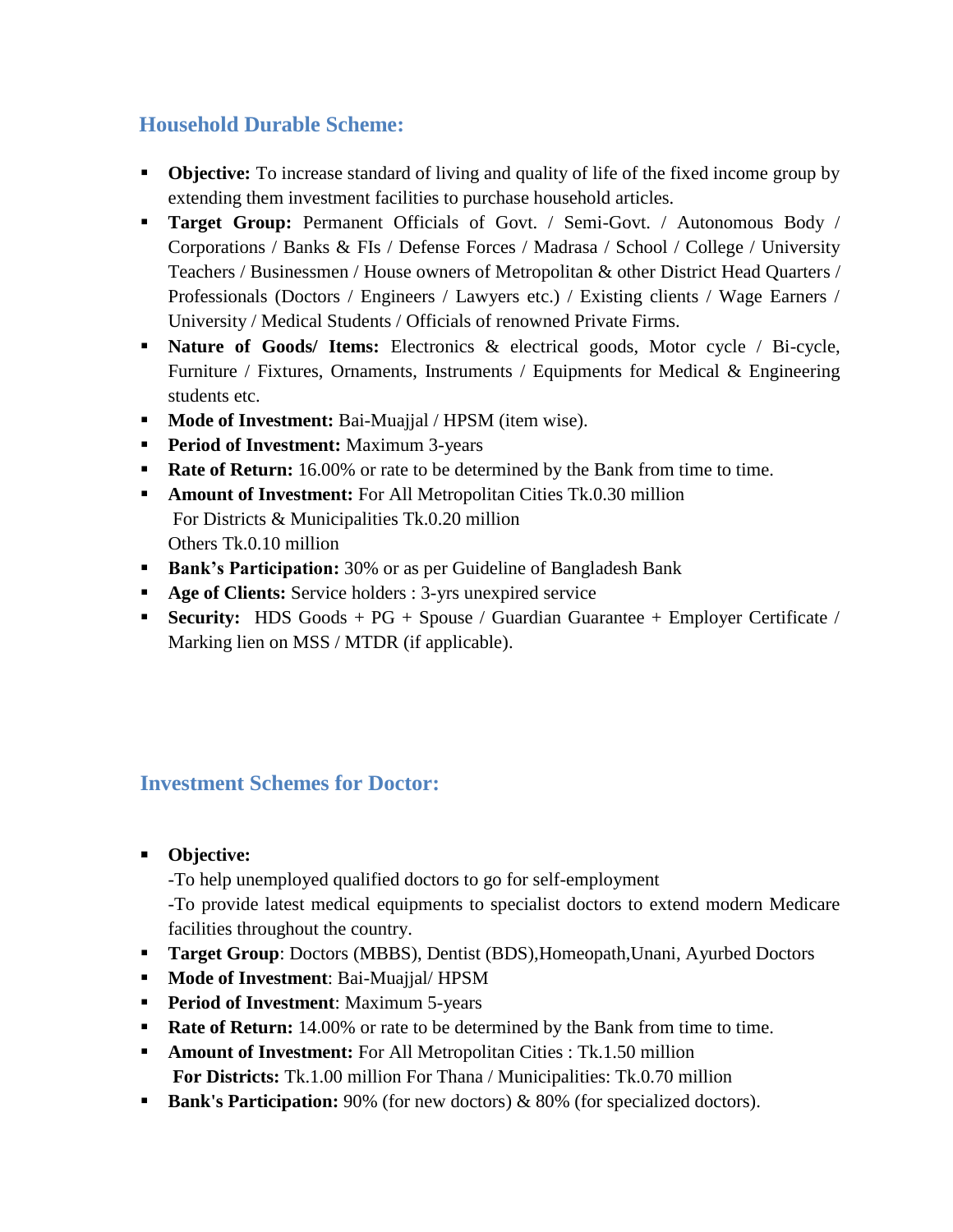**How to Apply**: Application Form shall have to be collected from nearest Branch of Islami Bank Bangladesh Ltd.

## **Transport Investment Scheme (TIS):**

**Objective:** 

To ease the existing transportation problem. - To ensure speedy economic growth and development of the country particularly the expansion of trade, commerce & industry.

- **Target Group**: Persons, businessmen, firms having proven experience in transport business, Official/Commercial use by the business firms & industries, established clinic & hospitals etc.
- **Nature of Goods / Items :**Bus, Truck, Minibus, Double Decker, Private Car, Micro Bus, Jeep, Auto Rickshaw, Pick up Van, Human Hauler, Baku, Vessel etc.
- **Mode of Investment:** Bai-Muajjal/HPSM.
- **Period of Investment:** 3 to 5 years.
- **Rate of Return:** 14.00% or rate to be determined by the Bank from time to time.
- **Bank's Participation:** 60% to 70% depending on vehicle type.
- **Security:** Hypothecation on purchased Vehicle, Immovable Properties, Marking lien on TDR / MSS, Personal Guarantee(s).
- **How to Apply:** Application Form shall have to be collected from nearest Branch of Islami Bank Bangladesh Ltd.

# **Car Investment Scheme (CIS):**

**Objective:**

-To help a section of the officials, business houses and business executives and established professionals for movement in discharging their duties and responsibilities punctually and efficiently.

- **Target Group:** Permanent officials, teachers, businessmen, house owners, professionals, existing clients of IBBL, wage earners etc.
- **Nature of Goods / Items:** Reconditioned / Brand new Private Car / Micro / Jeep / Auto Rickshaw etc.
- **Mode of Investment:** Hire Purchase under Shirkatul Meelk (HPSM).
- **Period of Investment: Maximum 4-years for reconditioned car and 5-years for brand new** cars.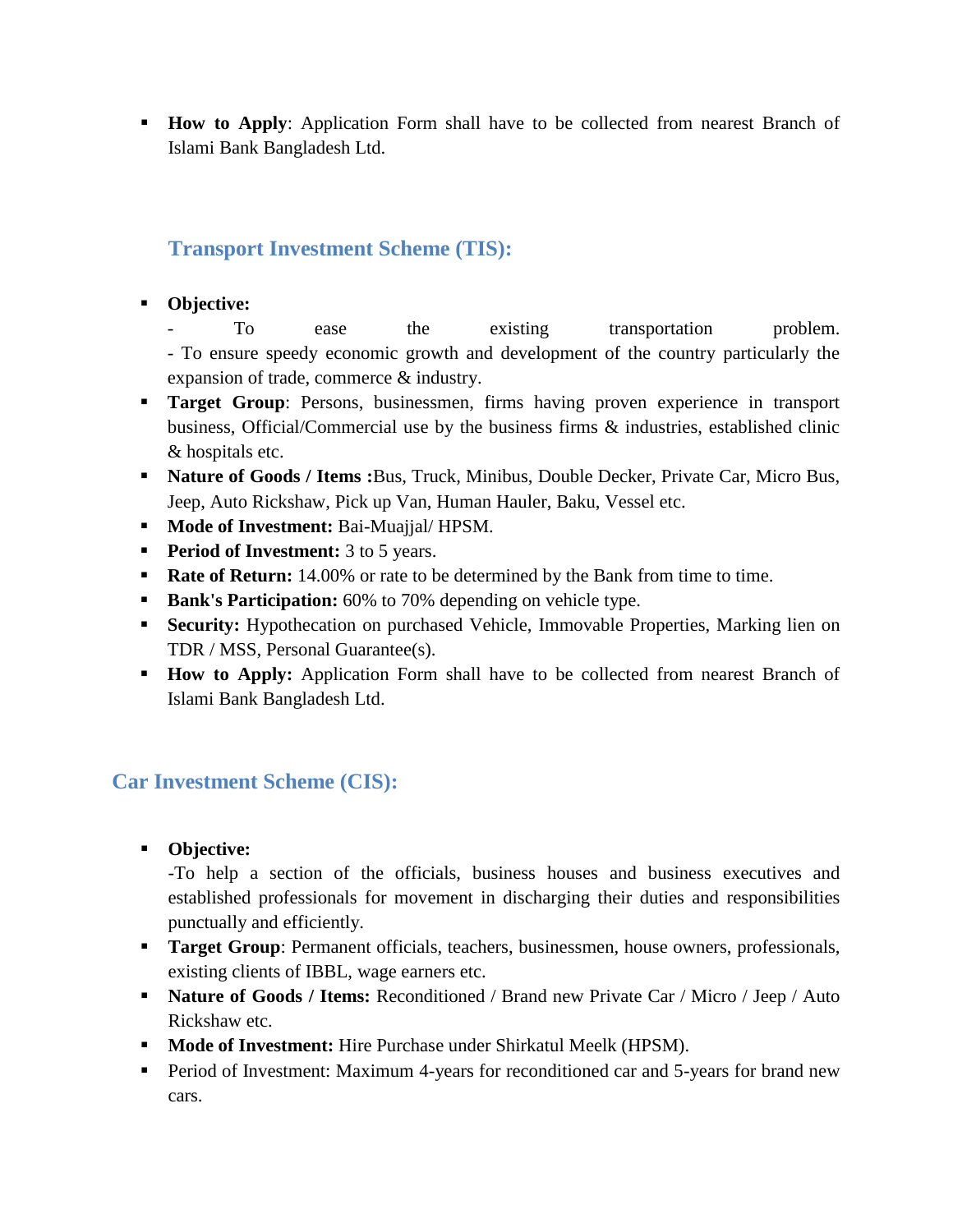- **Rate of Return:** 16.00% or rate to be determined by the Bank from time to time.
- **Amount of Investment:** Tk.2.00 million for reconditioned and Tk.3.00 million for brand new car.
- **Bank's Participation:** 30% or as per Bangladesh Bank Guideline.
- Age of Clients: Minimum 21 years, Maximum 65 years.
- Security: Mudaraba TR on purchased vehicle, personal / corporate guarantee.
- **How to Apply:** Application Form shall have to be collected from nearest Branch of Islami Bank Bangladesh Ltd.

## **Small Business Investment Scheme (SBIS):**

- **Target Group:** Jobless young people/ small traders/ small & cottage industries/ service sector with a valid trade license.
- **Nature of Goods / Items:** Dairy, beef fattening, fishery, poultry & live stock farming, workshop, tailoring, garments sweetmeat, grocery, stationery, electrical and electronics, shoes, cloths, laundry, small restaurant etc.
- **Mode of Investment:** Bai- Muajjal/HPSM
- **Period of Investment:** Maximum 1-year in Bai-Muajjal & Maximum 2-years in HPSM.
- **Rate of Return**: 15.00% or rate to be determined by the Bank from time to time.
- **For All Metropolitan Cities**: Tk.50 million.
- **Bank's Participation:** 80% of the cost price.
- **How to Apply:** Application Form shall have to be collected from nearest Branch of Islami Bank Bangladesh Ltd.

## **Micro Industries Investment Scheme (MIIS):**

- **Objective:** 
	- -To create potential entrepreneurs
	- -Diversification of Bank investment port-folio.
- **Target Group:** Engineering Diploma/ Degree holders.
- **Nature of Goods / Items:** Food & agriculture / plastic & rubber/ forestry & furniture / dairy product processing / engineering/ leather / chemicals / textiles / recycling / service electrical accessories / paper product / handicrafts industries / computer technology industries /manufacturing of garments / sewing and other machines for tailoring etc.
- **Mode of Investment:** Bai- Muajjal/ **HPSM**
- **Period of Investment:** Maximum 1-year for Bai-Murabaha & Maximum 3 years for HPSM (excluding gestation period).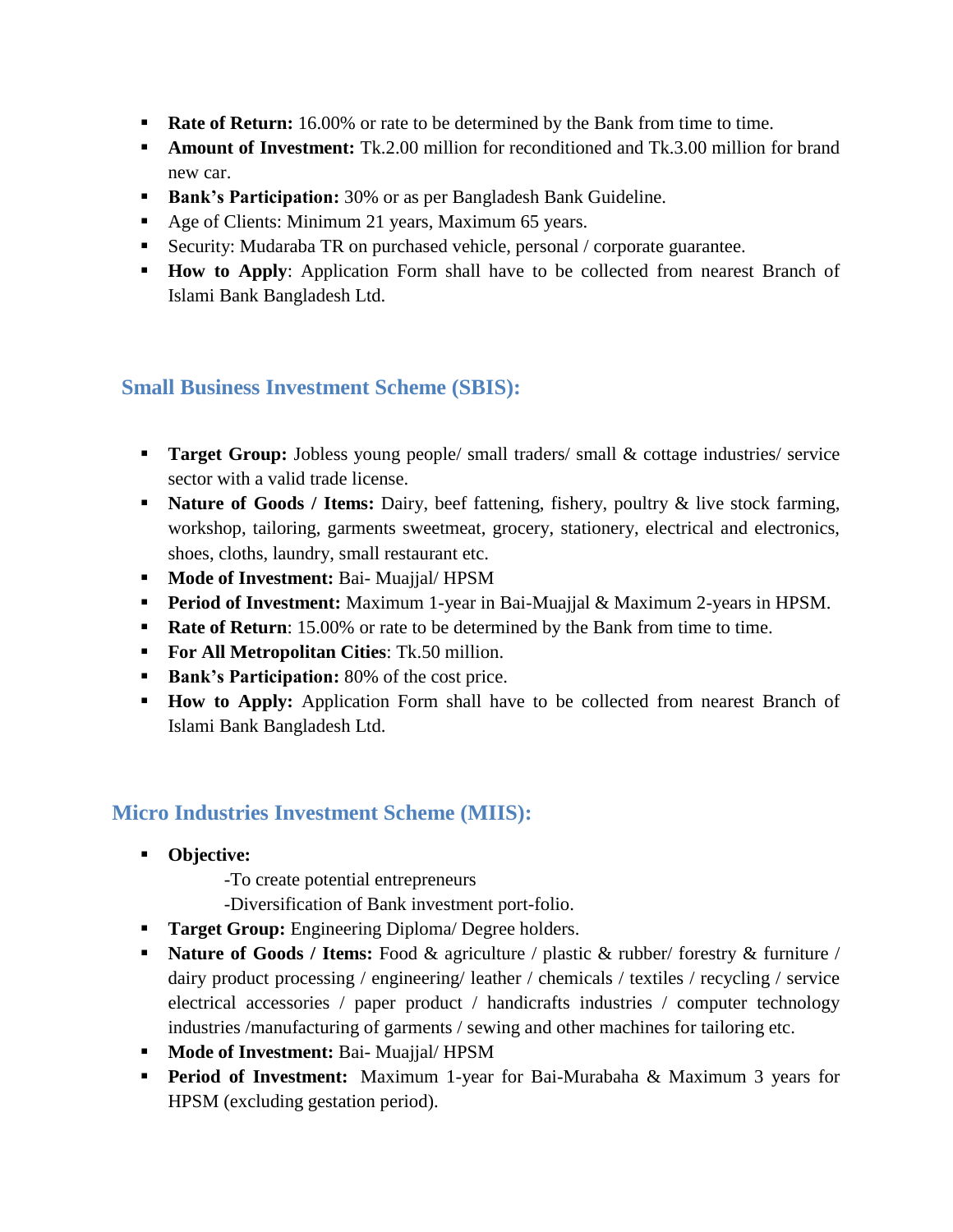- **Rate of Return:** 13.50% or rate to be determined by the Bank from time to time.
- **Amount of Investment:** For All Metropolitan cities : Up to Tk.1.50 million; **For Districts & Municipalities**: Up to Tk.1.00 million; **Others:** Up to Tk.0.50 million **Note:** Fixed invest should not cross 50% of sanctioned amount.
- **Bank's Participation:** 80% of the cost price.
- **How to Apply:** Application Form shall have to be collected from nearest Branch of Islami Bank Bangladesh Ltd.

## **Agriculture Implement Investment Scheme (AIIS):**

- **Objective**
	- -To provide power tillers, power pumps, shallow tube wells, thresher machines etc. on easy terms to unemployed rural youths for self-employment.
	- -To the farmers to help augment production in agriculture sector.
- **Target Group:** Educated or uneducated farmers &persons or youths.
- **Nature of Goods / Items**
- **Power Tiller / Power pump / Deep / Shallow tube well / Thresher machine / Combined** harvester / Tractor / Rice transplanted / USG making Machine / Drum Seeder / Agro processing machinery & equipments etc.
- **Mode of Investment:** Bai- Muajjal/ HPSM
- **Amount of Investment:** Maximum Tk. 0.30 million.
- **Period of Investment:** Maximum 1-year for Bai-Muajjal & Maximum 2-years for HPSM.
- **Rate of Return:** 15.00% or rate to be determined by the Bank from time to time.
- **Bank's Participation:** 80% of the cost price.
- **Security:** Hypothecation on machinery, immovable properties above Tk.0.10 million, Personal Guarantee(s), MSS / TDR etc.
- **How to Apply:** Application Form shall have to be collected from nearest Branch of Islami Bank Bangladesh Ltd.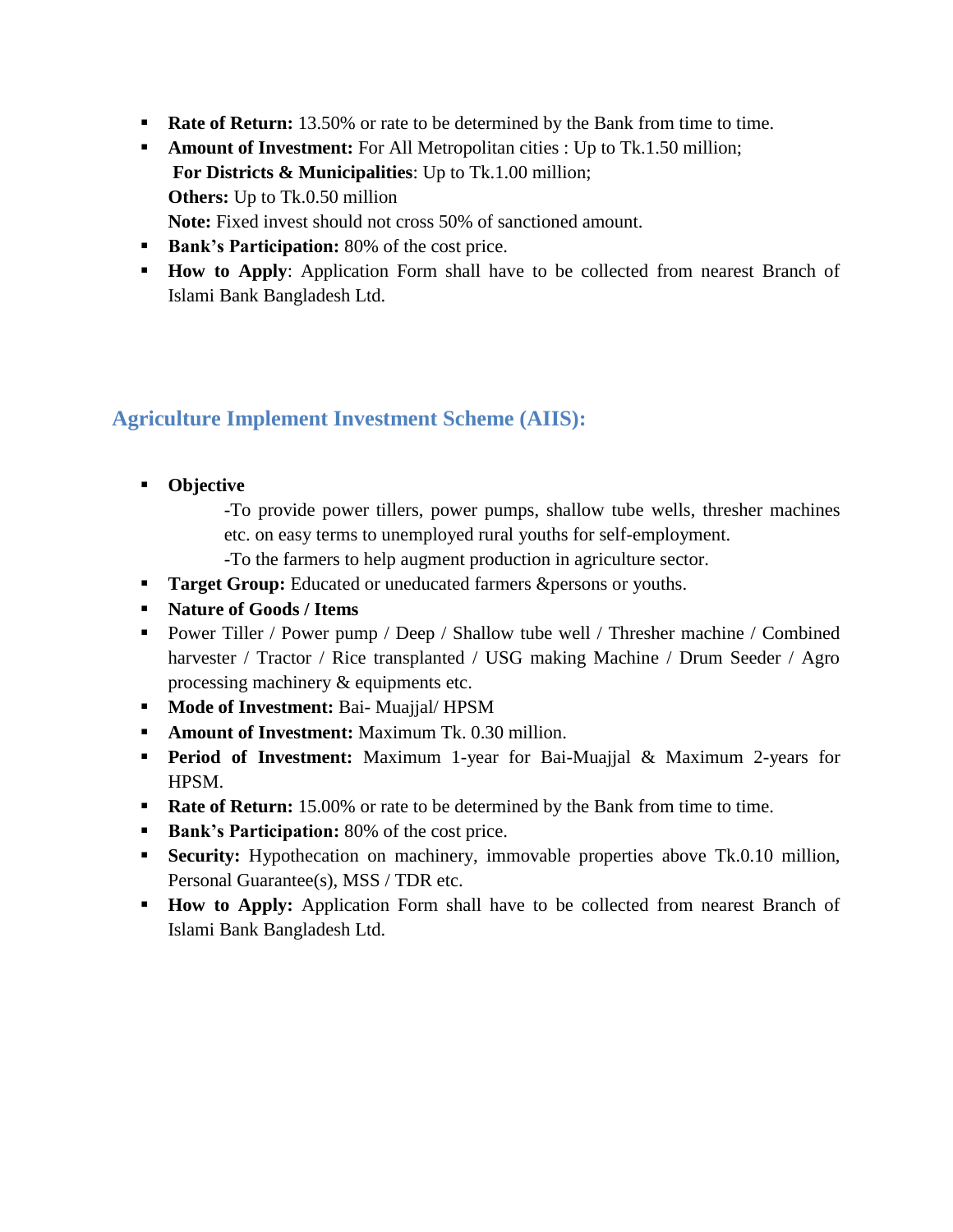## **Real Estate Investment Program (REIP):**

**Objective:**

-To ease the housing problem in the urban areas.

-To make arrangement for comfortable accommodation of the fixed income group.

- **Target Group:** Land lords, service holders, businessmen, professionals, expatriates etc.
- **Nature of Goods / Items:** Construction of building, purchase of flats / readymade building, extension / renovation of house, installation of lift, generator, substation etc.
- **Mode of Investment:** Bai-Muajjal / HPSM
- **Period of Investment:** Maximum 15-years
- **Rate of Return:** 15.00% or rate to be determined by the Bank from time to time.
- **Amount of Investment :**
	- a) For Construction, up to 60% but not to exceed Tk.10.00 million
	- b) For purchase of Flat / Apartment up to 50% but not to exceed Tk.7.50 million.
	- c) For purchase of Ready-made House, up to 50% but not to exceed Tk. 10.00 million.
- **Bank's Participation :** 60% for construction & 50% of cost price for purchasing flat (but not exceeding Tk.7.50 million)
- **Security:** Registered mortgage on land / building / flat, Personal Guarantee(s), MSS / TDR as additional security etc.
- **How to Apply:** Application Form shall have to be collected from nearest Branch of Islami Bank Bangladesh Ltd.

## **Agricultural Investment of IBBL:**

#### **Objective:**

-To extend the investment facility to the Share Cropper, Small & Marginal farmers & underdeveloped caste of the society;

- To achieve self sufficiency in the food;
- To motivate the farmers to produce the most popular & high yielding variety;
- To extend the investment facility to the multipurpose sector & sub sector of Agriculture;
- To assist the farmers to use the modern technology in the Agriculture.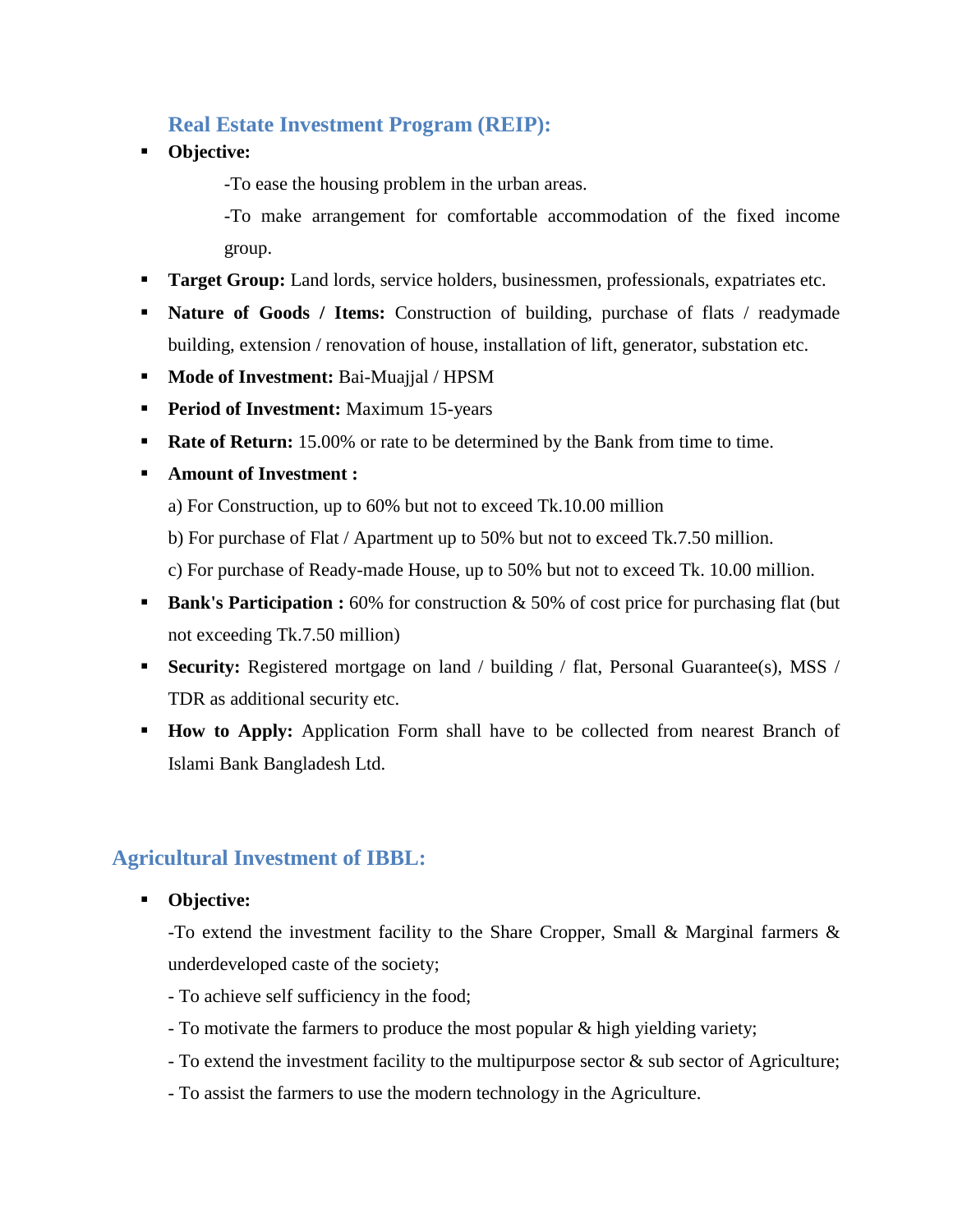- **Target Group:** Permanent resident of the concerned area, share cropper, farmers.
- **Nature of Goods / Items:** Three core sectors, which are Crops, Fisheries & Livestock.
- **Mode of Investment:** Bai Murabaha, Bai Muajjal, Mudaraba, Musharakah
- **Period of Investment:** 6 months to 5 years
- **Rate of Return:**
	- I. 10.50% for Crop Cultivation
	- II. 11.00% for others.
- **Amount of Investment:** 0.50 lack to 10.00 lack
- **Bank's Participation:** Depends on sector and investment nature
- **How to Apply:** Application Form shall have to be collected from nearest Branch of Islami Bank Bangladesh Ltd.

## **Urban Poor Development Scheme (UPDS):**

As Islami Bank Bangladesh Limited established with a view to develop welfare oriented banking system and to ensure equity and justice in the field of all economic activities, the Board of Directors in its emergent meeting held on 19.02.2012 approved a new Scheme under the name & style of **"Urban Poor Development Scheme (UPDS)".** The Scheme will have major two types of activities like financial activities as well as social activities (in the areas of education, health, environment etc.).Financial activities will be divided into two parts:

- Investment on income generating activities for marginal poor from Bank fund.
- Investment on income generating activities for hardcore poor from charity like Zakat, Sadaqa of any other charity fund like cash waqf of the Bank at no cost or at low rate of profit.

### **Objectives**

 -To alleviate urban poverty through Investment in income generating activities -To improve the livelihood of urban poor specially the slum dwellers -To improve the Health, sanitation & education status of urban poor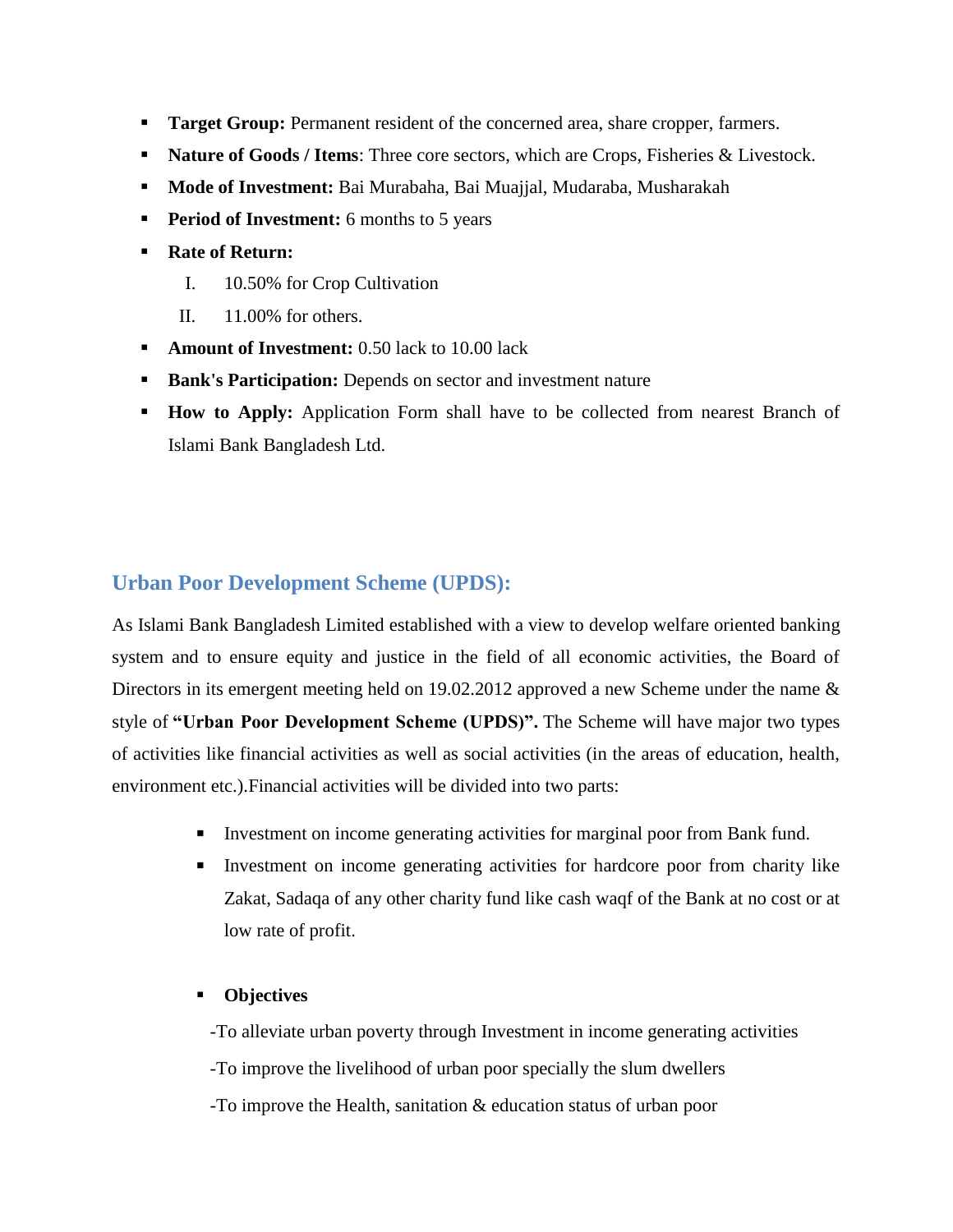-Help to improve the environment of the poor

-Reduce the level of crime & violence

### **CSR Activities of IBBL**

Islami Bank Bangladesh Ltd. a first generation private commercial bank of the country to set up with the noble objective of discharging social responsibility by creating employment opportunities and ensuring healthy working environment and financial securities. IBBL operates various welfare activities directly and through Islamic Bank Foundation (IBF). Besides, IBBL has devised several special deposit and investment products for the less fortunate segment of the country as part of its CSR activities.

Social responsibilities of Islami Bank foundation are income generation, service to the distressed, promotion of people oriented mass education system IBBL awards scholarships among the meritorious wards of the bank officials and the meritorious students of Banking & Finance Department of Dhaka University, Chittagong University and Manarat International University. , extension of health and Medicare facilities , development of culture , art literature, science, technology and sports assisting in research and propagation of Islamic ideology , creation of facilities for productive self employment through human resources Development, help to disaster, relief and rehabilitation Management.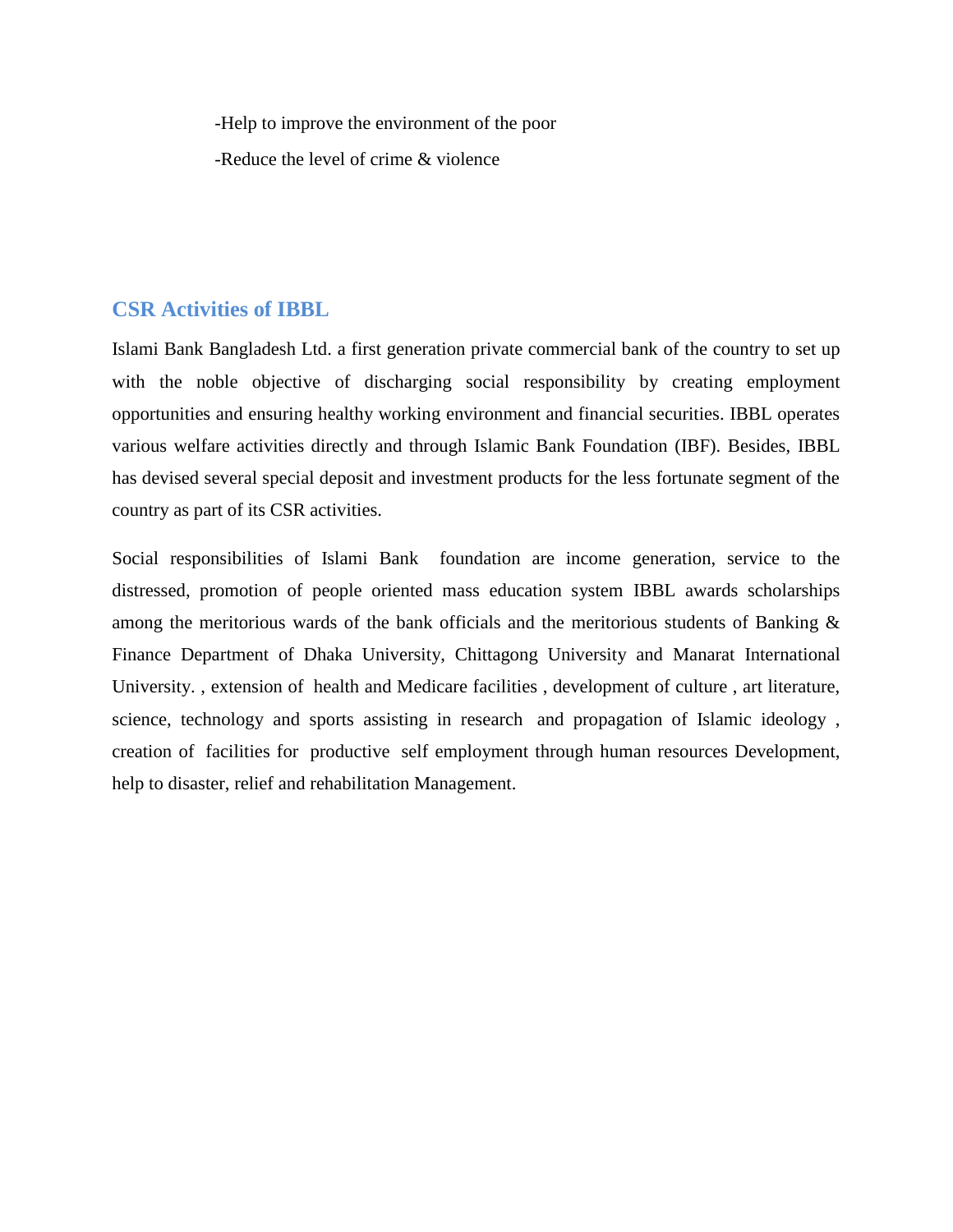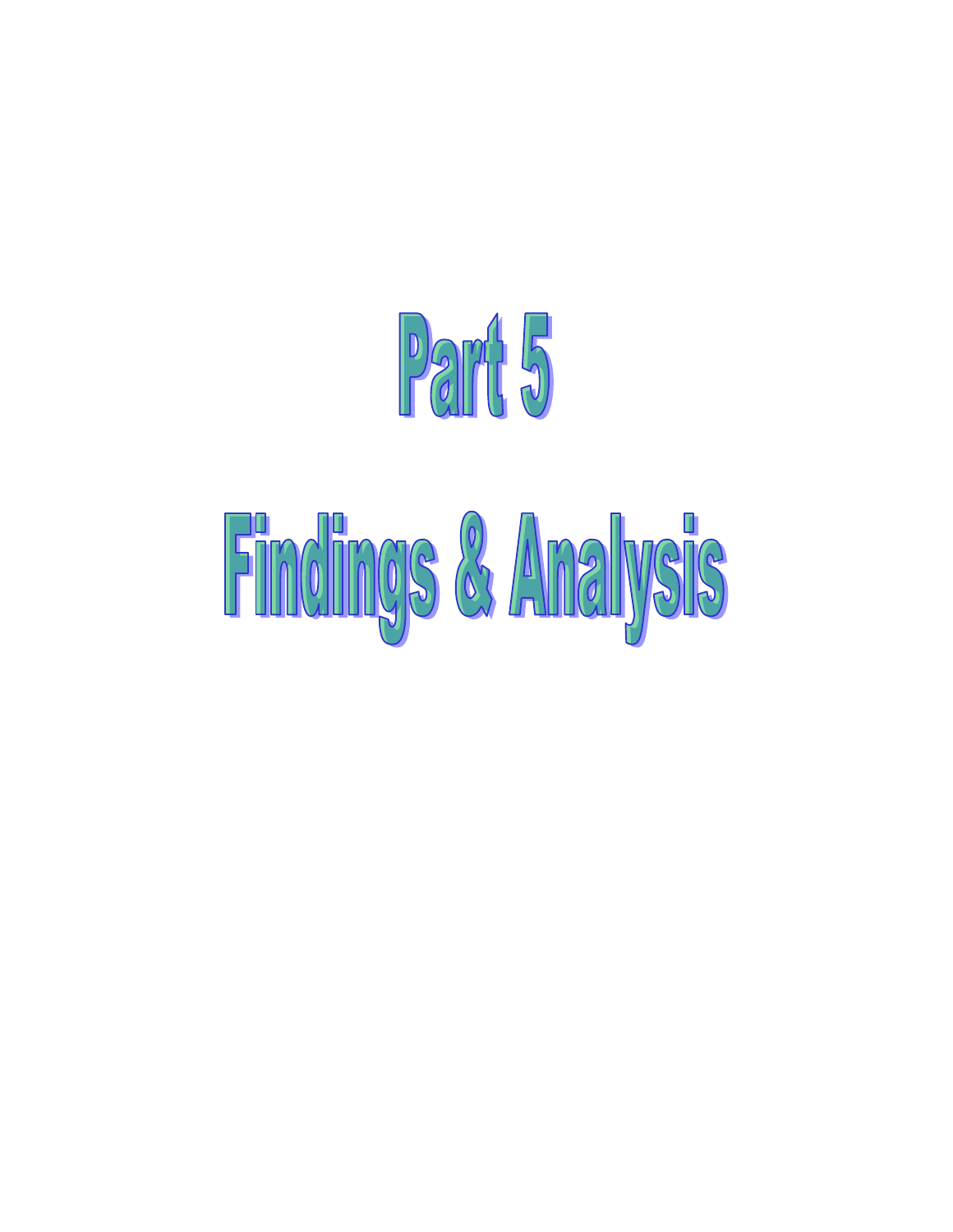### **Findings:**

To prepare this report, I tried to find out the effect of employees' performance, turnover rate as well as number of customers response & satisfaction towards service on investment performance of Islami Bank Bangladesh Limited, reveals the following majors findings.

- 1. The deposit collection of IBBL has increased over the year but the growth rate has fluctuated as well due to many customers had closed their accounts.
- 2. The investment of IBBL has increased over the years in different sectors but the growth rate is low compare to that.
- 3. Only the number of Muslim customers increasing not other non-Muslim customers of the bank
- 4. The investment of IBBL is maximum in the industrial sector and minimum in the transport sector. They also invest in other sectors like commercial, real state, agriculture etc.
- 5. IBBL investments more under Bai mechanism in terms of total investment and got the income from this sector in 2014.
- 6. Income from Share mechanism is increasing over the year. Though, IBBL invested low amount in share mechanism.
- 7. NPL ratio of IBBL has increased over the last four years. Yet, NPL ratio of IBBL is lower than industry average.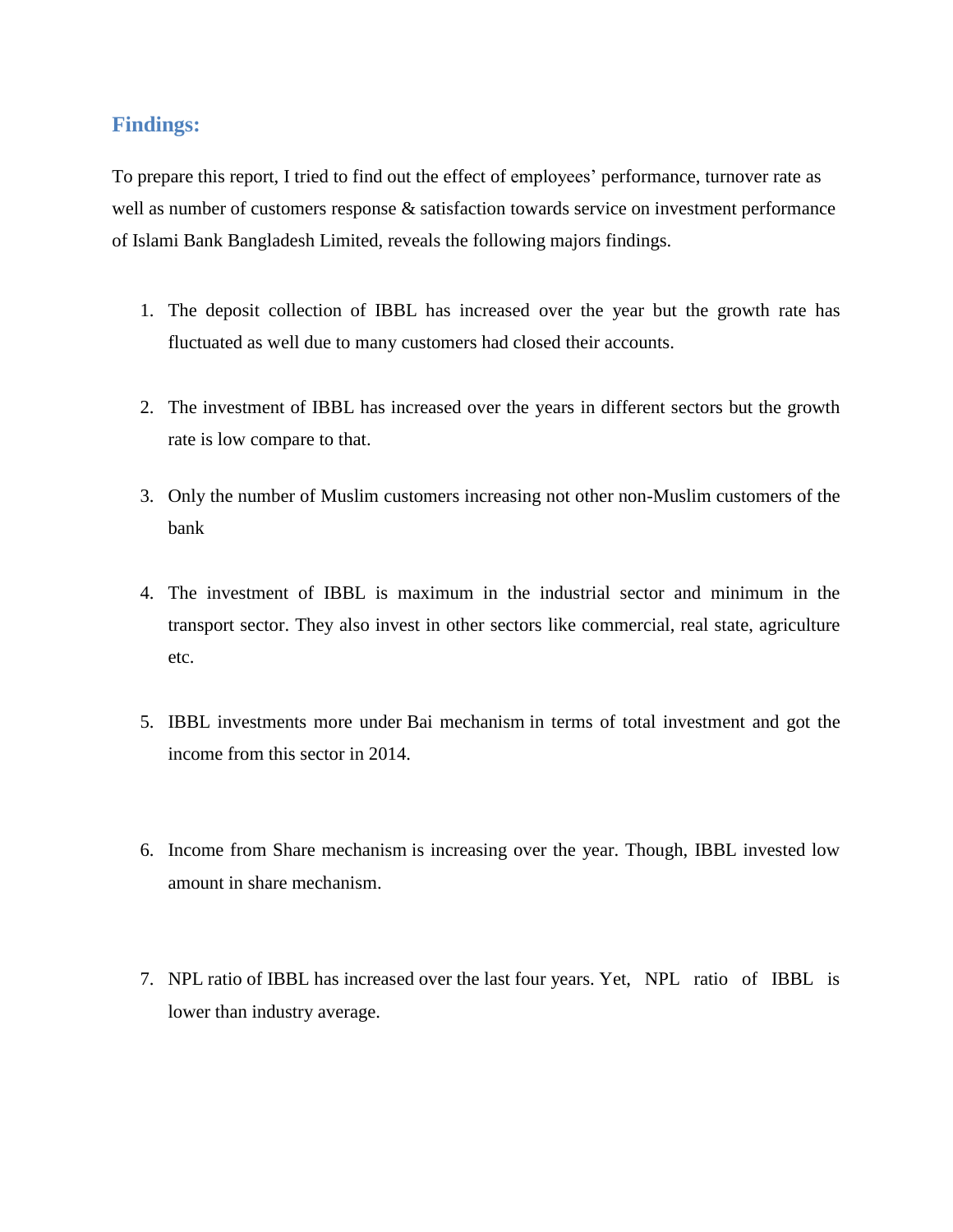### **SWOT ANALYSIS OF IBBL:**

SWOT Analysis is an important tool for evaluating the company"s Strengths, Weaknesses, Opportunities and Threats. It helps the organisation to identify how to evaluate its performance and scan the macro environment, which in turn would help the organisation to navigate in the turbulent ocean of competition. The SOWT analysis of IBBL is presented here:

### **Strength**

- **Adequate finance:** Islami Bank Bangladesh Ltd. has adequate finance. That"s why they need not to borrow money from Bangladesh Bank or any other financial institution.
- **More funds for investment:** For adequate financial ability, they can provide more investment to the clients.
- **Honest and Reliable Employees:** All most every employee of Islami Bank is honest and reliable. They are always devoted themselves to the works for better customer service. They have minimum corruption report.

The turnover rate of the employees' is less than other organization and they are very dedicated towards the organization.

- IBBL has vast years of experience since its establishment.
- $\triangleright$  The bank has already achieved a good will among the clients.

### **Weakness**

- **HR:** IBBL have lacks well-trained human resource in some area.
- **Marketing:** IBBL have lacks aggressive advertising
- **Supervising Projects:** The procedure of credit facility is less supervises comparing to other banks.
- **Employee Management:** Employees are not posted in the right at the right time in some areas.
- $\triangleright$  Absence of structured marketing and credit policy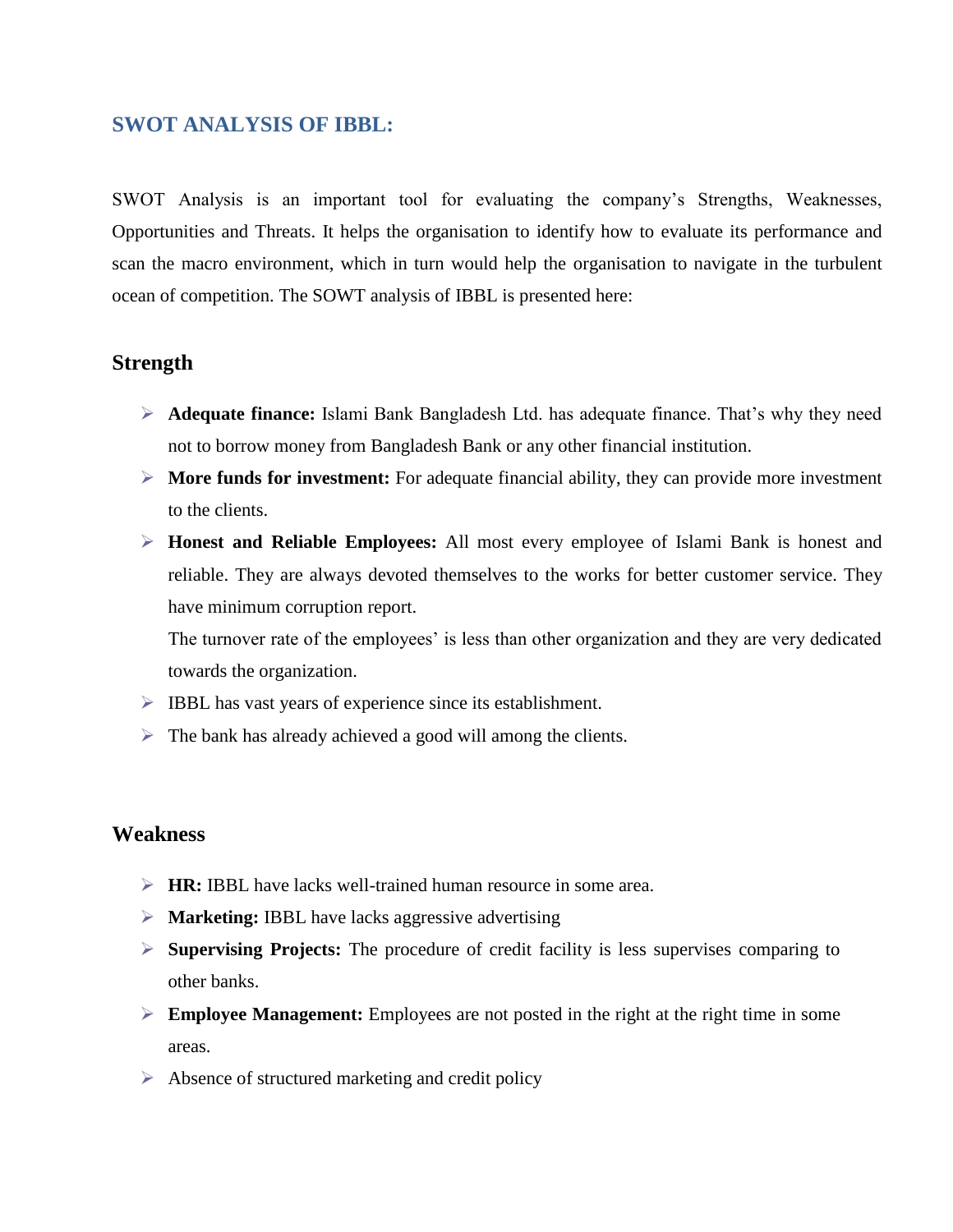## **Opportunities**

- Emergence of i-banking will open more scope for IBBL.
- IBBL can introduce more innovative and modern customer service.
- $\triangleright$  Many branches can be open in remote location.
- IBBL can recruit experienced, efficient and knowledgeable work force as it offers good working environment.
- $\triangleright$  High chances to collaborate with the foreign/ international banks.

## **Threats**

- $\triangleright$  The worldwide trend of mergers and acquisition in financial institutions can cause problems.
- $\triangleright$  Frequent taka devaluation and foreign exchange rate fluctuation is problem.
- $\triangleright$  Many new banks are coming in the scenario with new service.
- $\triangleright$  Local competitors can capture huge market share by offering similar products.
- The rules and regulations of Bangladesh are not favorable for Islami Bank. Therefore, they have to face various problems to operate their activities according to Islami Shariah.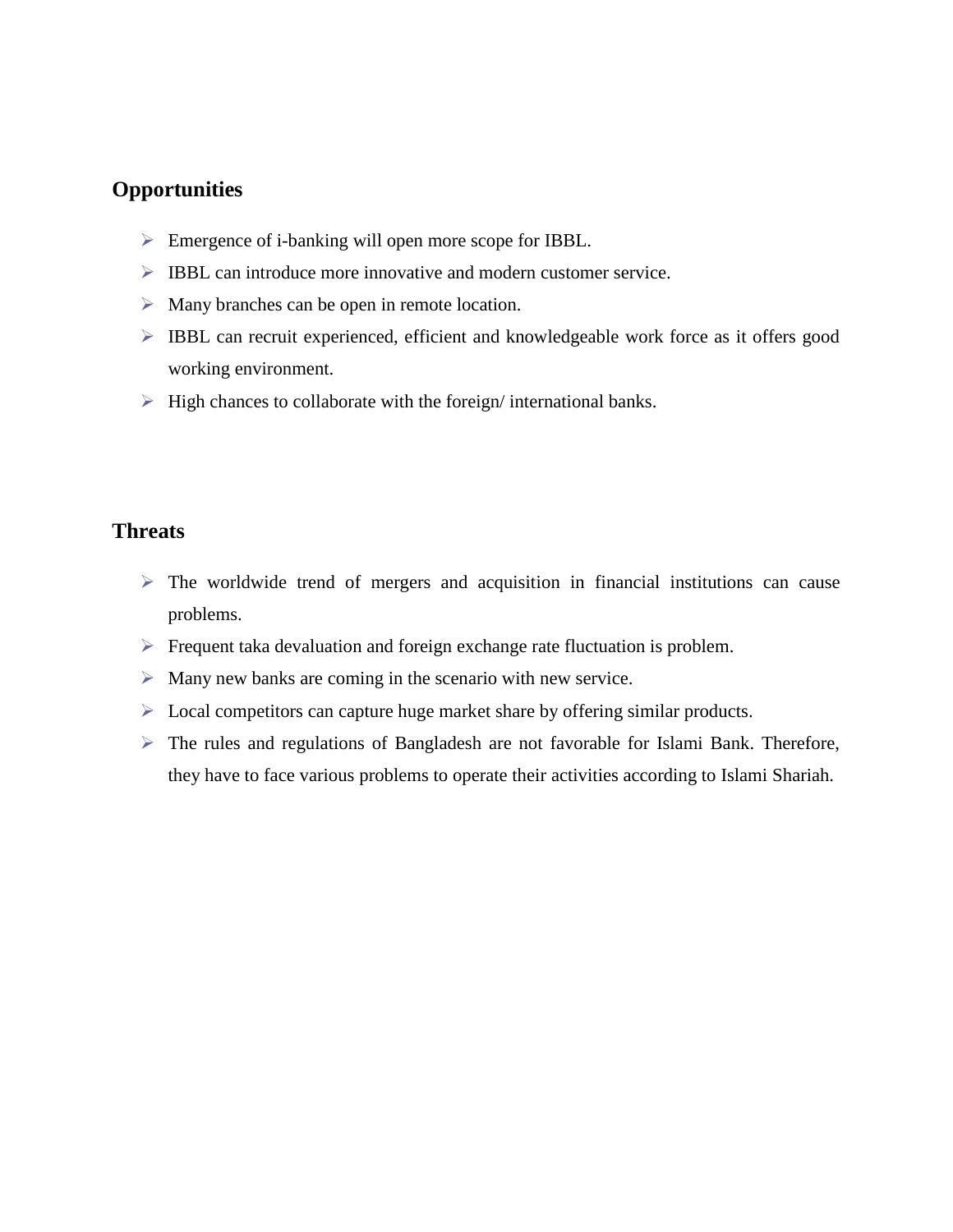## **Analysis: Overall Investment Scenario of IBBL**

Investment operation of IBBL is very crucial, like any other banks as the greatest share of the total revenue is generated from it. Maximum risk cannot avert from this sector, so the prudence of success depends on the portfolio analysis.

The general Investment position in percentage of IBBL is given below-



Figure: Growth Rate of IBBL's Investment

In this graph it is shown that, the overall Investment growth rate was minimum in the year 2013 due to different reasons, like- political unrest, and share-market fluctuation. However, the Investment rate is increasing in 2014 than the previous years, but the Growth rate is not up to satisfactory level. By diversifying the Investment sector properly IBBL can gain higher Growth rate I profit margin.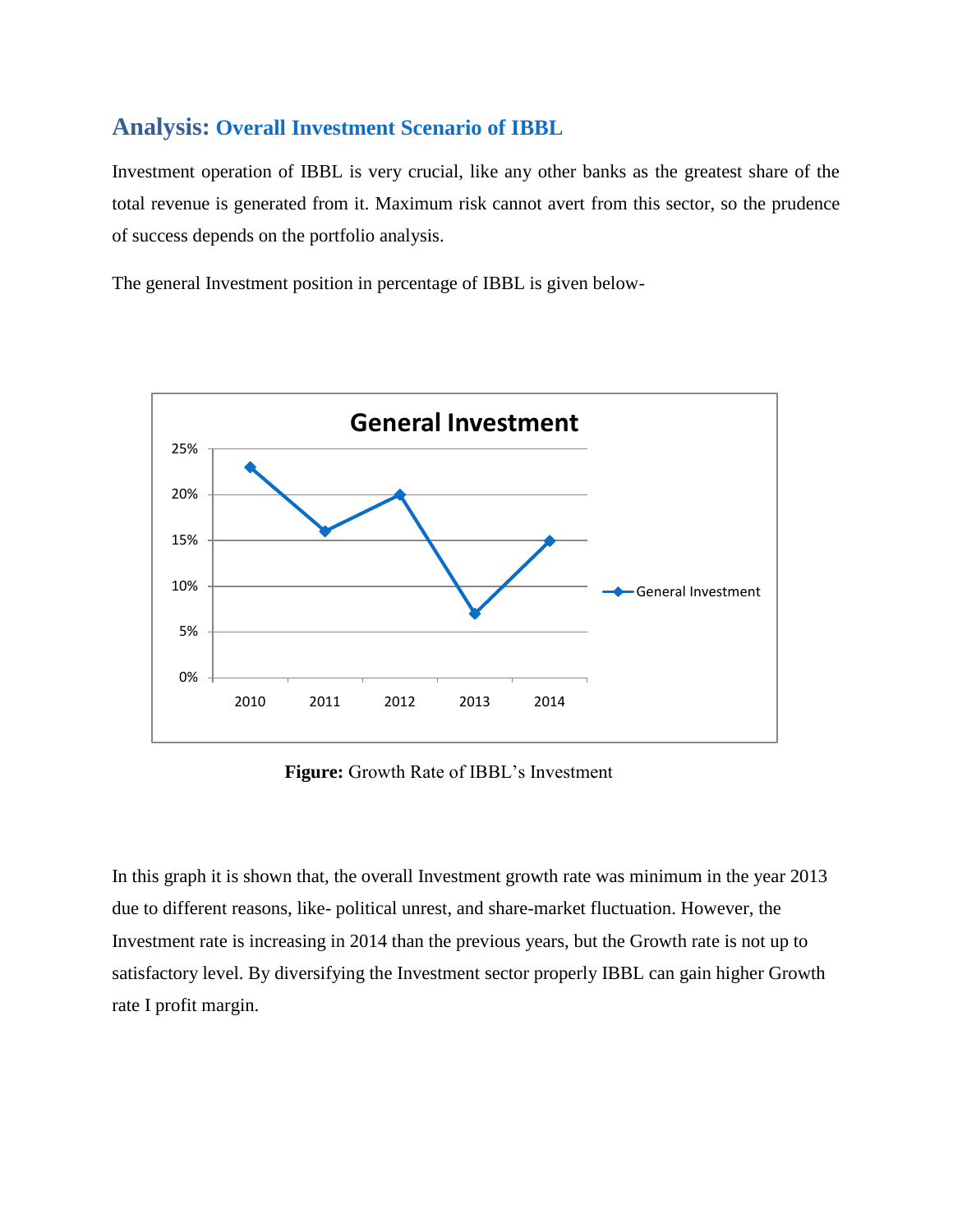## **Year wise deposit of IBBL:**

Deposit is the "life blood" of a bank. Bank has given utmost importance in mobilization of deposits introducing a few popular and innovative schemes. Bank collects deposit at lower profit and makes investment at a higher profit. Therefore, in analyzing the investment activities of IBBL is important to know the deposit performance of the bank.

| Year             | 2010    | 2011    | 2012    | 2013    | 2014    |
|------------------|---------|---------|---------|---------|---------|
|                  |         |         |         |         |         |
| No. of           | 4591463 | 4939502 | 6004731 | 7031297 | 8538969 |
| Depositors       |         |         |         |         |         |
| Account          | 229567  | 348039  | 1065227 | 1026566 | 1507672 |
| <b>Increased</b> |         |         |         |         |         |
| Growth           | 5%      | 8%      | 16.2%   | 17%     | 19.68%  |

#### **Table 5: Year wise Deposit of IBBL**

### **Interpretation:**

The chart shows an upward trend in total depositors of Islami Bank Bangladesh Limited from 2010 to 2014. From 2010 to 2014 the total depositors of IBBL have increased. In 2010 the total depositors were 4591463 taka but in 2014 the depositors were 8538969 taka. It was possible due to the superior customer service delivery at the branch level and expansion of branches in the urban areas.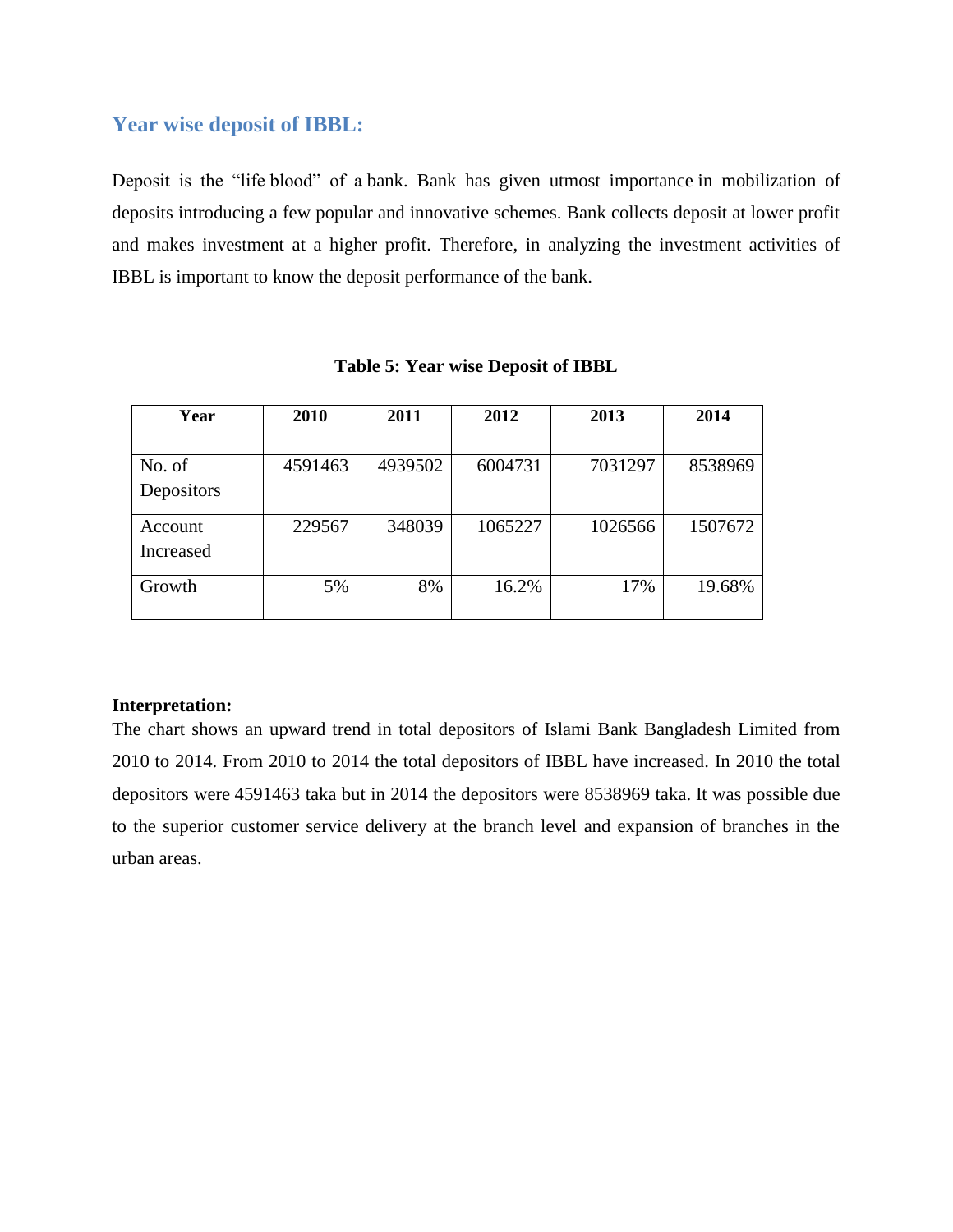### Mode-wise Investment

While working in the bank I analyzed past 5 years Investment report and I found out that in every Mode the investment of IBBL is increasing each year and in year 2014 it is the higest.



**Figure:** Mode-wise Investment of IBBL in last 5 years

From the above graph, we can easily understand that, in every mode of investment IBBL is achieving success in the year 2014. The trend of investment is increasing from the previous year to the next, which is a very positive sign for the investment department of the bank. However, it is clear from the graph that IBBL is concentrating more in Bai mode investment than other modes. Nevertheless, they should concentrate on the other Modes as well; especially in the Share mode, because it has more prospective for high return in profit margin.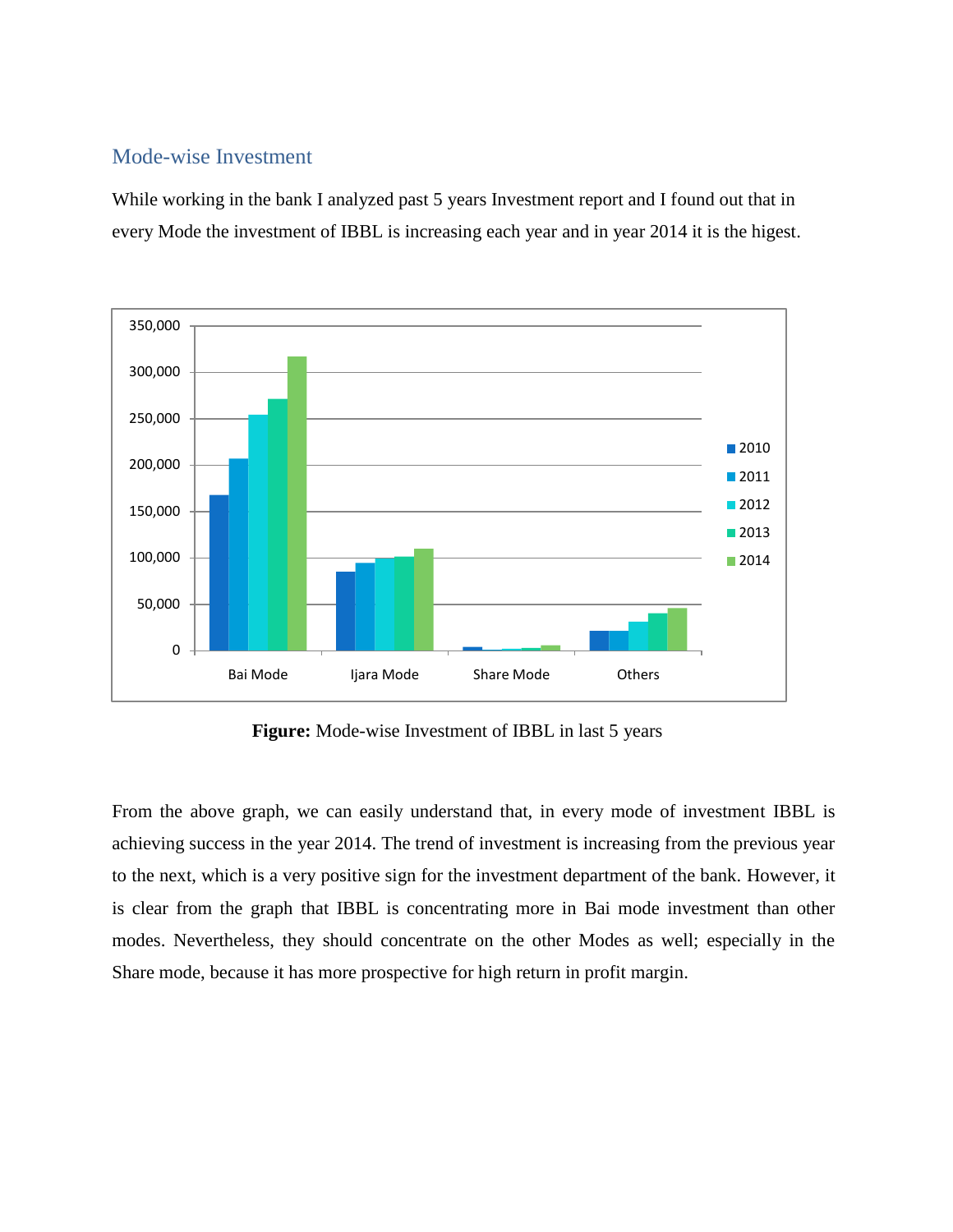### **Diversified Customers in IBBL**

There is a stereotyping about Islami bank that is- as the bank"s name is "Islami" so the banking system is only for the Muslim people. While working in the bank, I found out that there were a limited number of non-Muslim customers among thousands of Muslim customers. In the database of customers there were only 17 customers who were form different religion. During my internship period I only met with 5 or 6 customers of different religious view. Moreover, it felt like they did not feel comfortable while in the bank.



 **Figure:** Customer Ratio based on religion

It is a big opportunity for the bank to diversify their customers. This is because; from my non-Muslim friends and internet I got to learn that Riba or Interest is only prohibited in Islam but also in other religion. So, if IBBL understands the potential market and take initiative then they can expand their activity not only in Bangladesh but also abroad more and more. England already stated that they want to be the HUB of Islami Banking in Europe and want collaborate with other Islami Banks. If Islami Bank can seize this opportunity than it will help to increase the profitability of the bank.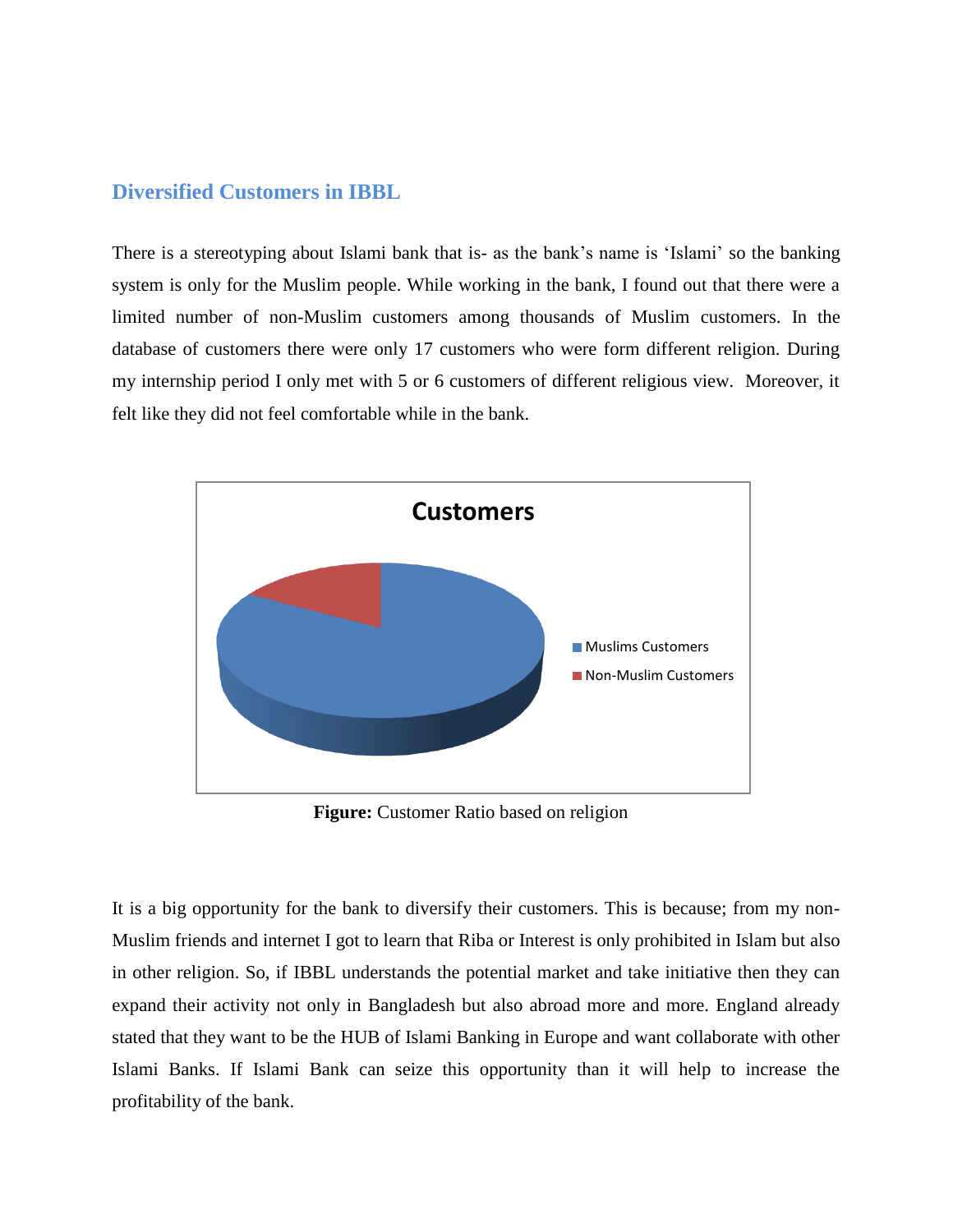### **Economic Purpose-wise Investment**

IBBL has invested its mobilized deposits through investment portfolio accordance with the principles of Islamic Shariah. By diversifying its investment in different sector, IBBL is earning profit which they are sharing between the shareholders, client and employees. To ensure the mutual benefit of both bank and investment client it is very impotent to appraise the investment proposals and portfolio analysis.



**Figure:** Last 5 years Economic purpose-wise investment

The Economic purpose-wise investment of IBBL is stable to some sectors and fluctuating to others. In the Industry sector, the percentage of investment was high in 2013 where it decreased to in 2014. Again, in Real Estate sector, the percentage was lower in 2013 where it increased to higher percentage in 2014. In other sectors such as transport, RDS and Special Schemes the investment rate is almost same and not tend to increase in 2013 and 2014.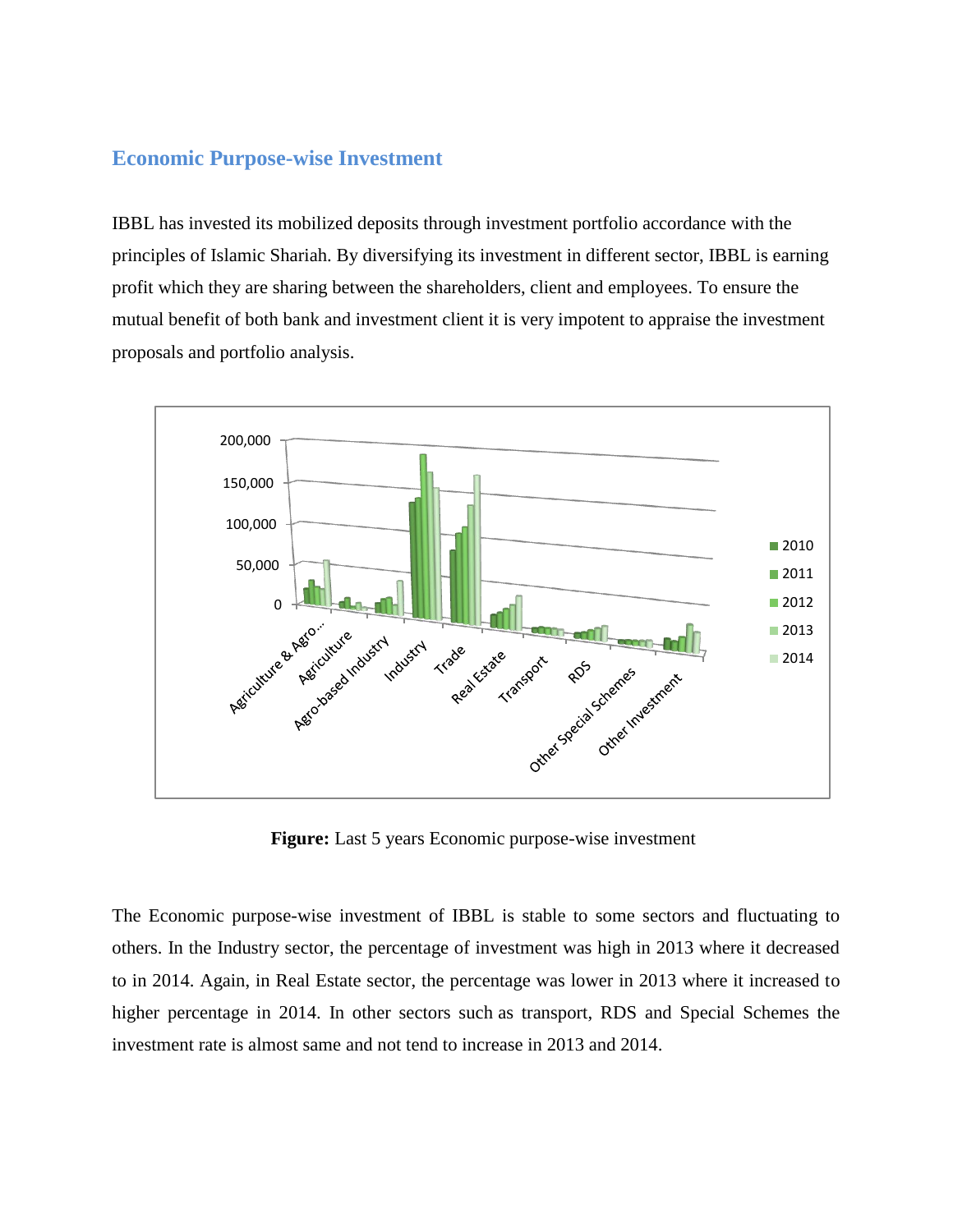

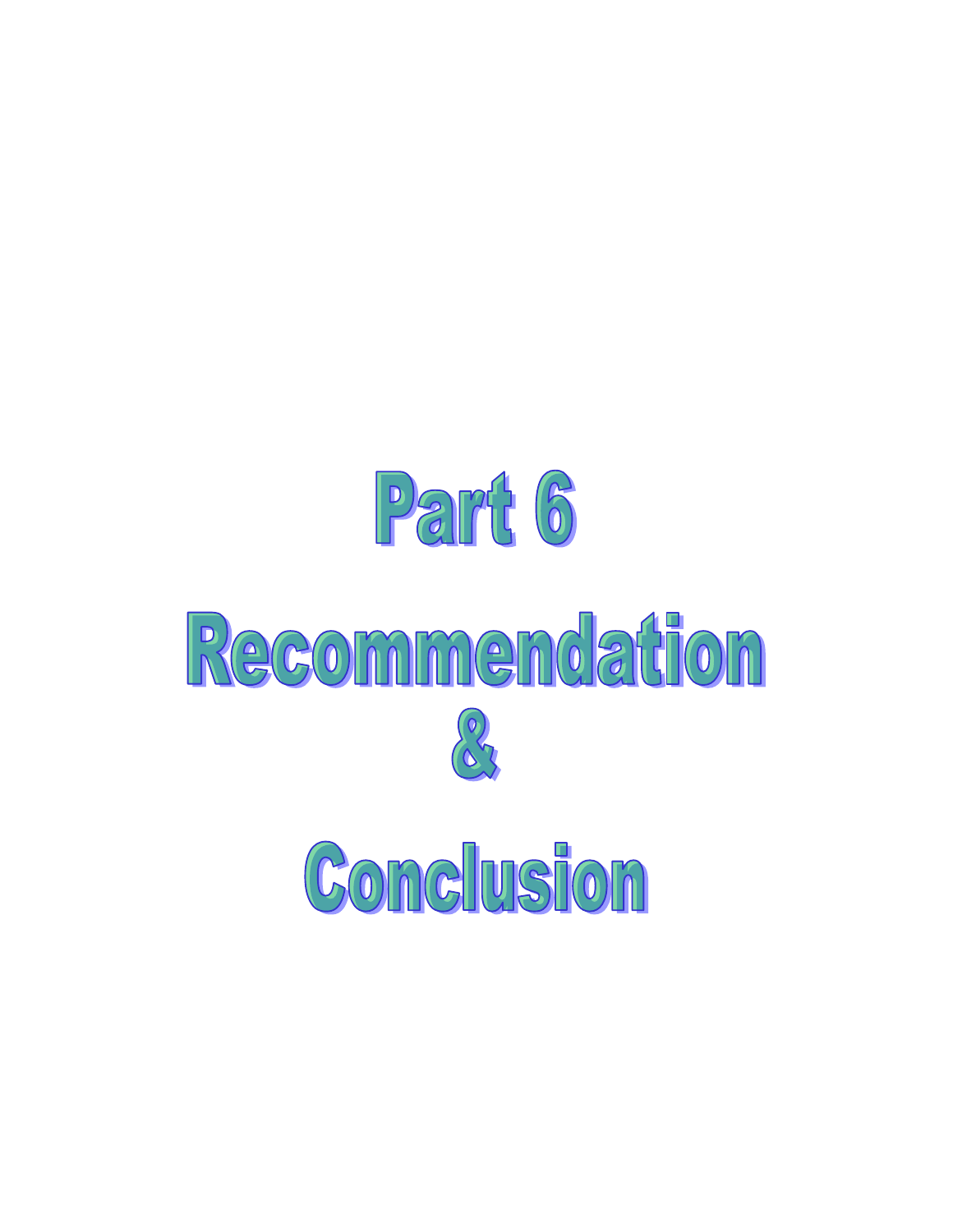## **Recommendation**

Though Islami Bank Bangladesh Ltd. (IBBL) is performing well but it has some crucial areas to improve which are prescribed below:

- 1. It is a modern banking era. Each and every commercial bank is properly utilizing technological innovations. So, IBBL needs to utilize more modern technologies to keep pace with the changing time.
- 2. The bank can consider employing more female employees in the branch, especially in the investment sector to attract more female customers.
- 3. The bank need to open more ATM booths in different places as it has a huge number of customers.
- 4. Most of the people of our country have a bad impression about IBBL"s operation regarding indirect generation of interest, which means no difference between conventional banking & IBBL, because people have no proper knowledge about activities of IBBL as well as its mechanism. It should improve through various seminar and Islamic discussion.
- 5. The bank should diversify their investment into different modes such as Bai- Salam, Bai- Muajjal, SME, instead of concentrating on Bai- Murabaha and HPSM investment mode.
- 6. To fulfill the vision of mass banking IBBL should grants investment portfolio to new entrepreneurs.
- 7. IBBL have to promote its distributional efficiency from all dimensions together with profitability.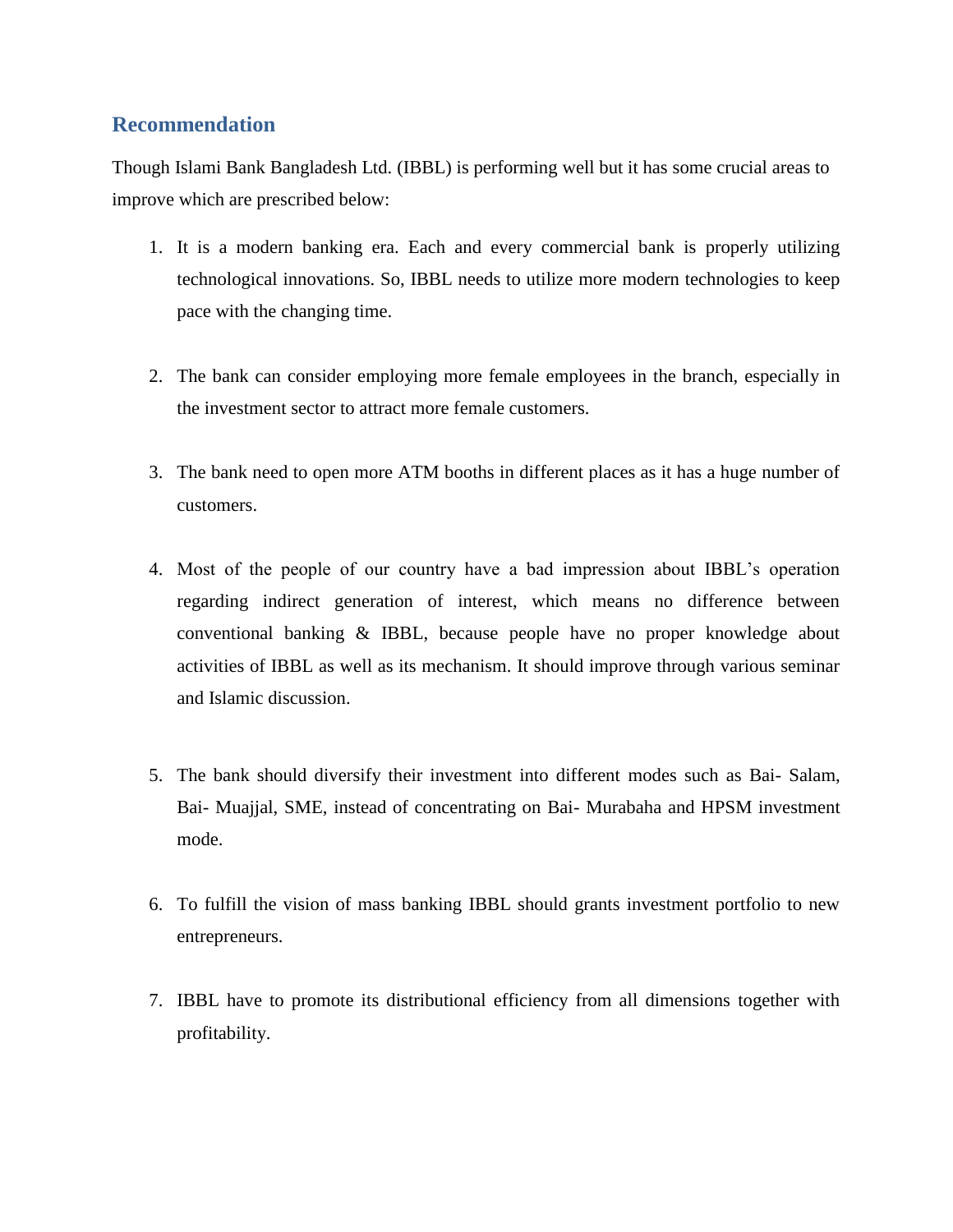- 8. The bank should reduce its classified investment more by maintaining investment carefully in safe sector & choosing most credit worthy borrower.
- 9. The authority of IBBL should introduce exert pressure on Government bodies to run properly and sufficient application of Islami banking laws in Bangladesh.
- 10. IBBL should make its investment schemes more attractive for availing high-return projects.
- 11. IBBL should consider utilization of rural potentials from both efficiency and equity grounds in the context of the present-day socio-economic conditions of Bangladesh. Strong commitments and stepping up through experiment and implementation of innovative ideas are the appropriate ways to do that.
- 12. IBBL bank should give more emphasis on their marketing effort & take promotional activities to get a broad geographic coverage.
- 13. The authority of IBBL should introduce more innovation & modern customer service through appointment of a customer relationship officer at branch level.
- 14. IBBL should appoint a sufficient number of women employees to deal women entrepreneurs and professional to understand their need and thus create demand for investment.
- 15. Legal frame work and government rules regarding Islamic Banking should more flexible.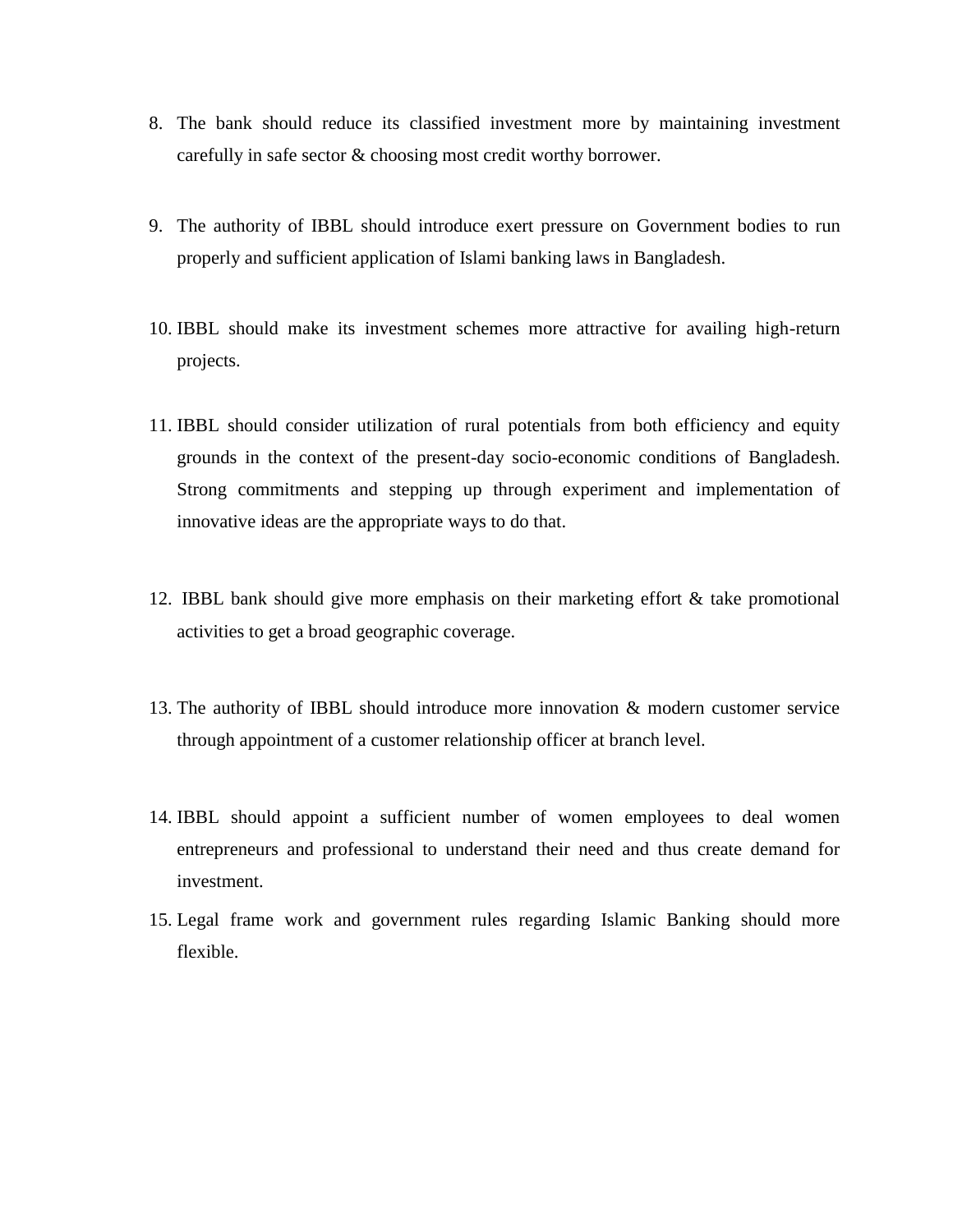#### **Conclusion**

Islam is a complete code of life where the detailed regulation for maintaining a proper economic life is given. Therefore Islami Bank Bangladesh Ltd. (IBBL) is trying to establish the maximum welfare of the society by maintaining the principles of Islamic Shariah which is based on Quran and Sunnah. Both Islam and Bangladesh bank discouraged luxurious lifestyle. Therefore, in terms of consumer investment IBBL also discourages luxurious lifestyle, and always tries to give investment only to those consumers who really need it. As a result, at a time it reduces the extensive usage of luxurious products and also upgrades the lifestyle of society by serving the deserved people.

Islami Bank Bangladesh Ltd. is the pioneer of the welfare activities in Bangladesh. It is emphasize equally in developing the rural areas of the country. The special feature of the Investment Policy of the Bank is to invest on the basis of profit-loss sharing system in accordance with the tenets and principles of Islamic Shariah. Earning of profit is not the only motive and objective of the Bank's Investment Policy rather emphasis is given in attaining social goal and objective in creating employment opportunities.

Having been considered the pro-efficiency character of Islamic banking and its beneficial impacts on the economy, government policy in Muslim countries should be in favor of transforming conventional banking system into Islamic banking.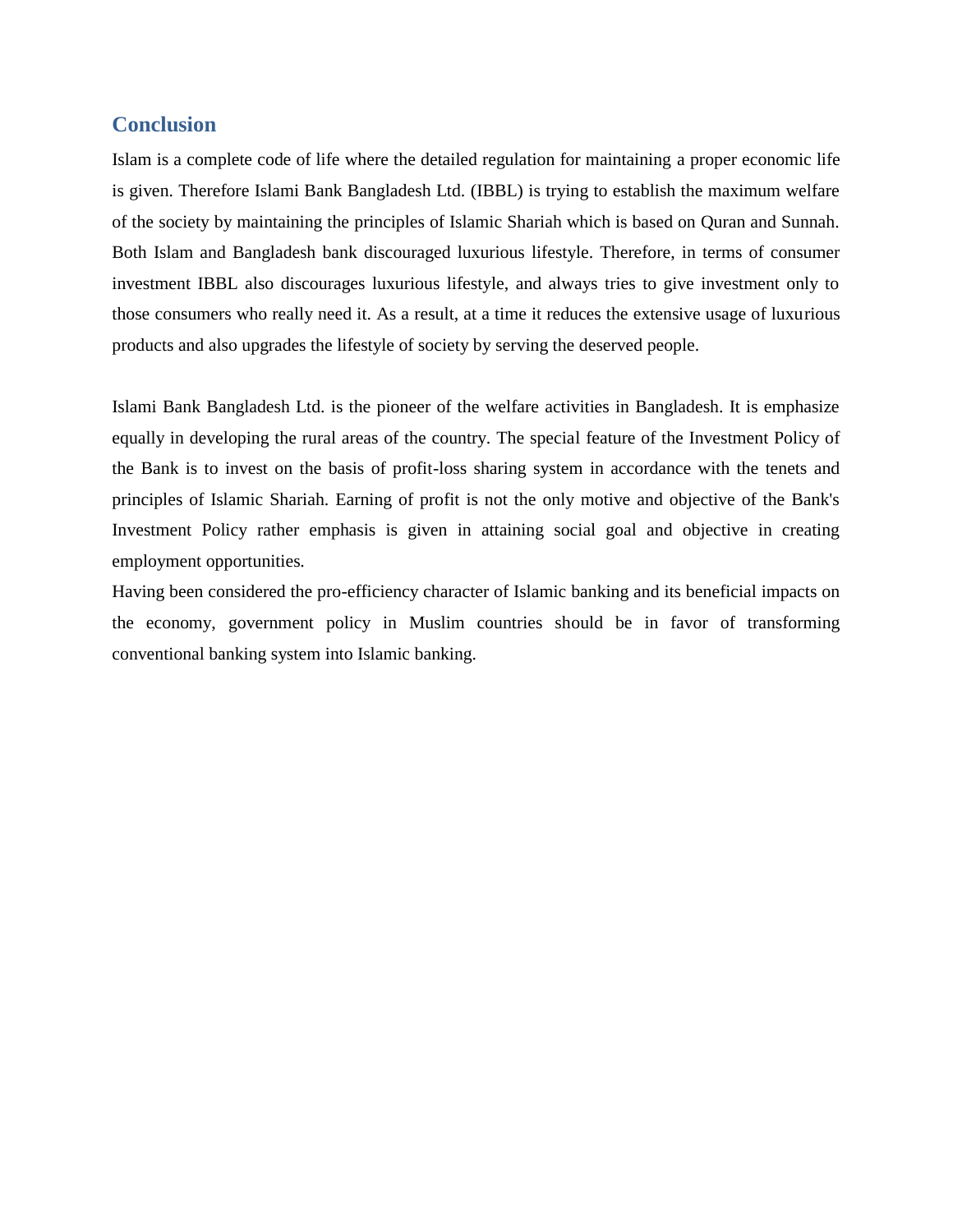# **Appendix**

## **Questionnaire to the employees:**

- 1. How long you are working in this bank?
- 2. Why did you choose your career in Islami Bank?
- 3. How it benefits the organization by providing good customer services?
- 4. Do you Take Customer Feedback on a regular Basis?
- 5. In which section of the banking system needs to change or improve?

## **Questionnaire to the Customers:**

- 1. Why did you choose this bank at the first place?
- 2. "Interest free banking"- is this the main reason or there is anything else to open an account here?
- 3. Are you satisfied with the service?
- 4. This bank claims that, they are based on Islamic Shariah. How much do you understand the Islamic law and interested to know about it?
- 5. Do you have other accounts in this Bank?
- 6. Do you suggest others to take service of this bank? If Yes, then why?
- 7. Where/any particular service do you think the bank can improve?